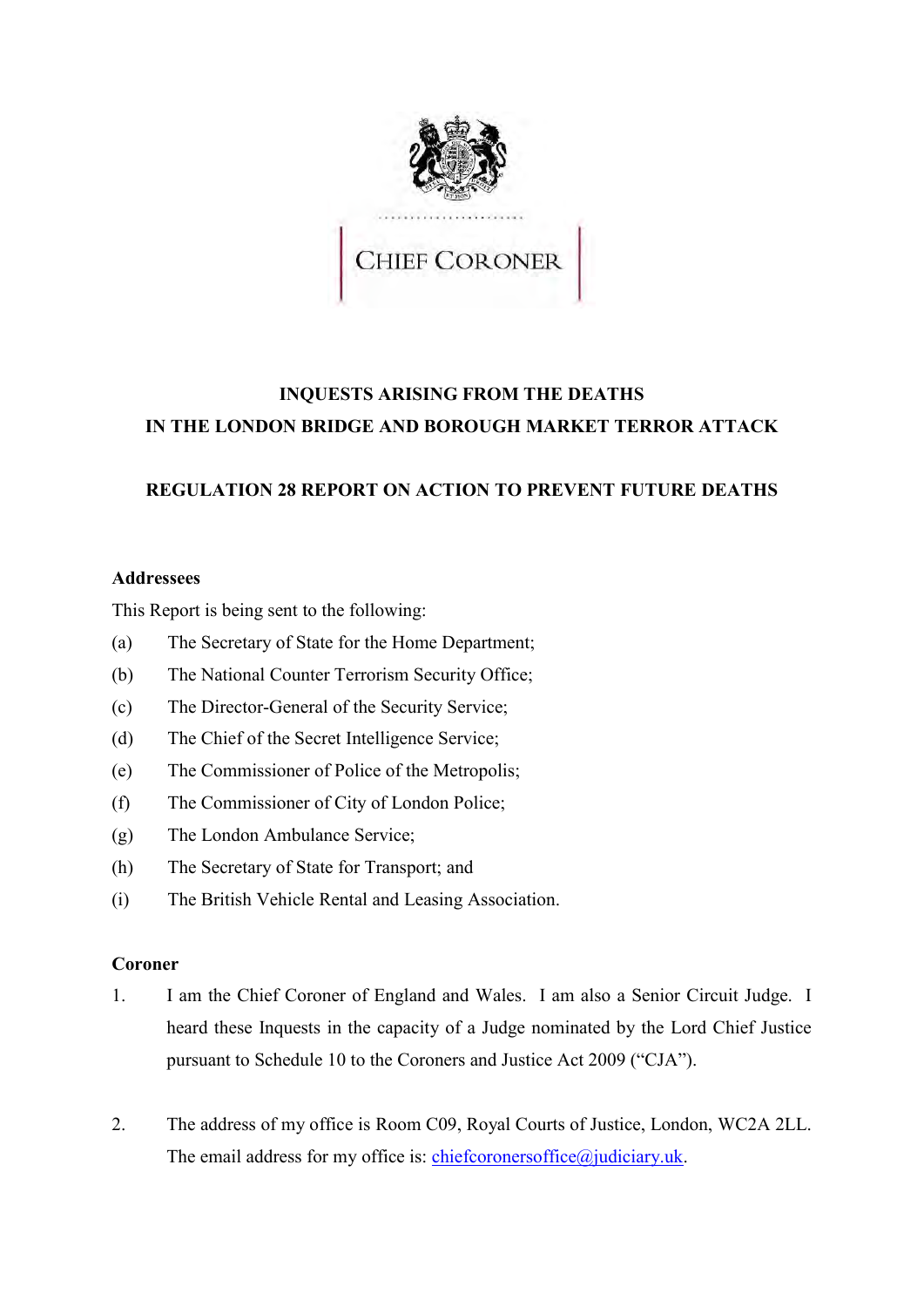### **Coroner's Legal Powers**

3. I make this Report on Action to Prevent Future Deaths ("PFD Report") under paragraph 7 of Schedule 5 to the CJA and regulations 28 and 29 of the Coroners (Investigations) Regulations 2013 ("the Regulations").

### **Investigation and Inquests**

- 4. The Inquests to which this Report relates include those of the eight victims of the terror attack which took place at London Bridge and Borough Market on 3 June 2017: Xavier Thomas; Christine Archibald; James McMullan; Alexandre Pigeard; Kirsty Boden; Sébastien Bélanger; Sara Zelenak; and Ignacio Echeverria Miralles de Imperial. They also include the inquests of the three attackers: Khuram Butt; Rachid Redouane; and Youssef Zaghba.
- 5. Dr Andrew Harris, Senior Coroner for Inner South London, formally opened the Inquests. After my nomination to hear them, I held Pre-Inquest Review hearings on 9 February 2018, 6 July 2018, 11 January 2019 and 12 April 2019. I held a hearing of the inquests of the victims of the attack (without a jury) from 7 May 2019, which ended on 28 June 2019. Immediately afterwards, I held a hearing of the inquests of the attackers (with a jury), from 1 to 16 July 2019.
- 6. In the inquests of the victims of the attack, I determined that each had been unlawfully killed and I gave further narrative conclusions for each. Attached to this Report are copies of the Determinations sheets for the eight victims.
- 7. In the inquests of the attackers, the jury returned a conclusion of lawful killing in each case and added a further narrative conclusion. Attached to this Report are copies of the Determinations sheets for the attackers.
- 8. Further details concerning the Inquests, including transcripts of the hearings and copies of relevant rulings, can be found on the Inquests website:
	- [www.londonbridgeinquests.independent.gov.uk.](http://www.londonbridgeinquests.independent.gov.uk/)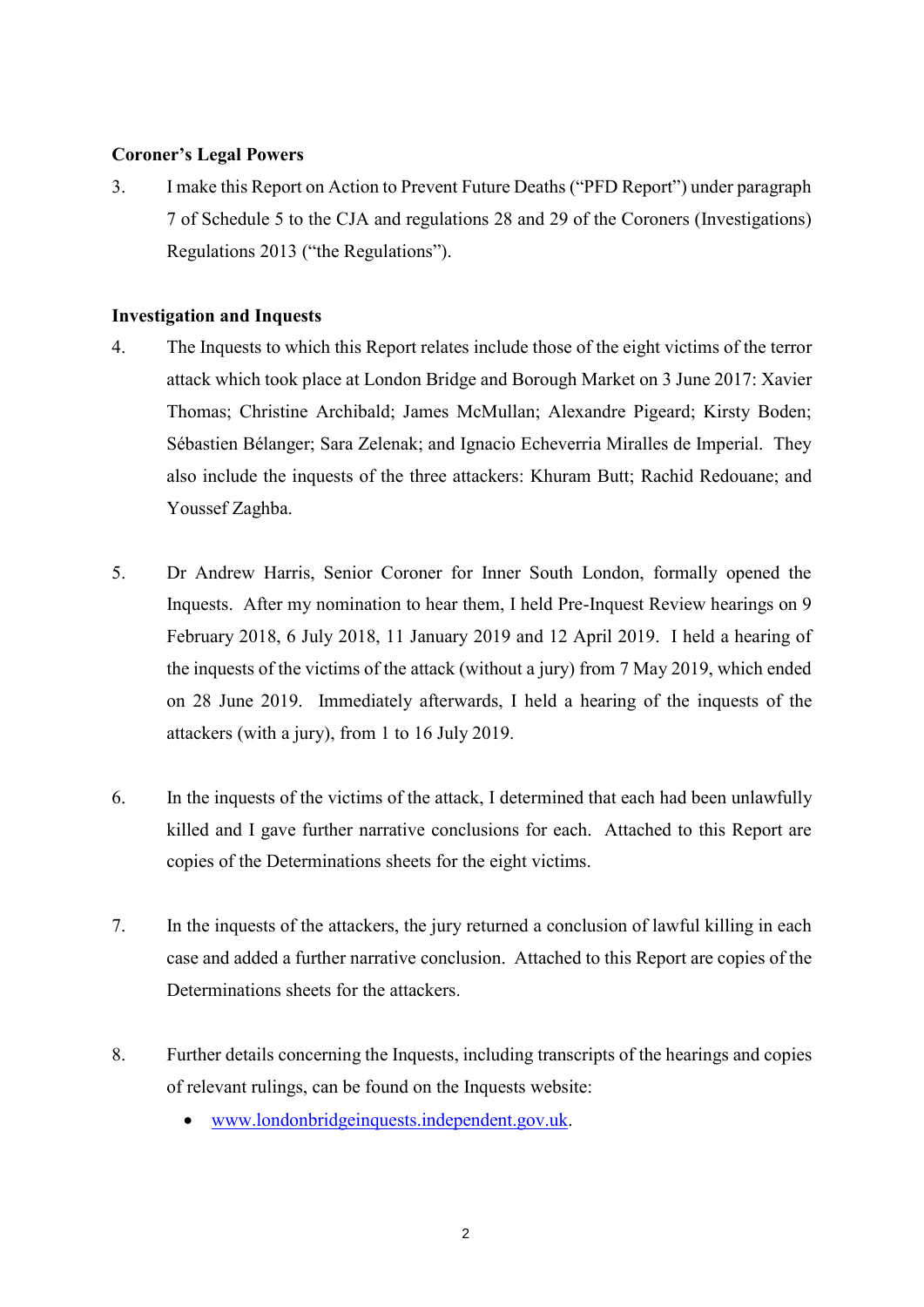#### **Circumstances of the Deaths**

- 9. The Ruling on Article 2 and Determinations which I produced dated 2 August 2019, and which can be found on the Inquests website, $^1$  contains a detailed factual background section (at paragraphs 7-31). A very full factual summary can be found in the transcript of my summing-up on 27-28 June 2019, which can likewise be found on the website. The following paragraphs of this Report substantially reproduce the part of the Ruling which summarises the events of the attack itself.
- 10. On the evening of 3 June 2017, the three attackers drove a hired van from East London into the City of London. At 10.06pm, they drove south over London Bridge, mounting the east footway repeatedly. The van struck and injured many pedestrians. Xavier Thomas was thrown into the Thames and died quickly due to immersion. Christine Archibald was run over near the south end of the Bridge and suffered fatal injuries. At 10.07pm, the men crashed the van into railings outside the Barrowboy and Banker pub. In the van, they left a mobile phone which was running a directions application set with the destination of Oxford Street. Later investigations also showed that the attackers had made web searches about the Westminster area.
- 11. After the collision, the three men quickly left the van. They were armed with the ceramic knives (strapped to their wrists) and were wearing what appeared to be suicide vests (but which were in fact reasonably convincing fakes). They began stabbing people at street level, before descending to the courtyard of a restaurant, Boro Bistro. There, they attacked many more people. In this phase of the attack, they fatally wounded Sara Zelenak, James McMullan, Sébastien Bélanger, Alexandre Pigeard and Kirsty Boden.
- 12. At 10.09pm, the attackers returned to street level, moving south on Borough High Street and attacking further members of the public. Ignacio Echeverría Miralles de Imperial, who intervened to protect others, was fatally stabbed at this stage. Unarmed officers who confronted the attackers were themselves assaulted and injured.

<sup>&</sup>lt;u>.</u> 1 See: [https://londonbridgeinquests.independent.gov.uk/wp-content/uploads/2019/08/Ruling-on-A2-and-](https://londonbridgeinquests.independent.gov.uk/wp-content/uploads/2019/08/Ruling-on-A2-and-Determinations-2.8.19.pdf)[Determinations-2.8.19.pdf.](https://londonbridgeinquests.independent.gov.uk/wp-content/uploads/2019/08/Ruling-on-A2-and-Determinations-2.8.19.pdf)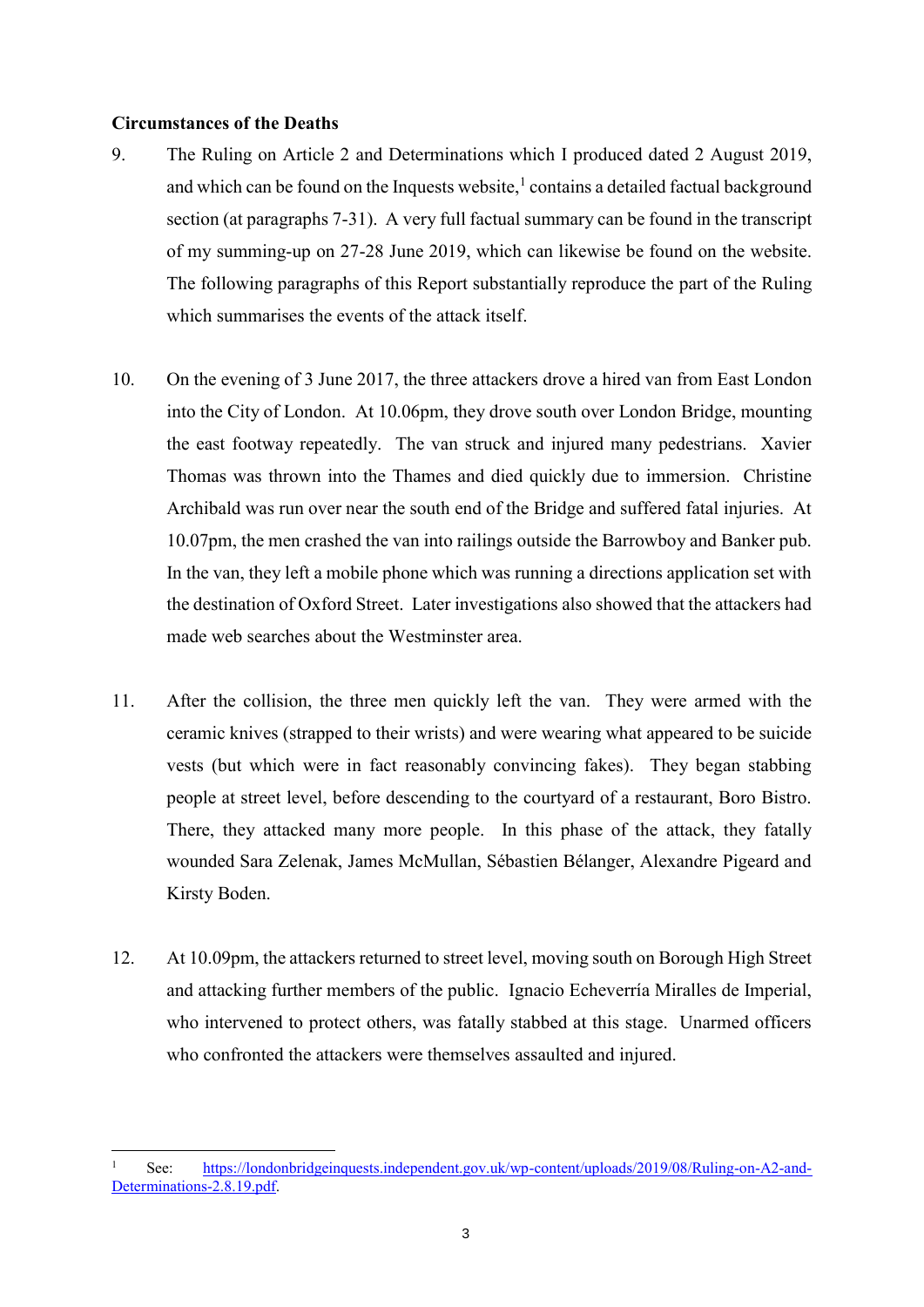- 13. At 10.10pm, the attackers turned into Stoney Street, which borders Borough Market. They attacked people in the road there and entered various bars as they moved up the street. Between 10.13pm and 10.14pm they were in Black & Blue restaurant, where they stabbed three customers. After leaving, they moved back down Stoney Street. Noticing some unarmed officers and members of the public in the covered market area, they charged down Middle Road a short distance before returning. At 10.16pm, they were back in Stoney Street, where they set upon an unsuspecting bystander.
- 14. While the terrorists were engaged in that attack, an armed response vehicle of the City of London Police ("CoLP") arrived in Stoney Street. On seeing the officers arrive, the attackers immediately charged them, knives raised. They did not respond to verbal commands. The officers responded by firing on the attackers, each of whom fell to the ground. In the period that followed, armed officers of the CoLP and Metropolitan Police Service ("MPS") kept the three men covered with firearms, because they believed them to be wearing suicide vests. The officers fired on Redouane and Butt on further occasions when they made movements which appeared consistent with attempts to detonate explosive devices.
- 15. From the start of the attack, emergency calls were received in large numbers, first referring to the van striking people on the Bridge and shortly afterwards also to people having been stabbed. A large-scale operation was mounted by the police forces, by the London Ambulance Service ("LAS") and by the London Fire Brigade ("LFB"). It involved hundreds of emergency services personnel attending the scene. The conditions which faced the emergency services for some hours were very challenging. It was not known whether there were further attackers, further potential attack sites or explosive devices. Various well-intentioned but inaccurate reports were received over the night, all of which had to be addressed.

# **Coroner's Concerns**

16. During the course of the Inquests, the evidence revealed matters giving rise to concern. In my opinion, there is a risk that future deaths could occur unless action is taken. In the circumstances, it is my statutory duty to report to appropriate persons who may be able to take remedial action. In this Report, I address various topics and I identify matters of concern which are being reported to the addressees. Each matter of concern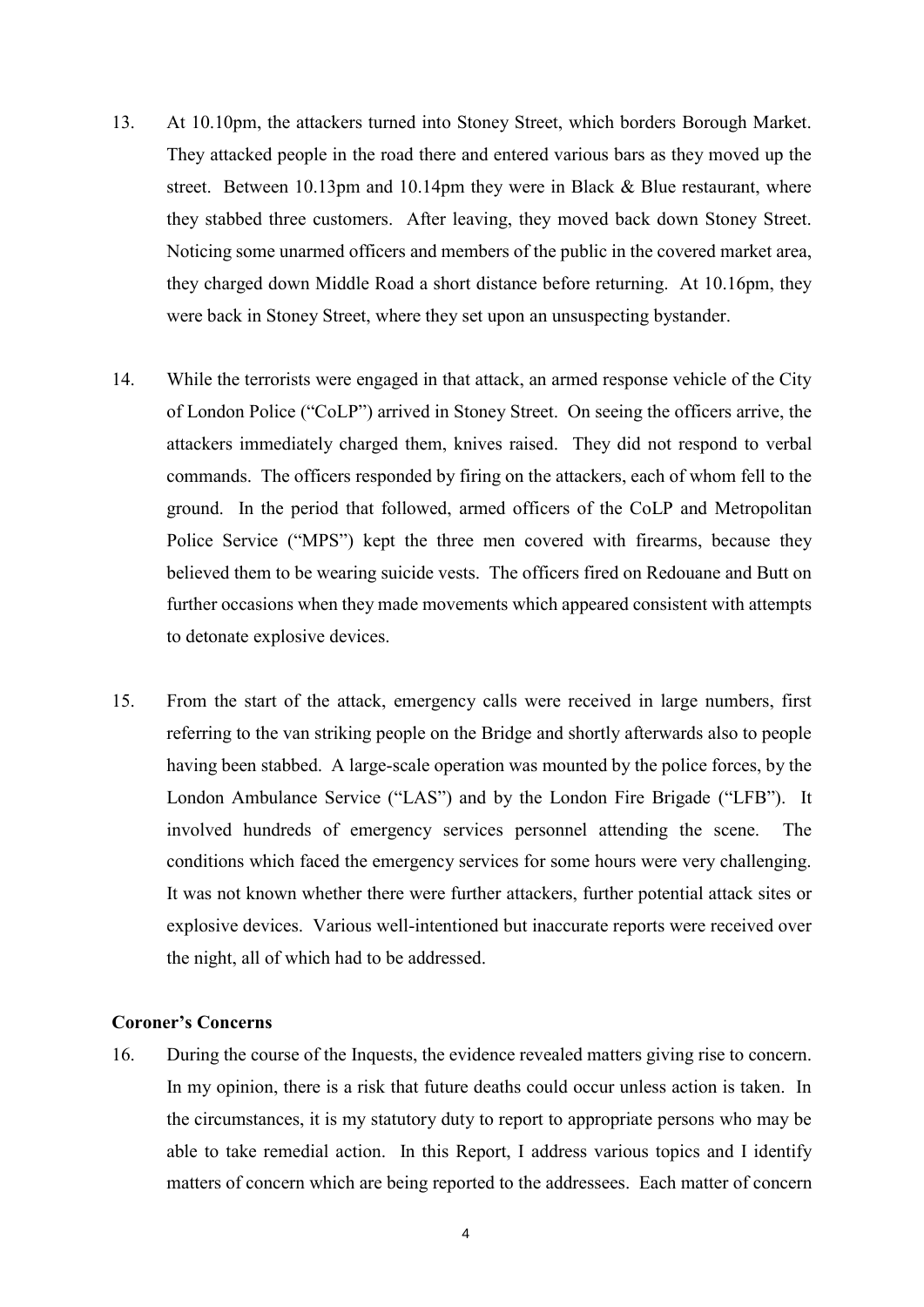is denoted by an "MC" reference and is highlighted in bold. In each instance, the public authorities (and, in one case, an industry body) to which the point is addressed are identified.

- 17. In preparing this Report, I have taken into account submissions from the bereaved families of what matters I should consider raising and the responsive submissions from other Interested Persons. The need to give time for those submissions and to consider them explains why this Report is being issued some months after the end of the Inquests.
- 18. In this Report, I shall explain what matters of concern I am raising and shall also address points raised by the bereaved families which do not in my view justify inclusion as matters of concern in a PFD Report. It is not normal practice for coroners to include in such reports explanations for not including certain matters. PFD Reports of coroners generally are, and should continue to be, short and succinct documents produced quickly after inquests. This report by contrast is an extensive document, as is appropriate to these exceptional Inquests (just as Hallett LJ produced a lengthy PFD Report following the London Bombings Inquests). It should not be seen as a model for inquests generally.

### Legal Principles

- 19. Before addressing the particular topics relevant to this Report, I shall set out the applicable legal principles. In doing so, I shall largely adopt the submissions of Counsel to the Inquests, which have not been disputed by Interested Persons in their submissions. Again, I should acknowledge that it is not normal practice for coroners to set out the law in PFD Reports. The wide public interest in this Report warrants including an explanation of the law.
- 20. Schedule 5 to the CJA, which is given effect by section 32, provides as follows at paragraph 7:
	- $(1)$  Where
		- (a) a senior coroner has been conducting an investigation under this Part into a person's death,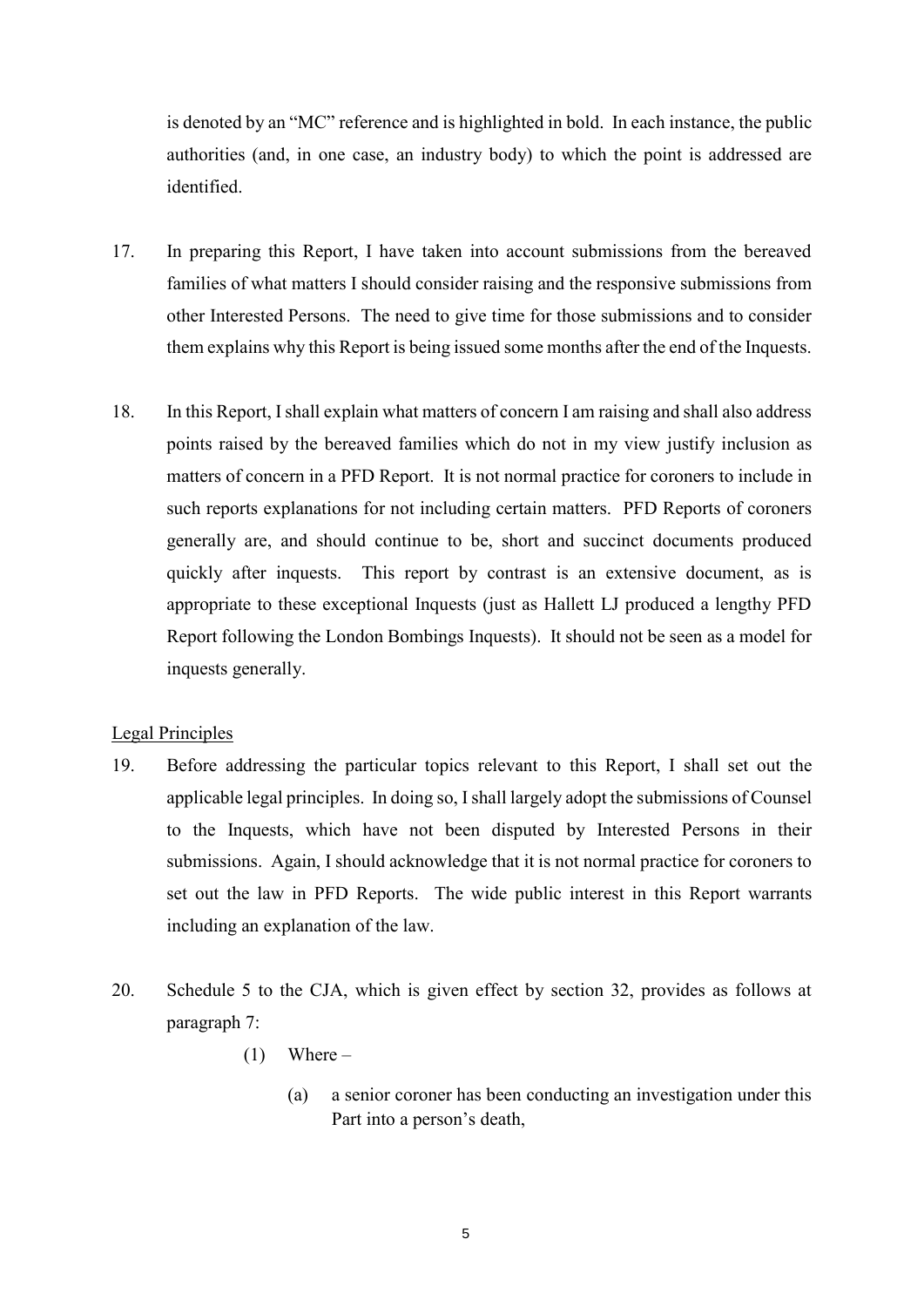- (b) anything revealed by the investigation gives rise to a concern that circumstances creating a risk of other deaths will occur, or will continue to exist, in the future, and
- (c) in the coroner's opinion, action should be taken to prevent the occurrence or continuation of such circumstances, or to eliminate or reduce the risk of death created by such circumstances,

the coroner must report the matter to a person who the coroner believes may have power to take such action."

- 21. Part 7 of the Regulations contains provisions for the making of PFD Reports. Regulation 28 provides as follows:
	- "(1) This regulation applies where a coroner is under a duty under paragraph 7(1) of Schedule 5 to make a report to prevent other deaths.
	- (2) In this regulation, a reference to 'a report' means a report to prevent other deaths made by the coroner.
	- (3) A report may not be made until the coroner has considered all the documents, evidence and information that in the opinion of the coroner are relevant to the investigation."
- 22. The following principles govern the making of PFD Reports:
	- (a) The regime provides for a coroner to make a report if he/she forms the view that a risk of future deaths can be seen and that preventive action ought to be taken. If he/she forms that view, it is necessary to make a report with the relevant content. That is the effect of the words "must report" in paragraph 7(1). See *R (Lewis) v Mid and North Shropshire Coroner* [2010] 1 WLR 1836 at [14]-[16] and [19].
	- (b) The power and duty to make a report only arise where the coroner forms the opinion, based on his/her inquiry, that particular risks of death exist for which preventive action is required. As Silber J said in *R (Cairns) v HM Deputy Coroner for Inner West London* [2011] EWHC 2890 (Admin) at [74], the statutory expression "in the coroner's opinion, action should be taken…" reflects a discretionary judgment by the coroner.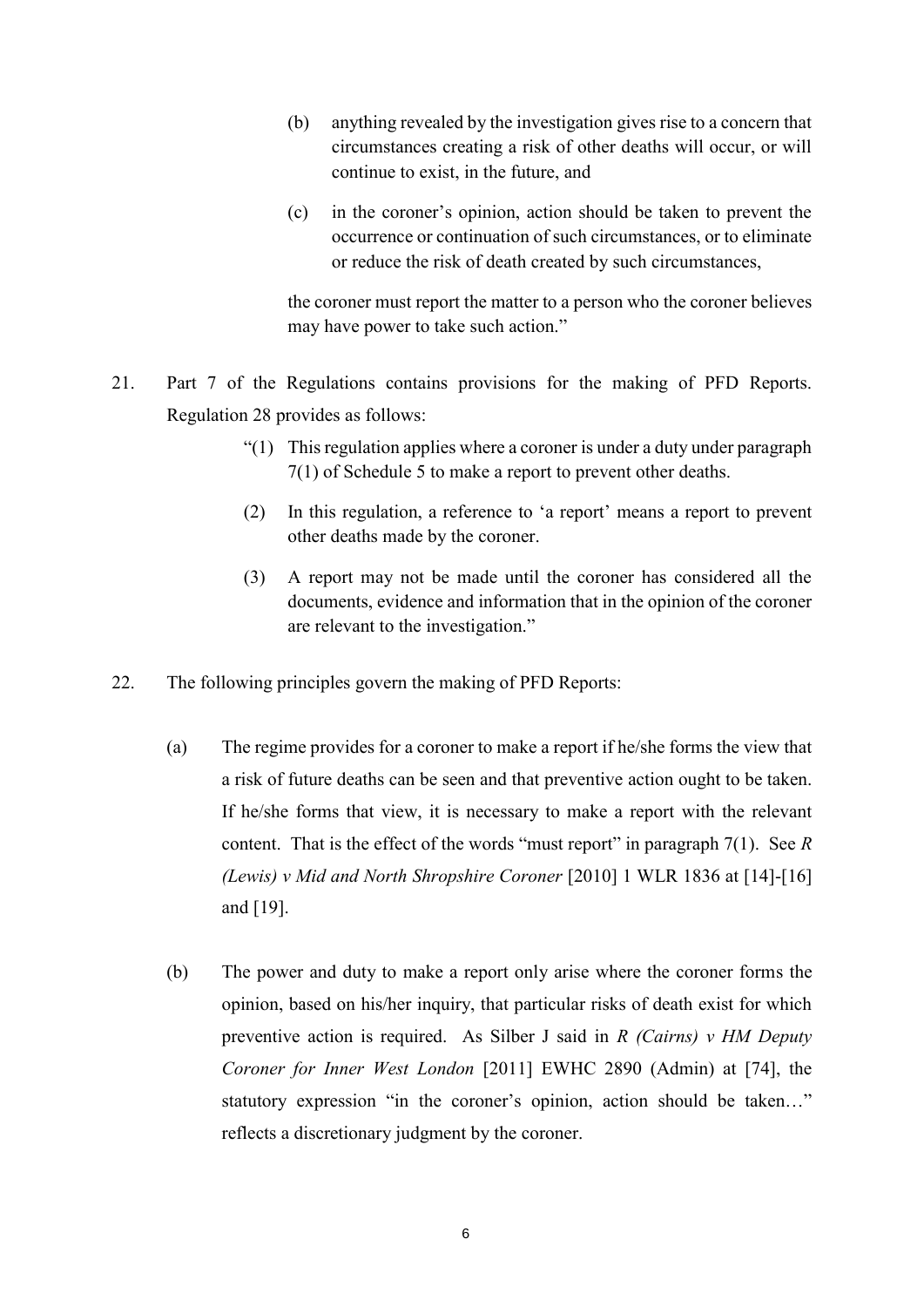- (c) The jurisdiction to make PFD Reports is not limited to reporting circumstances and risks which were causally relevant to the particular deaths under investigation: see *Lewis* (cited above) at [14]-[19]; Rule 43 Report of Hallett LJ following the London Bombings Inquests, [161]; Chief Coroner's Guidance No. 5, [17]. However, it does require that the material in the particular investigation has highlighted general or systemic risks or failures which may recur or continue, with potentially fatal consequences: see *R (Francis) v HM Coroner for Inner South London* [2013] EWCA Civ 313 at [7]-[8], Davis LJ.
- (d) A coroner may properly decide not to make a PFD Report on an issue on the basis that he/she is not satisfied that further action is necessary. If, for example, it appears that a risk or issue has been addressed by action of some kind, or if circumstances have changed substantially since the death in question, the coroner may reasonably say he/she is not satisfied further action is required. Equally, a coroner may decide that he/she simply has insufficient material to form a view that there are particular risks of future deaths and/or that further action is required. See, for example, the approach taken by Hallett LJ to various issues in her Rule 43 Report after the London Bombings Inquests (e.g. [70] and [217]). See also *Jervis on Coroners (13<sup>th</sup> ed.)* at [13-125].
- (e) The purpose of death investigation in both domestic law and the law of the European Convention on Human Rights includes a concern to identify systemic failures and risks. See, for example *R (Amin) v SSHD* [2004] 1 AC 653 at [31]; *R (Sacker) v West Yorkshire Coroner* [2004] 1 WLR 796 at [11]. The domestic law scheme deliberately confers on a professional adjudicator (the coroner) the judgment whether such risks exist and whether they need to be addressed by action: see *Lewis* (cited above) at [40]; *R (Middleton) v West Somerset Coroner*  [2004] 2 AC 182 at [38].
- 23. Chief Coroner's Guidance No. 5 also addresses PFD Reports. As that document explains: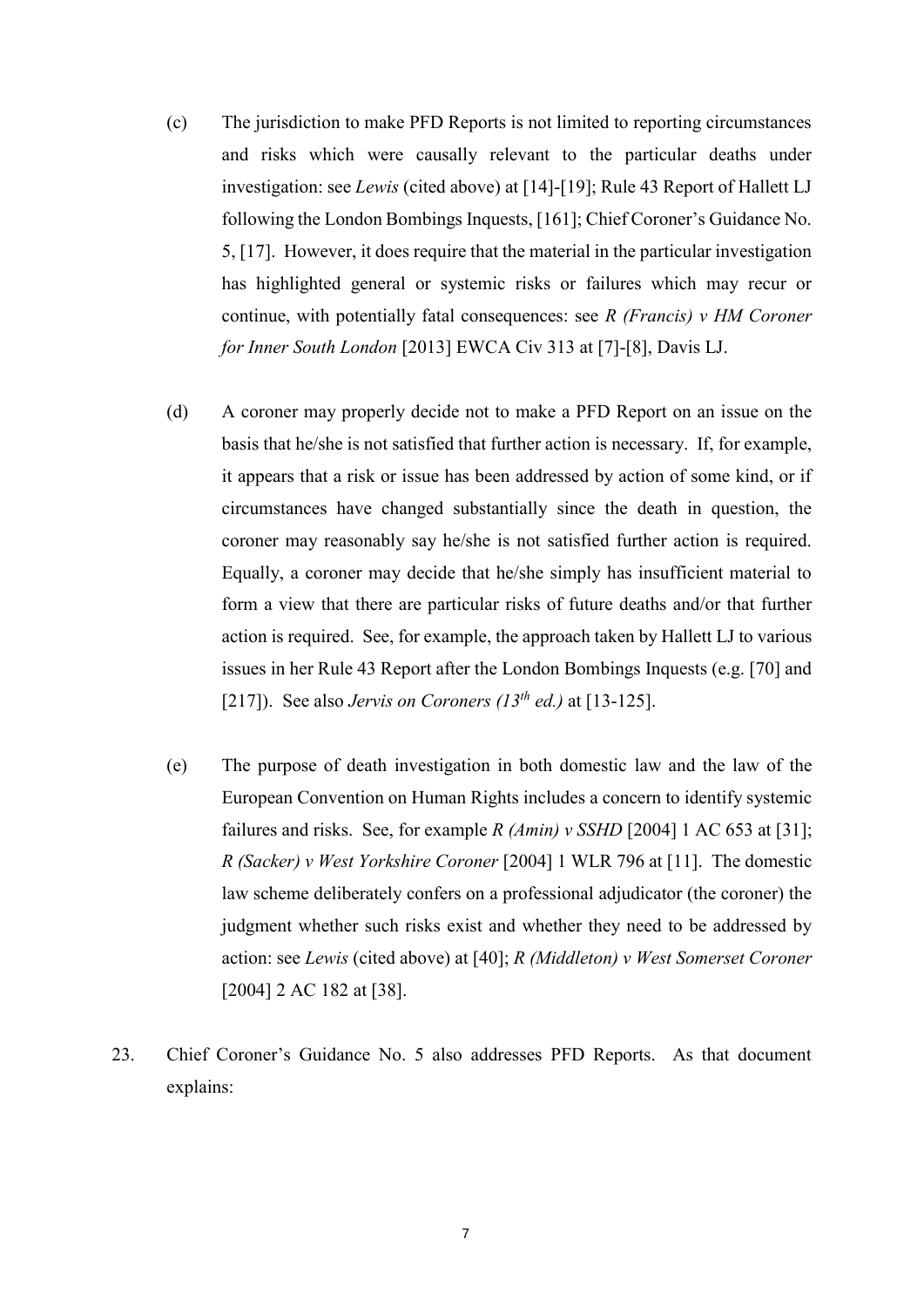- (a) PFD Reports are important, and their importance has been emphasised by Parliament modifying the rules so that reports must be made in appropriate circumstances. See Guidance at [2]-[3].
- (b) "Broadly speaking reports should be intended to improve public health, welfare and safety. They should not be unduly general in their content; sweeping generalisations should be avoided. They should be clear, brief, focused, meaningful and, wherever possible, designed to have practical effect." See Guidance at [5].
- (c) If a report is made, it need not (and generally should not) prescribe particular action to be taken. It need not (and generally should not) apportion blame or be prejudicial (see, to the same effect, *Jervis* at [13-123]). The content of the report should be focussed and limited to the statutory remit. See Guidance at [24]- [27].

# 24. In summary:

- (a) A coroner should make a PFD Report if satisfied of two propositions: (i) that there is a concern that circumstances creating a risk of other deaths will occur, or will continue to exist, in the future; and (ii) that in his/her opinion, action should be taken to prevent the occurrence or continuation of such circumstances, or to eliminate or reduce the risk of death created by such circumstances. Each of these issues, especially the second, is a matter of judgment.
- (b) The coroner must form his/her judgment based on information revealed by the particular coronial investigation.
- (c) It is not necessary for the coroner to conclude that the particular death under investigation was caused by the circumstances or risks which may be the subject of the report. However, it is usually necessary for the coroner to find that general or systemic risks or failures have been highlighted by the material in the particular investigation.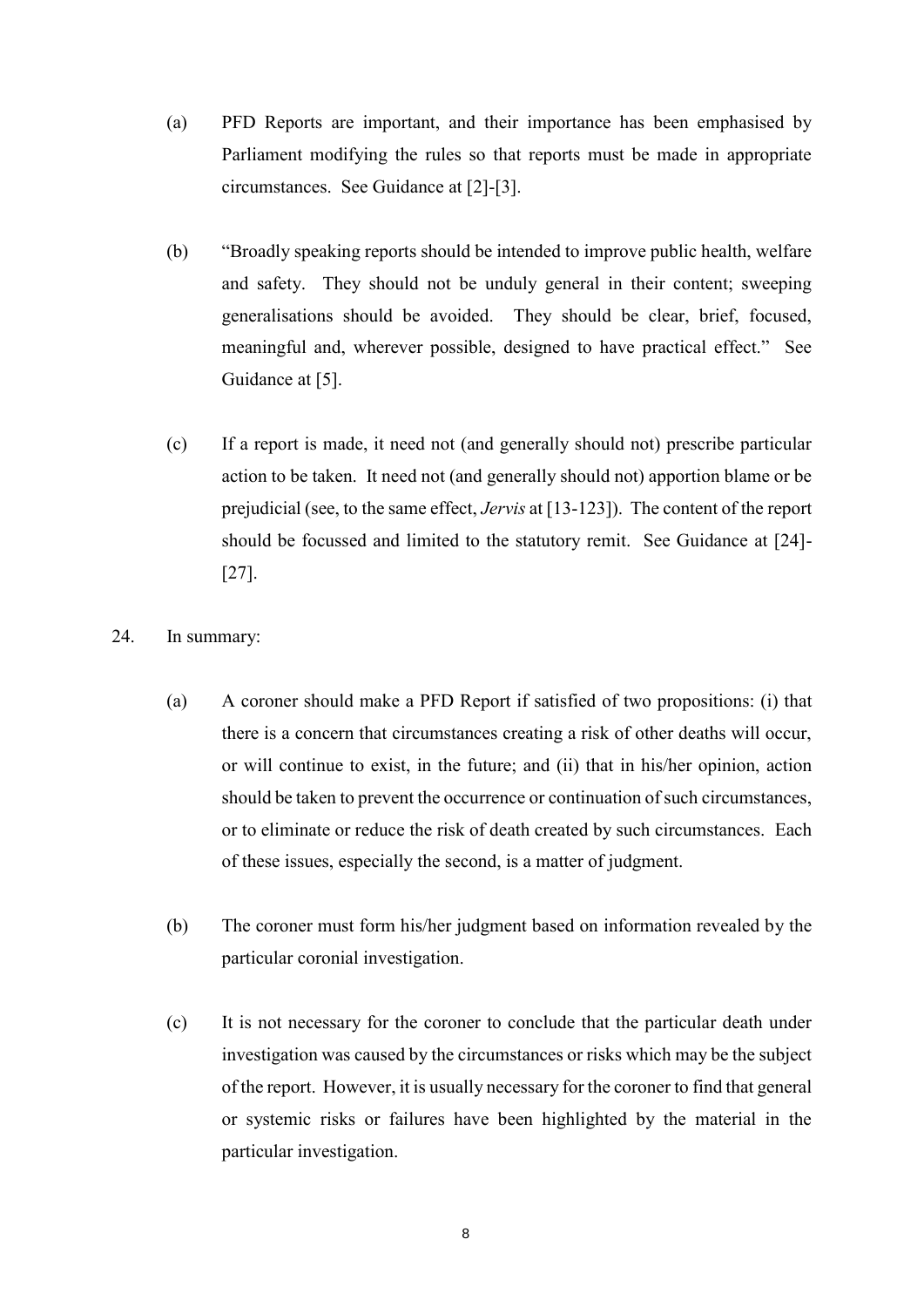- (d) It is perfectly proper for a coroner to say that a risk or issue has apparently been addressed, or that on the available material he/she cannot be satisfied that preventive action need be taken. In making a decision, the coroner is entitled to take account of the passage of time and changes of circumstances since the deaths.
- (e) Before deciding whether to make a report, the Coroner should consider whether it would be directed to improving public health, welfare or safety and whether it would be focussed, practical and within the statutory remit.
- 25. Finally, it is important to note that PFD Reports will often draw attention to matters of concern or to risks, rather than prescribing particular solutions. A coroner is often not qualified to propose specific action and may not be aware of all the consequences of taking such action. A coroner may be unaware of exactly what remedial action is practicable, or unaware of competing demands for resources. These considerations should not, of course, lead to paralysis. A coroner may raise a concern and be properly told that there is no perfect or practicable solution.

# Protective Security

### *Background*

- 26. The evidence at the Inquests addressed various topics concerning prevention of terrorist attacks and protective security. As to the latter, considerable evidence was heard to explain why the footways of London Bridge did not have physical protective security measures, such as barriers or bollards, at the time of the attack. The Inquests also heard evidence as to how the decision was taken to install temporary, but apparently robust, hostile vehicle mitigation ("HVM") barriers on London Bridges in the immediate aftermath of the attack. The evidence is summarised in my Ruling on Article 2 and Determinations.<sup>2</sup>
- 27. Other matters relevant to prevention of attacks and protective security were also considered during the hearings. Given the prevalence of "vehicle as weapon" attacks

<sup>&</sup>lt;u>.</u> 2 See Ruling, paragraphs 22-31.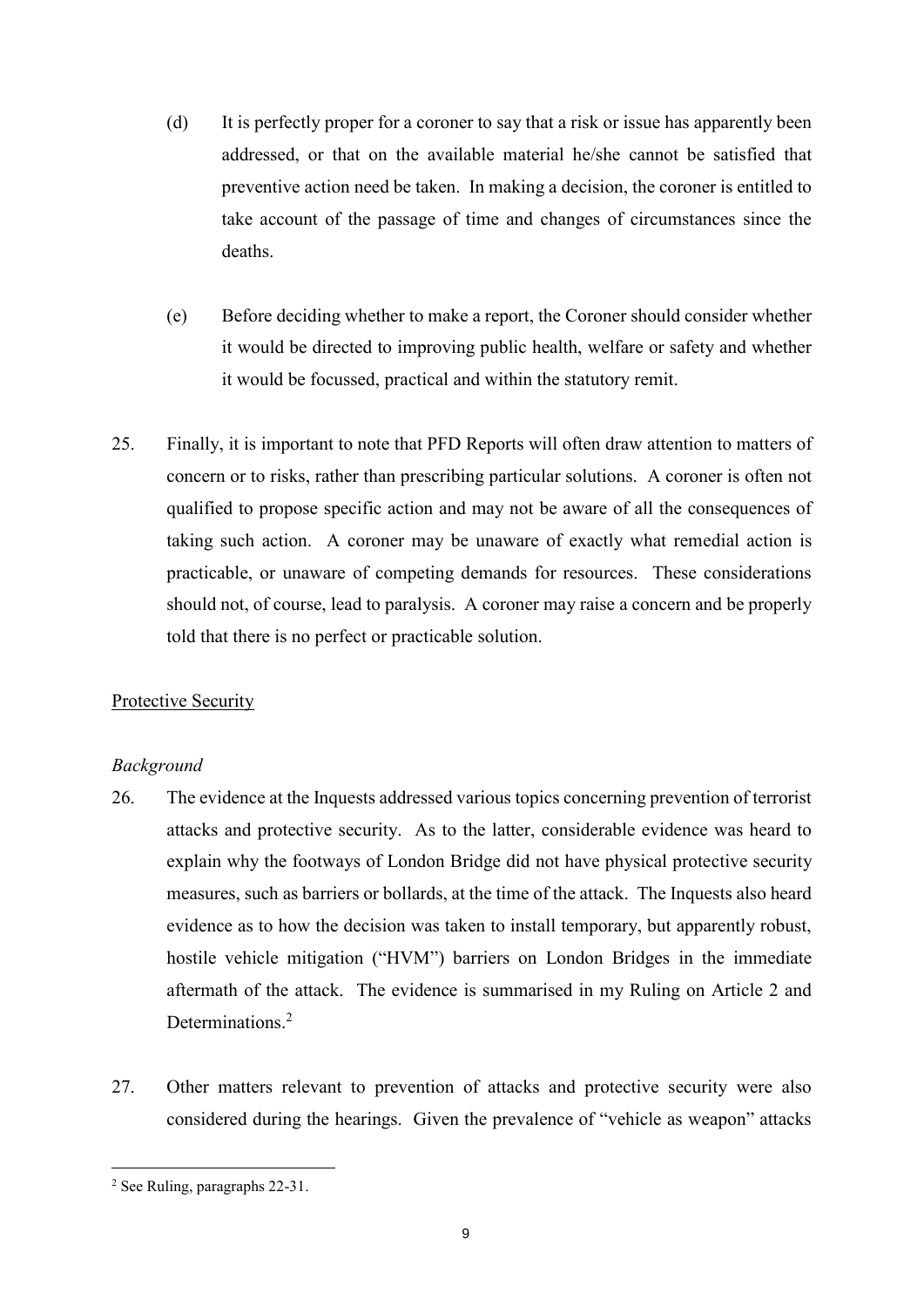in recent years, witnesses from the police, the Security Service (MI5) and Hertz UK Ltd were questioned about systems which might be introduced to enable the authorities to discover attempts by subjects of interest ("SOIs") to hire vehicles. Questions were also asked about the levels of armed policing in the capital and about police officers' weaponry more generally.

## *Definition of Priority Crowded Places*

- 28. Advice on protective security is part of one strand of the Government's CONTEST counter-terrorism strategy. According to the evidence in the Inquests, the Office of Security and Counter-Terrorism ("OSCT") at the Home Office and the National Counter-Terrorism Security Office ("NaCTSO") use a set of criteria or definitional tests whereby a limited number of sites are designated as priority Crowded Places and placed in Tier 1 or Tier 2. Police Counter-Terrorism Security Advisers ("CTSAs") based in local forces engage proactively with those responsible for prioritised Crowded Places, advising on security measures (including but not limited to HVM measures). Sites which are not designated nationally as priority Crowded Places may be categorised locally as Tier 3 sites and may be subject to advice by CTSAs, but these will be matters of discretion at the local level. The Home Office also has a range of publications and online resources available which concern protective security. Some, for example, provide detailed technical guidance about engineering of security measures.
- 29. The public definition of "Crowded Place" which has been in place since 2012 is very broad, including a huge range of sites and public spaces. However, a site may only be treated as a prioritised Crowded Place (in Tier 1 or 2) if it satisfies certain criteria or tests. Those criteria or tests are highly sensitive for very good reasons, and they were not made public in the Inquests. However, the evidence was that a site could only satisfy the criteria if (a) it met a threshold of crowd density and (b) it had a degree of geographical specificity.
- 30. In 2017, London Bridge did not meet the requisite level of crowd density. Furthermore, it could not in any event have been treated as a priority site under the national criteria because it lacked the necessary geographical specificity. As a consequence, it was not the subject of pro-active advice by CTSAs prior to 2017. This was despite the fact that it was a particularly attractive target for terrorists, as identified in 2017 by a local CTSA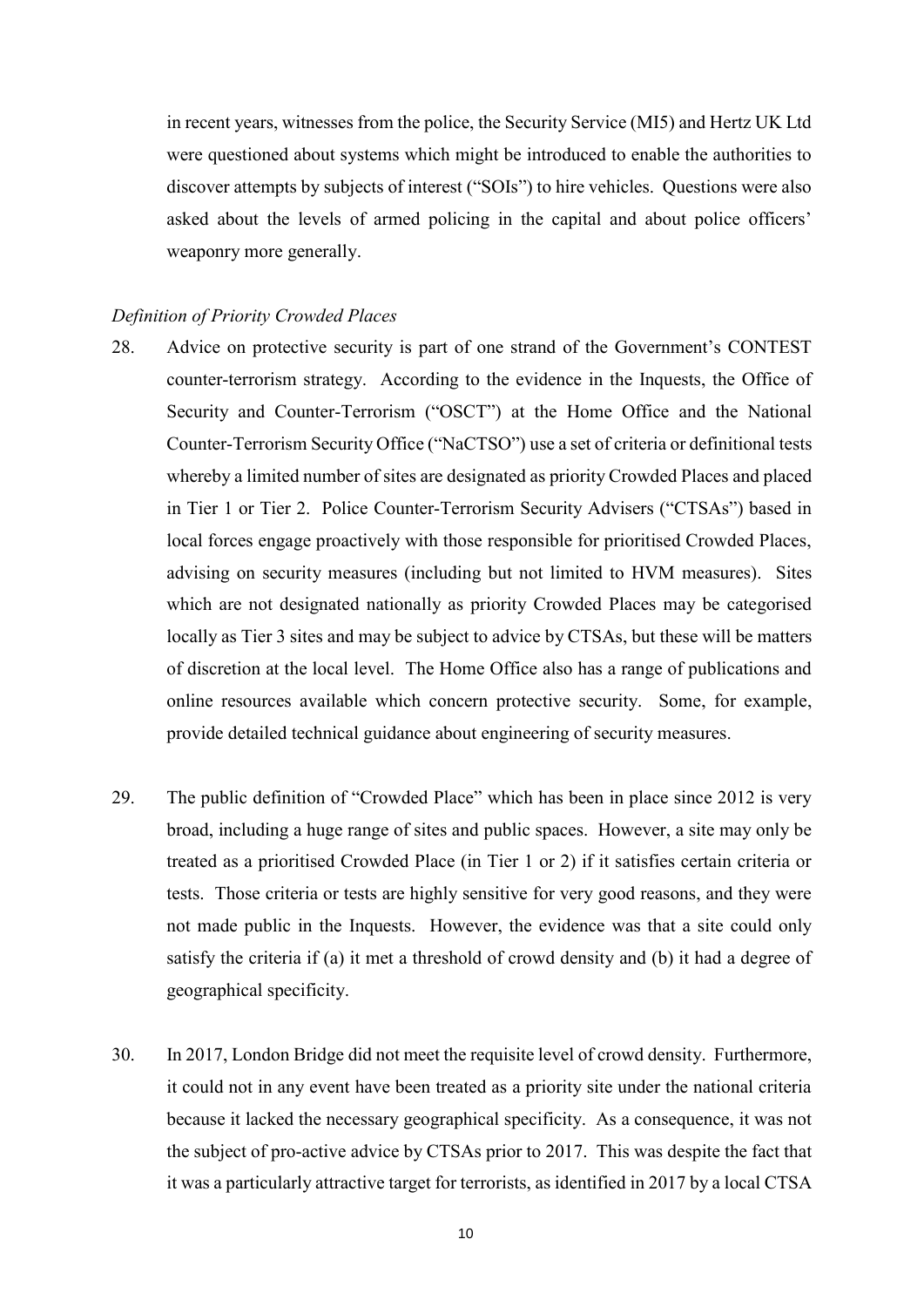(PS Hone) and by a private consultancy company (Cerastes Ltd). The witness put forward by the OSCT to give evidence frankly accepted that it was a matter for concern that London Bridge was not within the definition of a priority Crowded Place, and that the definitional tests could be challenged as too rigid.<sup>3</sup>

- 31. In my Determinations concerning the deaths of Xavier Thomas and Christine Archibald, I concluded that there were weaknesses in systems for assessing the need for physical protective security measures on the Bridge and implementing them promptly. One weakness I identified in my Ruling was that the national criteria for identifying sites which would receive proactive advice were apparently too rigid in the two respects specified above. I remain of that view.
- 32. For the Home Office, it has been submitted that the concern I raised related to the system for prioritising sites rather than the definition of a Crowded Place, which (as noted above) is extremely broad. It is pointed out that prioritisation of sites is a matter for NaCTSO and CTSAs. It is also said that a new system for prioritising sites is under consideration, and that there is an ever-increasing range of guidance readily available (including through online resources). For the CoLP and City of London Corporation, it has been said that there is increasing local co-operation and that CTSAs locally are not limited by prescriptive criteria in selecting sites for proactive advice.
- 33. Notwithstanding those submissions, I consider that the evidence gave cause for concern that future fatal terrorist attacks may be planned and committed using vehicles as weapons. I also consider that more can be done to ensure that the system for prioritising sites is fit for purpose. The national criteria which identify sites that should be considered for pro-active advice are important. Their importance is not diminished by the fact that there is national written guidance or by the fact that CTSAs locally have a discretion to advise in relation to other sites. It is troubling if the criteria or tests have the effect that an area as busy as London Bridge cannot meet the crowd density requirement. It is also troubling if stretches of roadway or other open spaces cannot meet a strict requirement for geographic specificity.

<sup>3</sup> Day 31 transcript, p127, 129-131 and 157-158.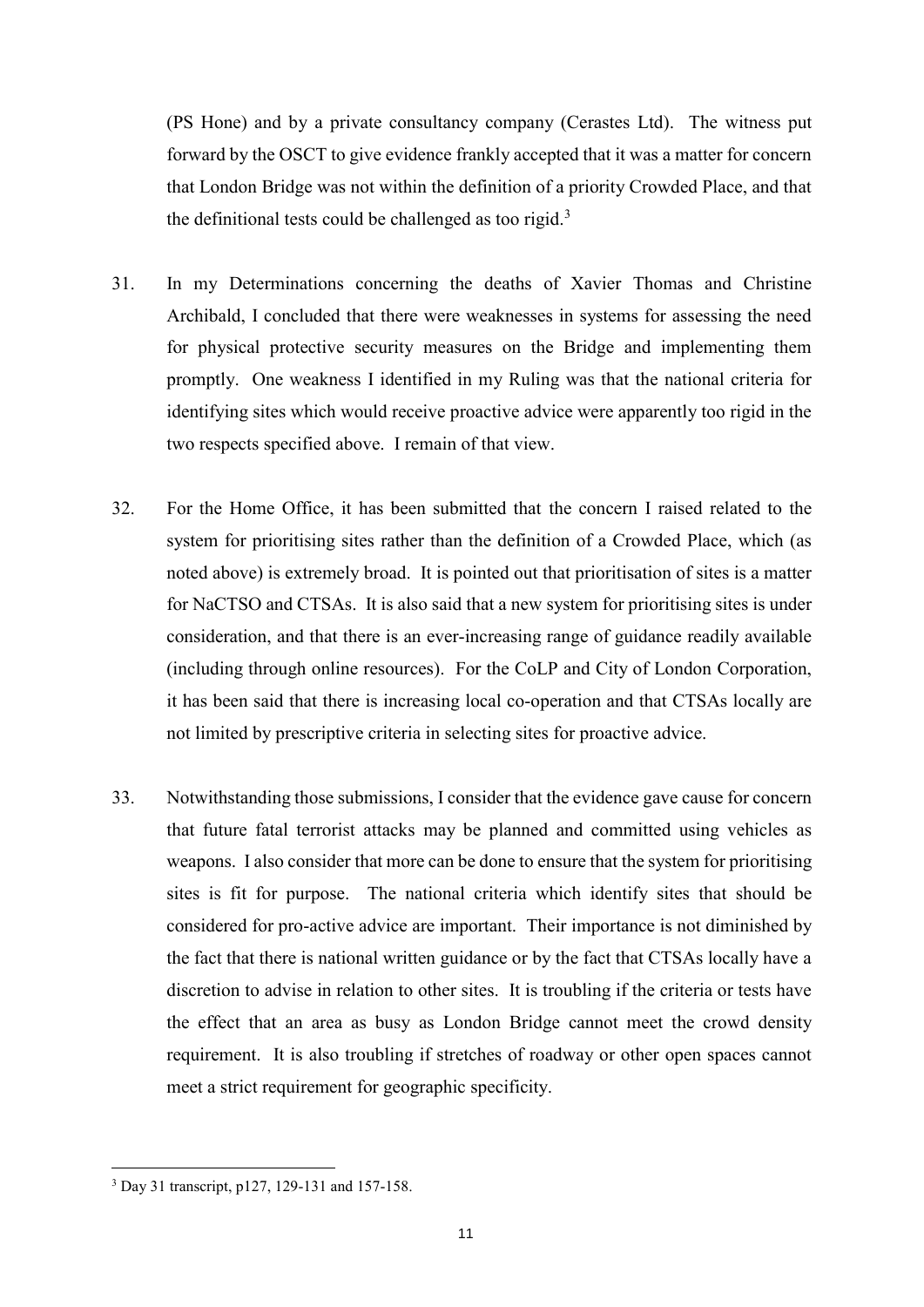**MC1 – Addressed to the Secretary of State for the Home Department and NaCTSO: I suggest that there be a review of the sensitive national criteria and tests for identifying sites as priority Crowded Places (or for otherwise designating sites at a national level as justifying proactive advice on protective security). In that review, one aim should be to ensure that the criteria are not excessively rigid so as to exclude sites which may be particularly attractive and vulnerable to terrorists. If and to the extent that the Secretary of State considers that any other Government agencies should play a part in addressing this concern, their assistance should be enlisted.** 

#### *Review / Assurance of Protective Security Systems*

- 34. In the course of the evidence, questions were asked about systems of assurance for ensuring that the tests for prioritising sites and the list of national priority sites remain appropriate. Against that background, the bereaved families have suggested that consideration might be given to appointing an independent reviewer of protective security (in a role analogous to that of the Independent Review of Terrorism Legislation). For the Home Office, it has been submitted that this would not be a necessary appointment, and that reviews of counter-terrorism policy, strategy and systems already take place to an appropriate extent.
- 35. I have already expressed concern about the criteria and systems for prioritising sites for protective security advice. It follows from the points I have made that there is a related concern that the limitations or rigidity in the criteria were not identified by national authorities before June 2017 (although there was evidence that some officers, notably Commander Gyford, harboured doubts about them at the time<sup>4</sup>). There is thus a case for considering some form of assurance process to check the continuing fitness for purpose of criteria and the list of priority sites in future. However, I am not persuaded that this requires an appointment of a figure comparable to the Independent Reviewer of Terrorism Legislation. It could, for example, be by periodic internal review; by the use of external consultants (such as Cerastes); or by sampling / test exercises.

<sup>4</sup> Day 29 transcript, p23.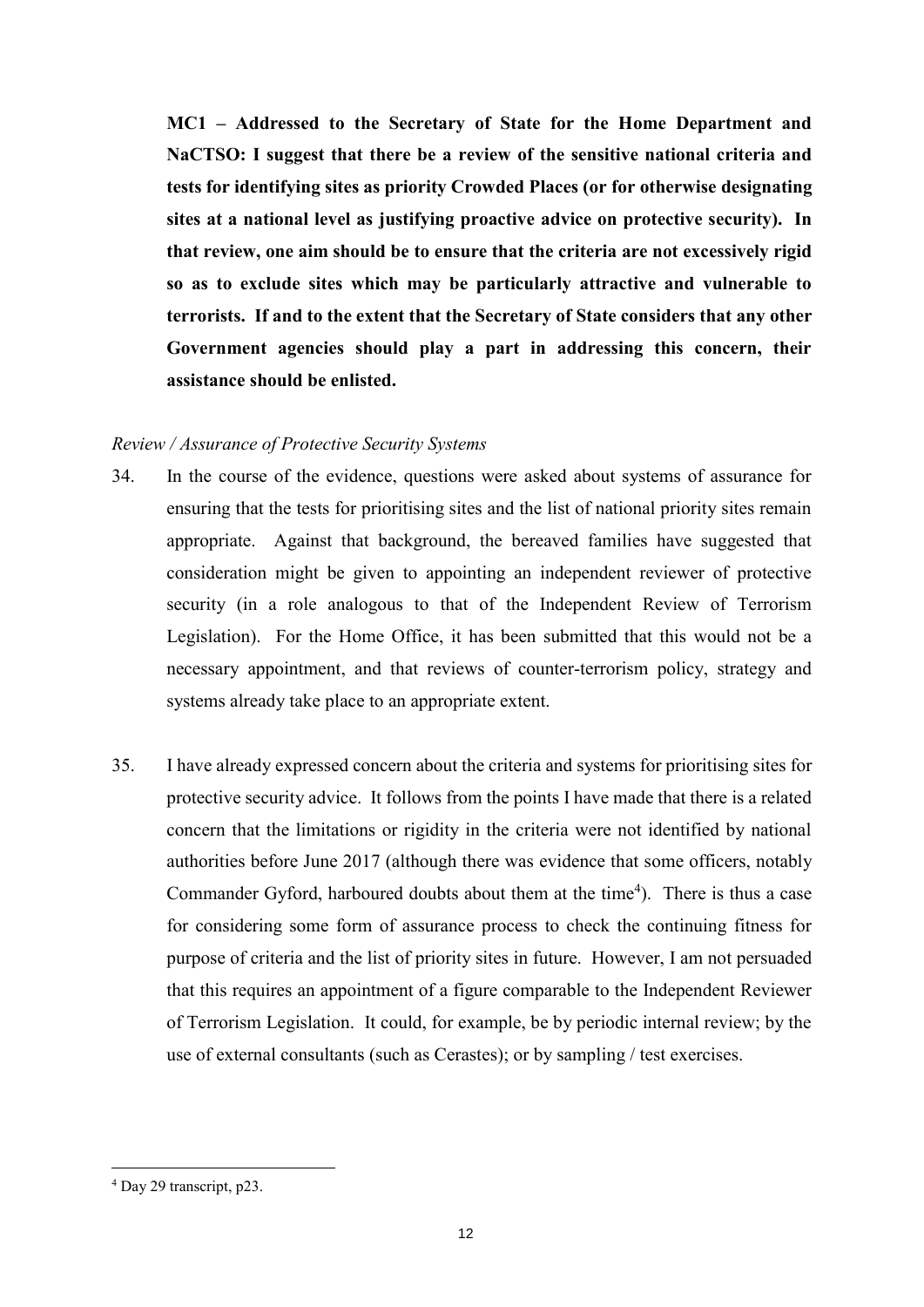**MC2 – Addressed to the Secretary of State for the Home Department and NaCTSO: I suggest that consideration be given to putting in place systems of periodic review / assurance to ensure that the criteria for identifying priority sites for protective security advice remain fit for purpose and that the list of such sites remains appropriate.**

#### *Statutory Duty / Guidance concerning Protective Security*

- 36. The City of London Corporation ("CoLC") was the local authority responsible for the structure of London Bridge, while Transport for London ("TfL") was the highway authority responsible for the roadway on the bridge. Although CoLC was undertaking work to improve protective security across the City in the period before the attack, there was a troubling lack of clarity about what legal responsibilities such authorities had to assess sites and areas of roadway and to implement physical protective security measures.
- 37. In the Inquests, reference was made in some questioning to section 17 of the Crime and Disorder Act 1998, which requires local authorities and TfL (among other public authorities) to exercise their functions with regard to the need to prevent crime and disorder, which includes terrorism. It was suggested that this duty, read with the powers of highway authorities to install security measures (under section 66 of the Highways Act 1980), provides the necessary statutory duty on highway authorities to identify sites vulnerable to terrorist attack and install physical protective security.<sup>5</sup> However, the responses of TfL's witness to those questions suggested to me that even a conscientious highway authority might not interpret the legislation in that way. I was left with the clear impression that local authorities in general, whether in their capacity as highway authorities or as otherwise responsible for major public sites, do not see it as their duty to identify locations as vulnerable to attack and assess protective security requirements. No doubt they will often respond to advice from CTSAs and other pro-active steps taken at a national level.<sup>6</sup> However, the evidence did not suggest that there is systematic assessment by local authorities to identify and protect vulnerable sites or stretches of

 5 See for instance day 31 transcript, p34-36.

<sup>6</sup> For example, guidance documents issued following attacks around the world.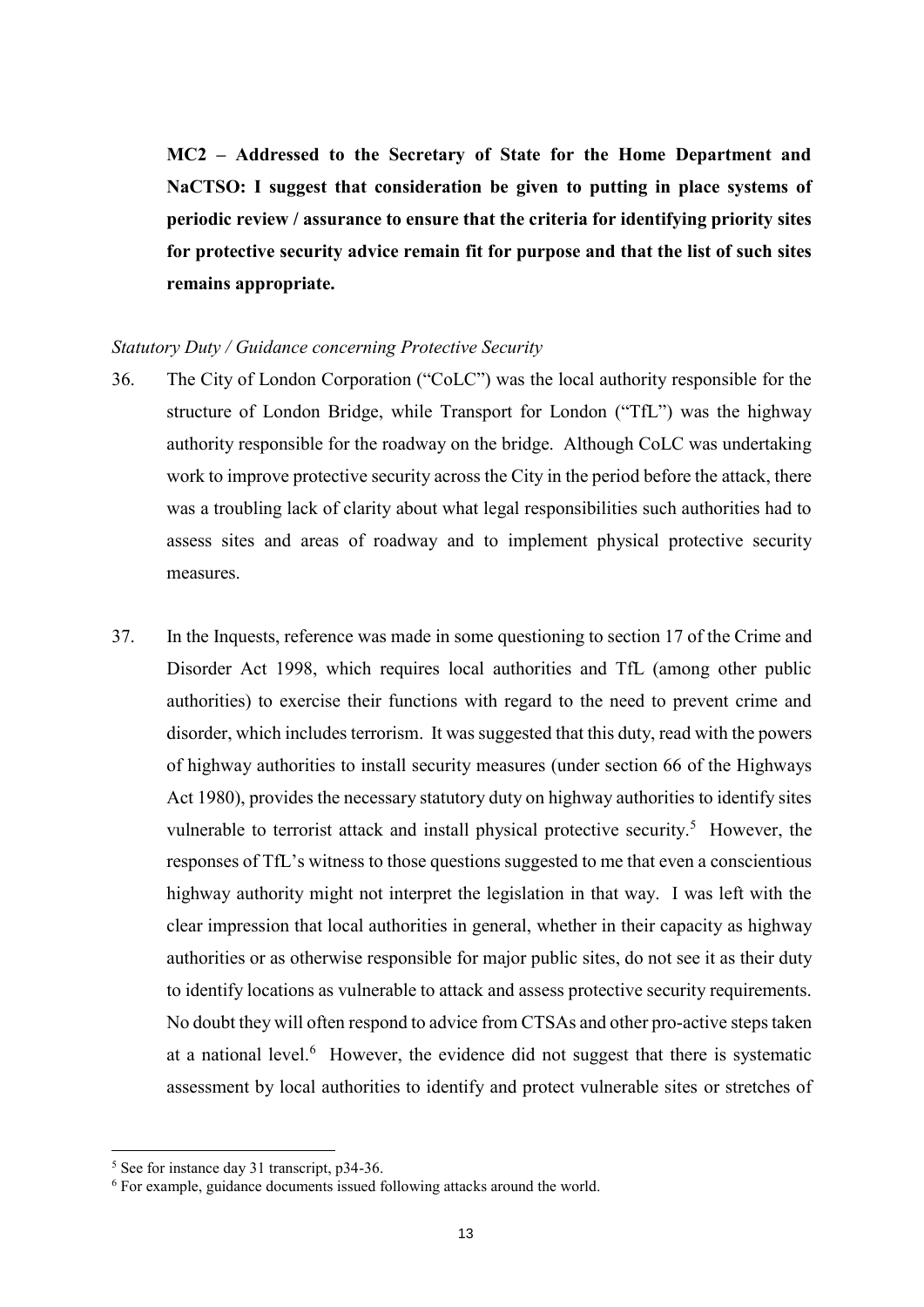roadway. One can readily contrast the clear duties and rigorous systems in place for identifying and responding to tripping hazards on the pavement.

- 38. It should also be noted that there was evidence from Deputy Assistant Commissioner D'Orsi of the MPS suggesting that police working in the front line of counter-terrorism protective security would appreciate the introduction of a clear legal duty on private owners of sites to take reasonable steps to ensure protection of visitors from a terrorist attack.<sup>7</sup> She contrasted the exhaustive legal duties to ensure health and safety of visitors against the lack of any comparable duty to protect from terrorism. The existence of such a duty could help the police in persuading private owners of sites to comply with recommendations to take protective action.
- 39. Submissions have been made by the bereaved families that the Government should be encouraged to introduce primary legislation imposing duties on public authorities and/or private owners regarding protection of sites and roadways from a terrorist attack. I see the force of those submissions, but I also appreciate that a lot of careful work would have to be done to ensure that any statutory duty was effective without being too onerous or prescriptive. It is not my role to dictate the right policy response. However, unless and until such statutory duty is to be introduced, I consider that there would be real value in the Government producing guidance on what existing legal duties require in practice of highway authorities and others regarding assessment of sites and roadways and installation of physical protective security. If it is considered that section 17 of the Crime and Disorder Act 1998 provides the necessary basis for legal duties, the guidance should say so and indicate what it requires in practical terms.
- 40. Submissions have also been made by the bereaved families that guidance could usefully be given to CTSAs on the duties owed by highway authorities and other public bodies regarding assessment of sites / roadways and installation of protective security measures. In addition, it has been suggested that consideration should be given to conferring on CTSAs the power to compel duty holders to implement counter-terrorism measures. I agree that there would be real value in providing further guidance to CTSAs, especially given the lack of clarity about what the law requires of highway

<sup>7</sup> Day 28 transcript, p20-22.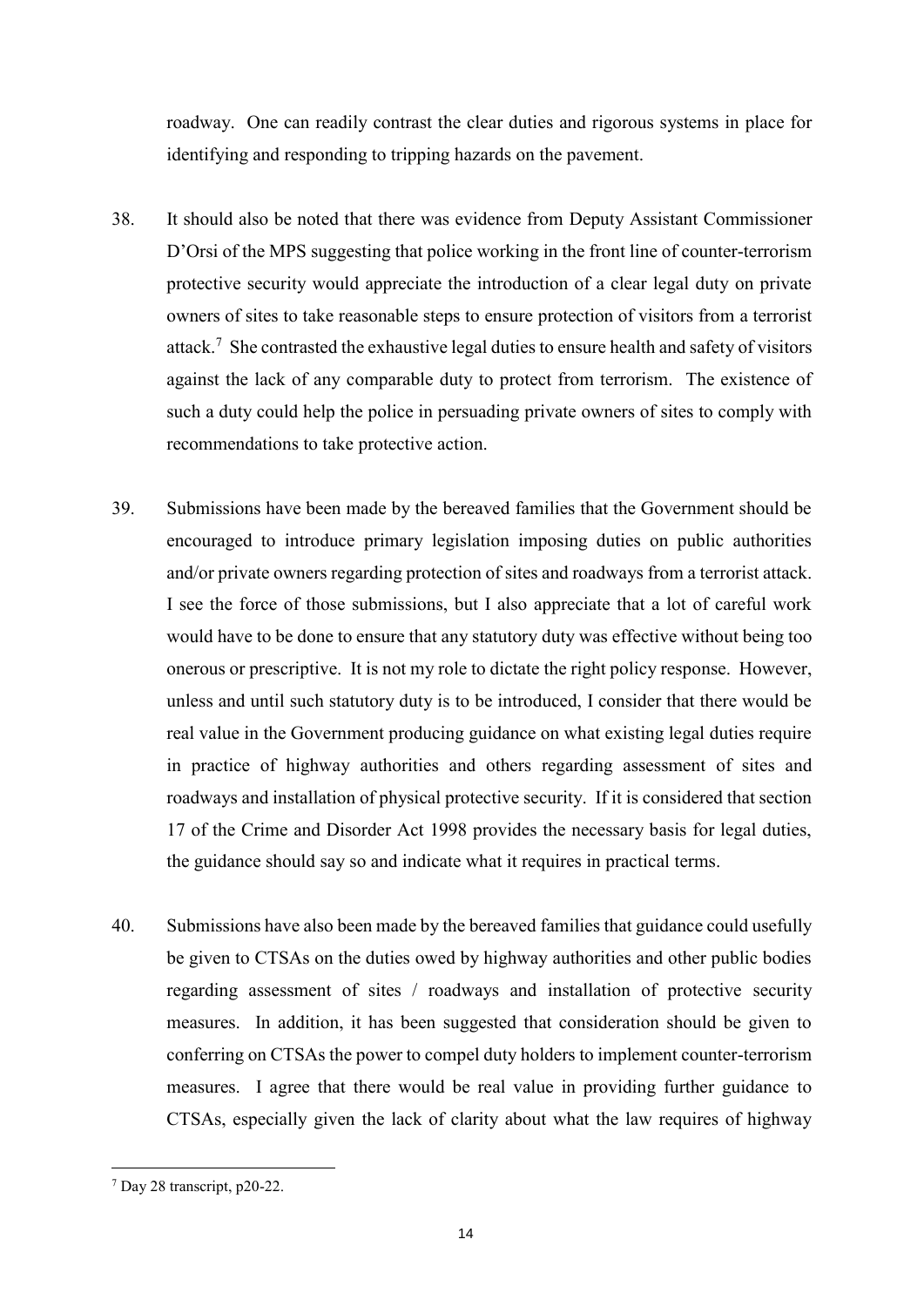authorities in practice. However, I do not consider that steps ought to be taken to empower CTSAs to compel installation of particular measures. To do so would extend their role from advisory to one of enforcement (analogous to that of the Health and Safety Executive). It would impose additional burdens on them and require a structure of enforcement powers and safeguards (such as appeal procedures).

**MC3 – Addressed to the Secretary of State for the Home Department: I suggest that consideration be given either (a) to introducing legislation governing the duties of public authorities (including highway authorities) regarding protective security or (b) to producing guidance indicating what existing legal duties require in practice of public authorities regarding assessment of sites for protective security needs and implementing protective security measures.** 

**MC4 – Addressed to the Secretary of State for the Home Department and NaCTSO: I suggest that consideration be given to producing guidance for CTSAs explaining what existing legal duties require in practice of public authorities regarding assessment of sites for protective security needs and implementing protective security measures.** 

### *Hostile Vehicle Mitigation Measures*

- 41. The evidence in the Inquests demonstrated a lack of clear procedures for considering promptly the installation of temporary and permanent HVM measures, at a time when such procedures were needed. The police considered that the only means of installing HVM measures at short notice was to call upon the National Barrier Asset ("NBA") and that it could only be used in the event of a specific threat to a location. TfL had the means of procuring temporary barriers, but was not aware that London Bridge had been singled out as particularly vulnerable. As a result, PS Hone in early 2017 could only contemplate the installation of permanent HVM measures, which would take months or (more likely) years.<sup>8</sup>
- 42. According to submissions received from CoLC, CoLP and TfL, a number of structural improvements have taken place since June 2017. TfL has now become part of the

<sup>&</sup>lt;u>.</u> 8 Day 29 transcript, p175-176.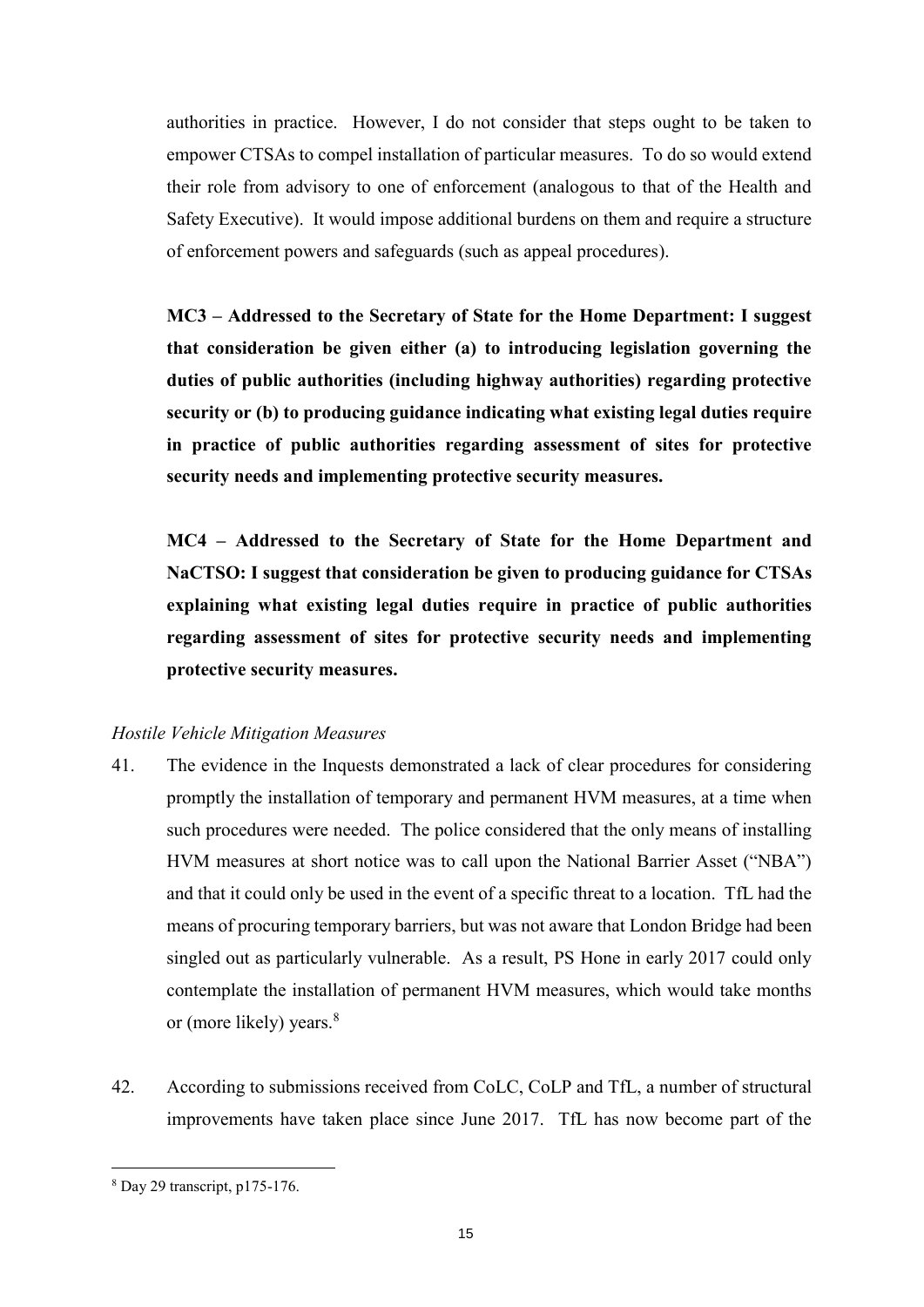security governance arrangements operated between CoLP and CoLC. There is now a Public Realm Security Advisory Board ("PRSAB") on which all three of those bodies are represented and which includes in its remit the need to ensure that HVM measures can be installed in fast time to deal with emerging security concerns. TfL is now represented on the Security Review Committee, chaired by the Deputy Assistant Commissioner (Special Operations) of the MPS, and it has commissioned work through the Centre for Protection of the National Infrastructure on protective security measures. Furthermore, the NBA is now the responsibility of a special body, the National Vehicle Threat Mitigation Unit.

43. As indicated above, the evidence raised good reason for concern about the arrangements which existed in mid-2017 for procuring and installing temporary protective security measures swiftly in response to emerging or newly appreciated threats. It appears that steps have been taken to address the problem, but it is difficult for me to be satisfied that they are entirely sufficient. In particular, it is not clear to me to what extent good practice has been adopted across the country, including in major metropolitan areas other than London. I therefore consider that this remains a matter justifying inclusion in this Report.

**MC5 – Addressed to the Secretary of State for the Home Department and NaCTSO: I suggest that consideration be given to taking measures to make CTSAs, police forces and local authorities aware of protective security equipment / infrastructure which can be installed in response to emerging threats (including the criteria and timescales for making particular forms of asset available). I also suggest that consideration be given to encouraging highway authorities and other public bodies, especially in metropolitan areas, to adopt security boards similar to the PRSAB adopted in London, with a view to ensuring that there is good understanding of what measures can be taken in the short and longer term to protect sites and areas assessed to be vulnerable.** 

#### *Existing Barriers on London Bridges*

44. The family of Xavier Thomas has understandably expressed concern that, despite the passage of over two years since the attack, some bridges in London (including London Bridge) still have temporary barriers in place. It has been said that progress towards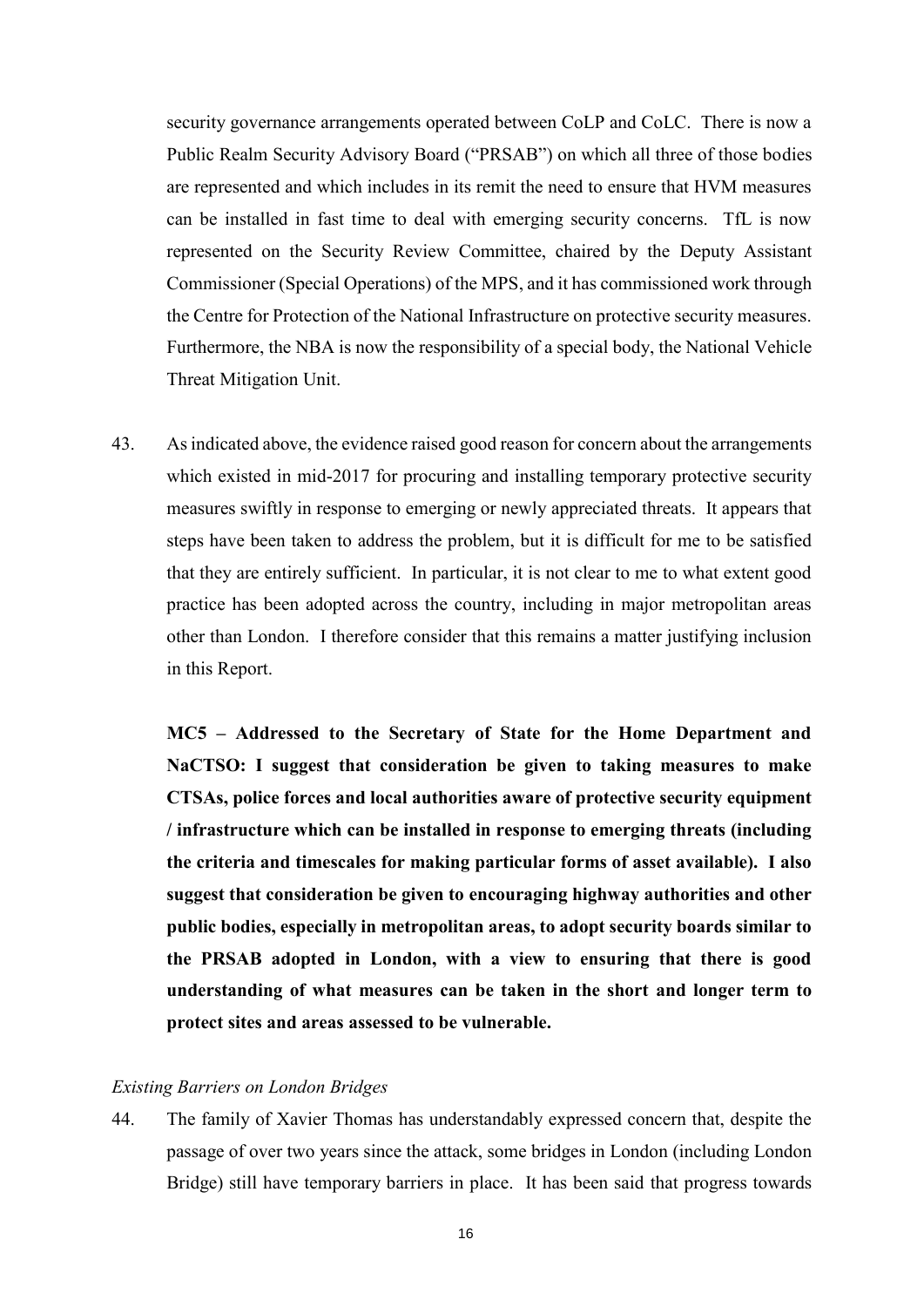implementing permanent solutions is too slow. The Thomas family has also suggested that the ongoing work should include a review of options for adding netting to bridge structures. In response, CoLC and TfL have provided some information about ongoing work on planning of permanent HVM measures on the bridges. They have also explained that netting under bridges has been considered carefully in the past and ruled out for good reasons (e.g. difficulties of attaching the netting and challenges of removing people / objects from it).

45. While I have sympathy with the points made by the Thomas family, I do not consider that this point meets the criteria for inclusion in a PFD Report. First, the Inquests did not consider in any detail the progress of plans to install permanent HVM measures on the bridges. Secondly, there was no evidence to establish that the present arrangements put lives at risk. However, I should say that I expect the relevant public authorities to make every effort to progress the installation of permanent measures on the London bridges. Funding disputes between public bodies would not be a satisfactory reason for delay in the planning and installation work.

### *Level of Firearms Policing*

- 46. A number of the bereaved families come from countries where a much higher proportion of police officers carry firearms than in the United Kingdom. They were concerned that the first police officers to encounter the attackers were armed only with batons and irritant sprays. It has been submitted on their behalf that the Government and police forces should assess whether current levels of firearms officers are appropriate to risks being faced, especially in London. The point is made that the facts of this case demonstrated the value of having armed officers in a position to respond to a marauding attack as quickly as possible.
- 47. In response, the Home Office and the two London police forces have made the point that levels of armed policing are determined by a combination of national policy and local consideration of resource needs. In recent years, the Government has provided substantial sums for an uplift in the numbers of armed officers. In London, the numbers of Armed Response Vehicles ("ARVs") have been increased over a long period.<sup>9</sup> On

<sup>&</sup>lt;sup>9</sup> See in this respect the evidence of DAC D'Orsi at day 28 transcript, p49-50.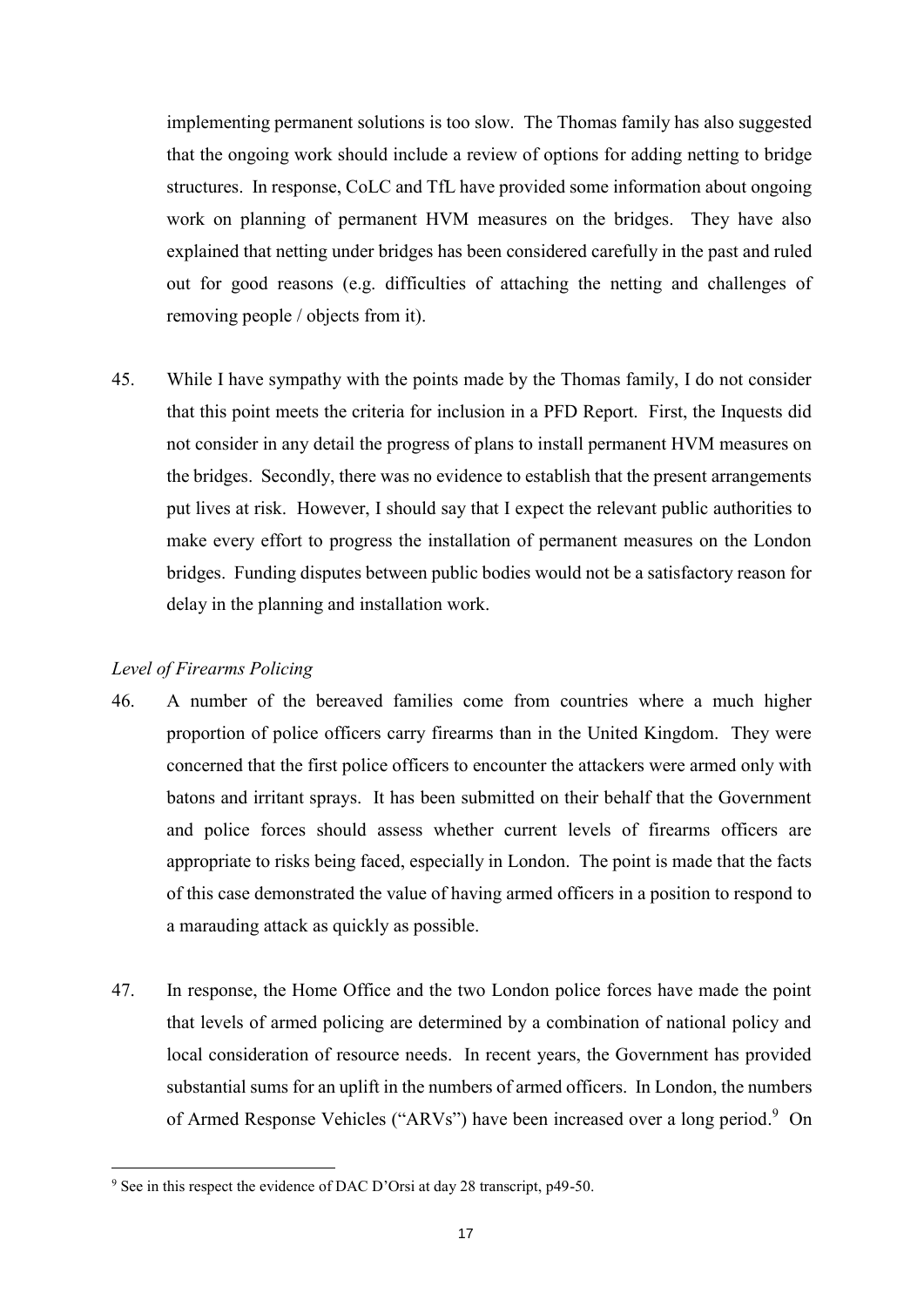the night of the attack ARVs arrived swiftly and in numbers to confront the attackers. It is also pointed out by CoLP that that force is considering extending provision of Tasers to response officers.

48. A number of police witnesses in the Inquests were asked about levels of armed policing in the capital. Based on all the evidence, I am satisfied that careful consideration is given at national level and in London to the requirement for armed officers. Decisions have apparently been made that increasing the numbers and patrols of ARVs is the most effective means of implementing the armed policing uplift in London.<sup>10</sup> On the night of the attack, armed officers arrived on the scene swiftly and were able to identify and neutralise the threat at a very early stage. Overall, I am not satisfied that the level and type of armed policing is a matter which should be addressed in a PFD Report. No doubt the subject will be kept under review by the Home Office and the London forces in the future as it has been to date.

### Counter-Terrorism Investigations

#### *Introduction and Overview*

49. The evidence of Witness L (MI5 officer) and Witness M (MPS counter-terrorism senior investigating officer) made clear that, in recent years, the UK has faced a serious threat from low sophistication attacks by Islamist terrorists. In particular, the rise of the socalled Islamic State (or ISIL) and its call to arms has motivated such attacks. Individuals in Western states can be radicalised by material available online, and plots can be developed through modern communications technology. These phenomena have posed an unprecedented challenge to MI5 and counter-terrorist police ("CTP"), who now have to monitor large numbers of individuals (current and closed Subjects of Interest ("SOIs").<sup>11</sup> Although attack methodologies of low sophistication may often result in lower tallies of dead and injured, they can be harder to detect in the planning and preparation phases.

<sup>&</sup>lt;u>.</u> <sup>10</sup> See the evidence of Supt McKibbin at day 23 transcript, p114.

<sup>&</sup>lt;sup>11</sup> See the evidence of Witness L at day 24 transcript,  $p\overline{58-62}$ .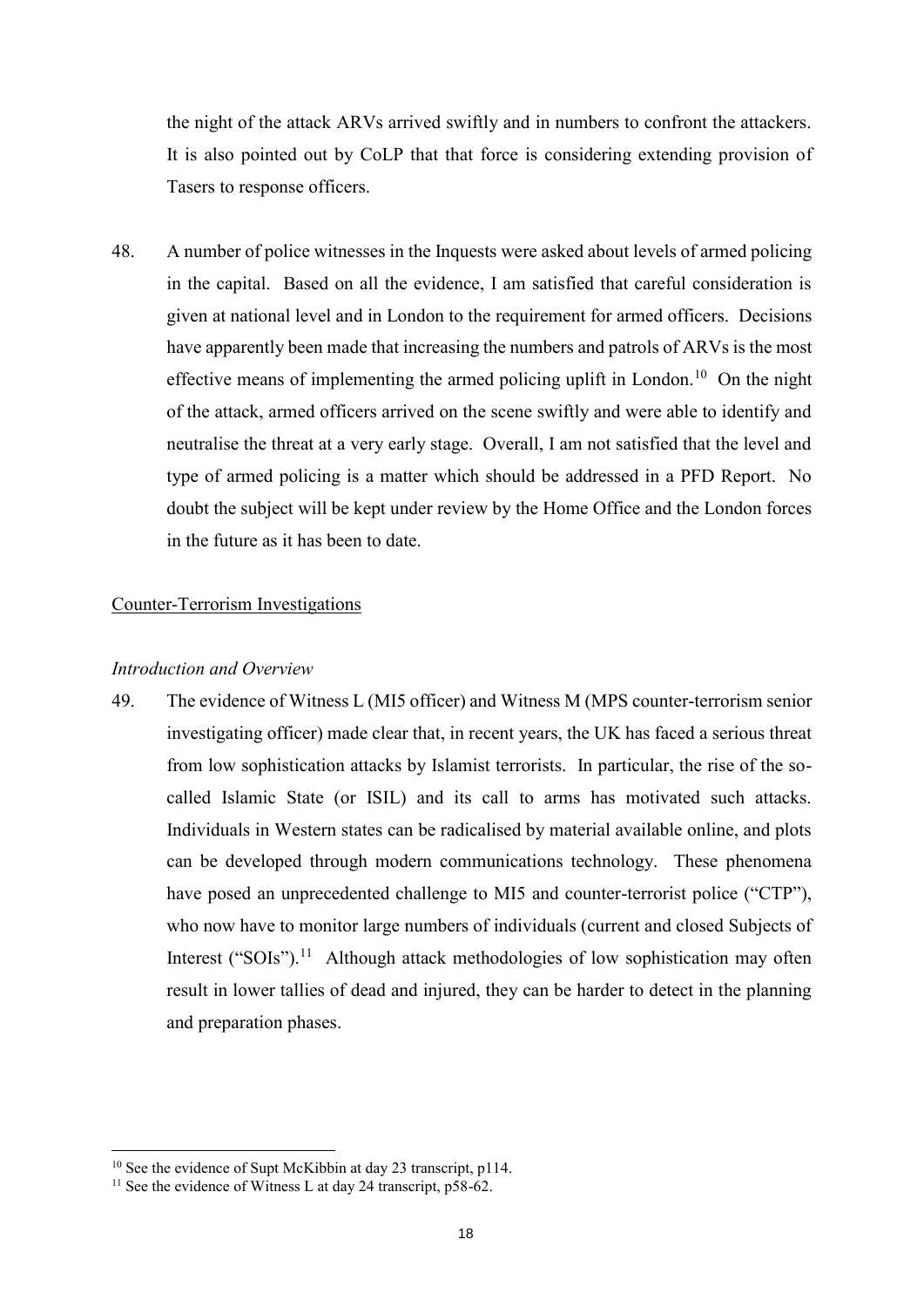- 50. Accordingly, there are circumstances creating a risk of future deaths occurring in the future. This assessment is confirmed by the national threat assessment level, which has been SEVERE for most of the time in recent years. The question for me in deciding on the content of this Report is whether the evidence in these Inquests has indicated that further action should be taken by MI5, CTP and others to counter this threat.
- 51. There was substantial evidence about the pre-attack investigation into Khuram Butt and pre-attack intelligence about the attackers generally. As I explained in my Ruling on Article 2 and Determinations,<sup>12</sup> I concluded that it would be wrong to criticise the preattack investigation, since the work of MI5 and SO15 (the Counter-Terrorism Command) was generally thorough and rigorous. I was not persuaded that investigative opportunities had been lost which could realistically have saved the lives of those who died.
- 52. It is also important to recognise that a great deal of work has been done by MI5 and CTP since the terrorist attacks of 2017 to learn from the investigations into those attacks and to develop their systems and practices in response to the learning. That work is substantial and continuing. The Post-Attack Reviews and Operational Improvement Review which have been disclosed to the Inquests Team and which were summarised in evidence<sup>13</sup> are extremely detailed and analytical. Much of the work on improving systems has necessarily been highly technical and focused on information management, but that reflects the nature of the terrorist threat in the modern world. The review work has itself been subject to external assurance in the form of Lord Anderson's work of review, continuing in his recent Stock-Take Report.
- 53. In deciding what (if anything) to say in this Report concerning MI5 and CTP, it is important for me to take account of what I know of the ongoing review work. I must also bear in mind that the evidence in the Inquests has provided only a limited snapshot of the work of the Security Service. That work involves sophisticated techniques of monitoring and investigation, and it requires officers constantly to make judgments about the prioritisation of resources. It would be wrong for me to dictate methods of

<sup>&</sup>lt;sup>12</sup> See Ruling, paragraphs 93-104.

<sup>&</sup>lt;sup>13</sup> See in particular the evidence of Witness L at day 24 transcript, p46-57.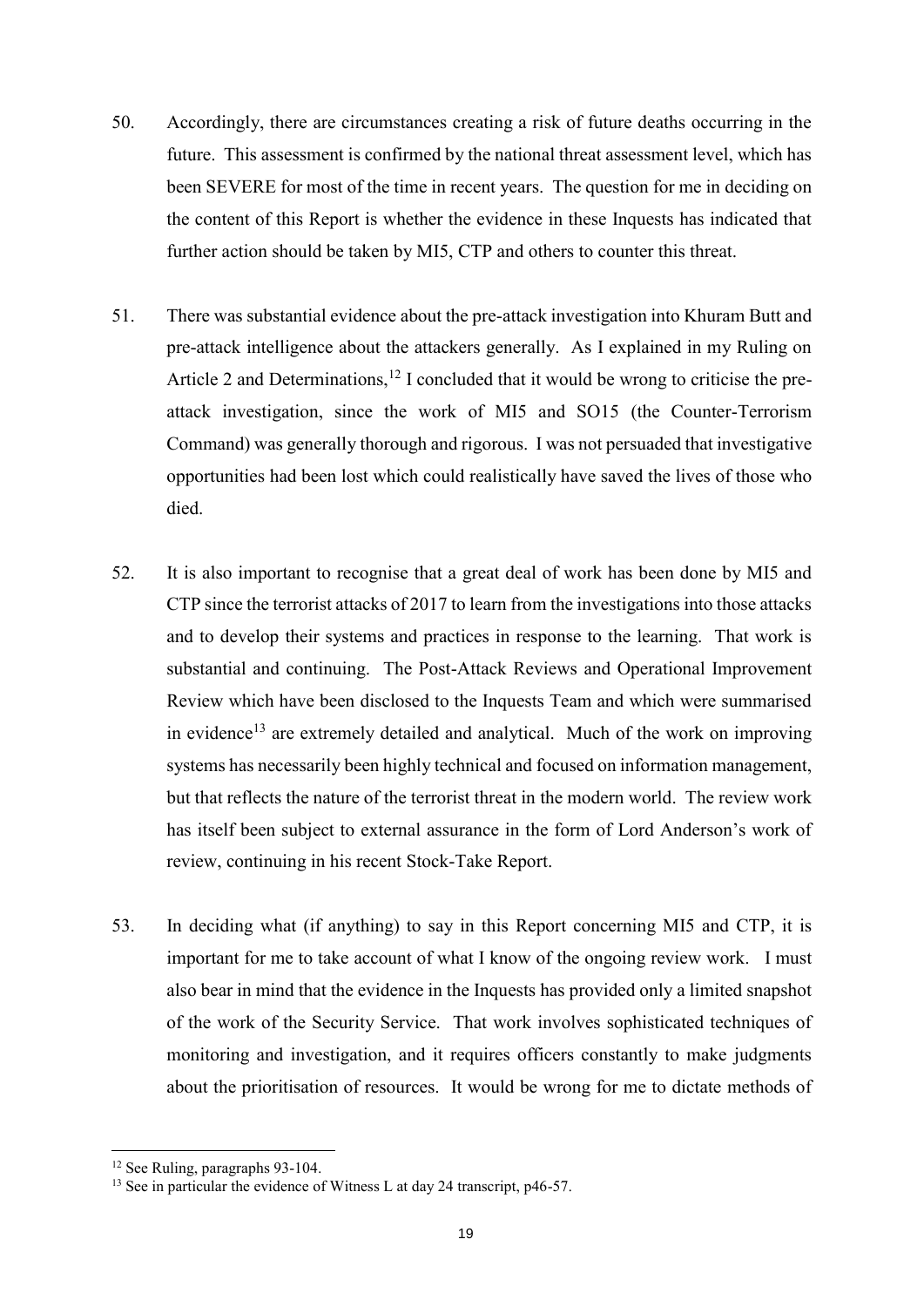investigation or to impose rigid rules that might interfere with good operational judgment of the professionals.

54. Nevertheless, it would also be wrong for me not to register in this Report features of the evidence in these Inquests which suggest possible areas for improvement. In my view, the appropriate way to do this is to raise matters with MI5 and CTP which could properly be considered in the course of their continuing work of review and improvement of investigative practice. In doing so, I shall be careful to avoid being over-prescriptive or unrealistic.

# *Suspension of Investigations and Flexible Response to Periods of High Workload*

- 55. The MI5 investigation into Khuram Butt was suspended on two occasions: from 26 February 2016 to 24 March 2016; and from 21 March 2017 to 5 May 2017. The latter suspension was for six weeks and concluded just a month before the attack. It is possible that, but for that suspension, further useful intelligence about Butt would have been obtained, including more information about his links to the other attackers.
- 56. Witness L gave evidence that investigations are suspended when the demands on the Service are at their highest and experienced personnel need to be diverted to other work with an even higher priority.<sup>14</sup> He said that suspension of investigations is a necessary feature of the work of the Service, allowing it to concentrate its energies and staff on investigations into SOIs who pose a known threat of active attack planning.
- 57. The bereaved families have raised a concern that an investigation such as that into Khuram Butt, which was a P2H investigation into a Tier 1 SOI (i.e. a relatively high priority investigation), could be suspended twice and for significant periods. They accept that suspensions are not merely a function of limited financial resources, since suspensions primarily reflect the need to divert the efforts of experienced personnel. However, they argue that the evidence of suspensions suggests a need for MI5 to be increased in size, even though it is larger now than ever before.

<sup>&</sup>lt;u>.</u> <sup>14</sup> See day 24 transcript, p21-23.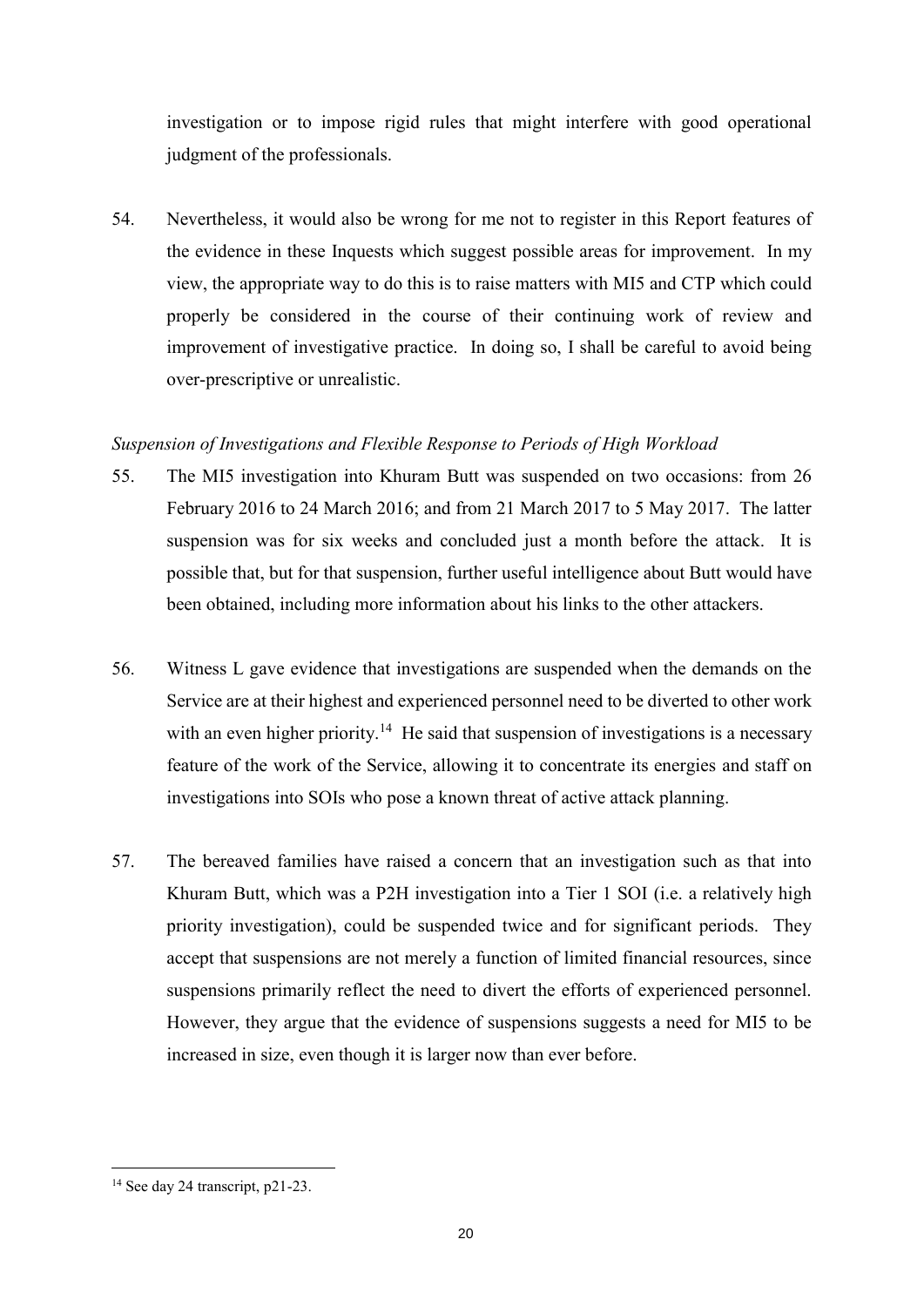- 58. The families have also pointed out that the effect of these suspensions was that work of gathering intelligence on Butt largely ceased. They suggest that consideration be given to introducing more flexible systems whereby investigative work on significant SOIs such as Butt may be scaled back at times of highest demand on MI5, without the work being stopped. In response, it has been pointed out for the Service that the systems include flexibility. It is possible to suspend investigation into some SOIs in an investigation but not others, as happened here. Furthermore, a suspension does not discontinue all intelligence gathering and it is usually followed by efforts by investigators to bring their knowledge up to date.
- 59. In my view, the appropriate response to these submissions is to raise the fact that suspensions of priority investigations are a matter of legitimate public concern. In its continuing review work, the Security Service should give careful consideration to the way in which such investigations are suspended, including the value of flexibility in the systems.

**MC6 – Addressed to the Secretary of State for the Home Department and the Director-General of the Security Service: Although MI5 must be able to prioritise and divert resources at times of greatest demand, the suspension of priority investigations is a matter of legitimate public concern. Accordingly, the systems for suspending such investigations (including the criteria for suspension, recording of suspension decisions and systems for re-building intelligence after suspensions) should be specifically considered in the continuing work of review and improvement. That work should also give consideration to the potential value of flexible systems for scaling back, rather than necessarily suspending, investigative work at times of high demand.** 

#### *The Potential Lone Actor Tool*

60. In recent years, MI5 has developed the Potential Lone Actor ("PLA") process, which forms part of the overall work of assessing the level of threat posed by an SOI. It is at an early stage, and it is being developed and refined with the benefit of learning from other countries (including the USA and Australia). It involves a threat rating being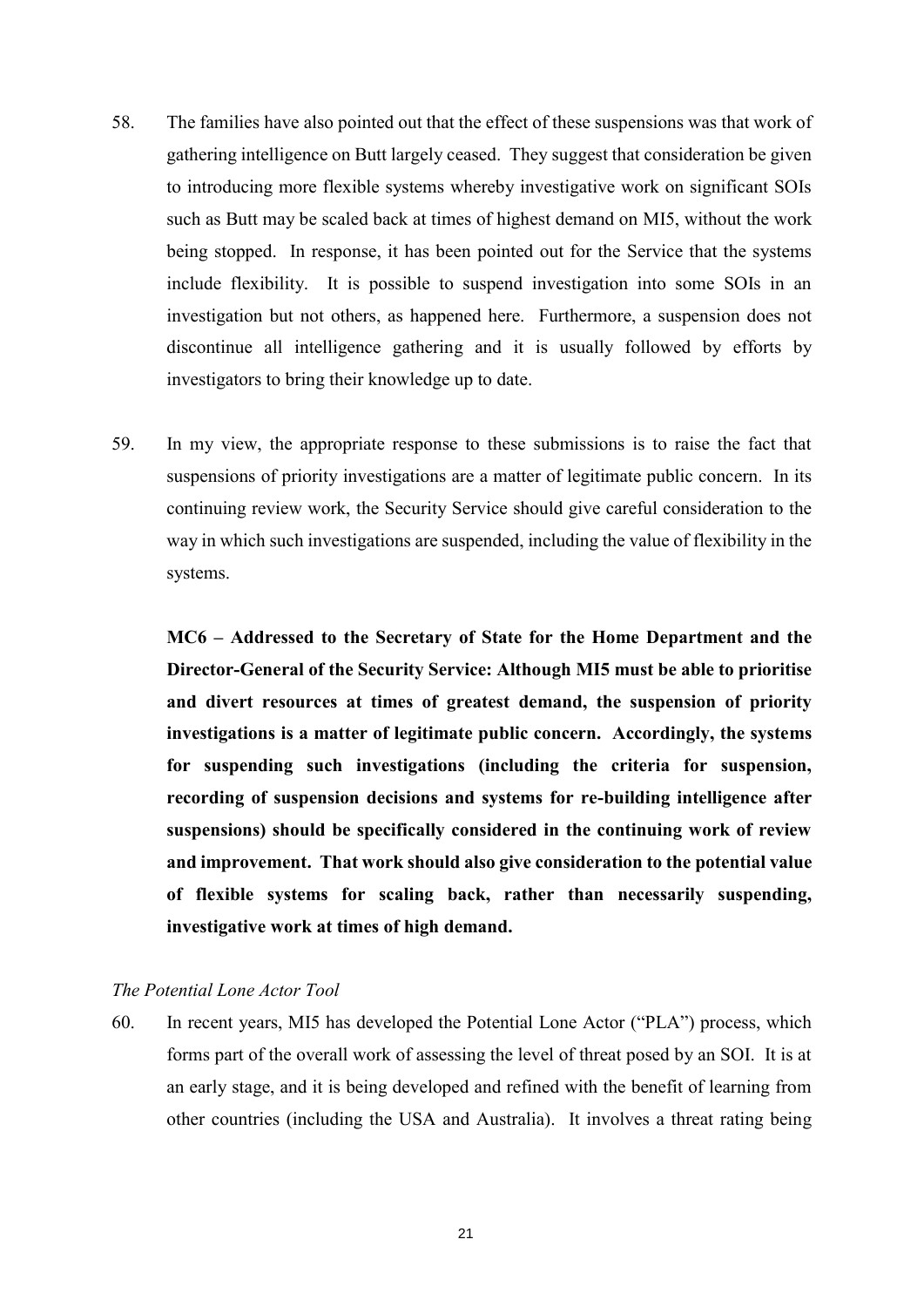produced, based on considerations of intent and capability. It is, however, only one part of MI5's threat assessment work.<sup>15</sup>

- 61. In this case, Khuram Butt was subject to assessment twice using the PLA process. In September 2015, he was assessed to have a strong intent but weak capability, producing an overall assessment of "medium risk". In May 2017, he was assessed as having moderate capability and moderate intent, producing an overall assessment of "unresolved risk". Witness L acknowledged that such assessments were imprecise and had inherent limitations.<sup>16</sup> However, he pointed out that the PLA assessments of Butt did not result in any downgrading of investigative work.
- 62. The bereaved families have submitted that MI5 ought to review the PLA process. They focus particularly on the validity of "capability" as a factor in the assessment process, since a low sophistication attack does not require specialist equipment or techniques. In response, the point has been made that the factor of "capability" is concerned also with a person's ability and preparedness to carry out unsophisticated attacks (e.g. signs that a person is prepared to act violently and to break the law). It has also been stressed that there is no evidence that any weakness in the PLA process adversely affected the investigation in this case.
- 63. In my view, the evidence of Witness L gives cause for concern that the PLA process may be imprecise and highly variable in its assessments. If it is to be used at all, investigators must be able to have some confidence in it. This requires some form of assurance to take place in the years ahead, in order to check that it is a reliable and valuable tool.

**MC7 – Addressed to the Secretary of State for the Home Department and the Director-General of the Security Service: I suggest that MI5, in its continuing work of review and improvement, give consideration to some form of assurance to test the reliability of the Potential Lone Actor process.**

<sup>&</sup>lt;sup>15</sup> See the evidence of Witness L at day 24 transcript,  $p28-36$ .

<sup>16</sup> Day 25 transcript, p48-49.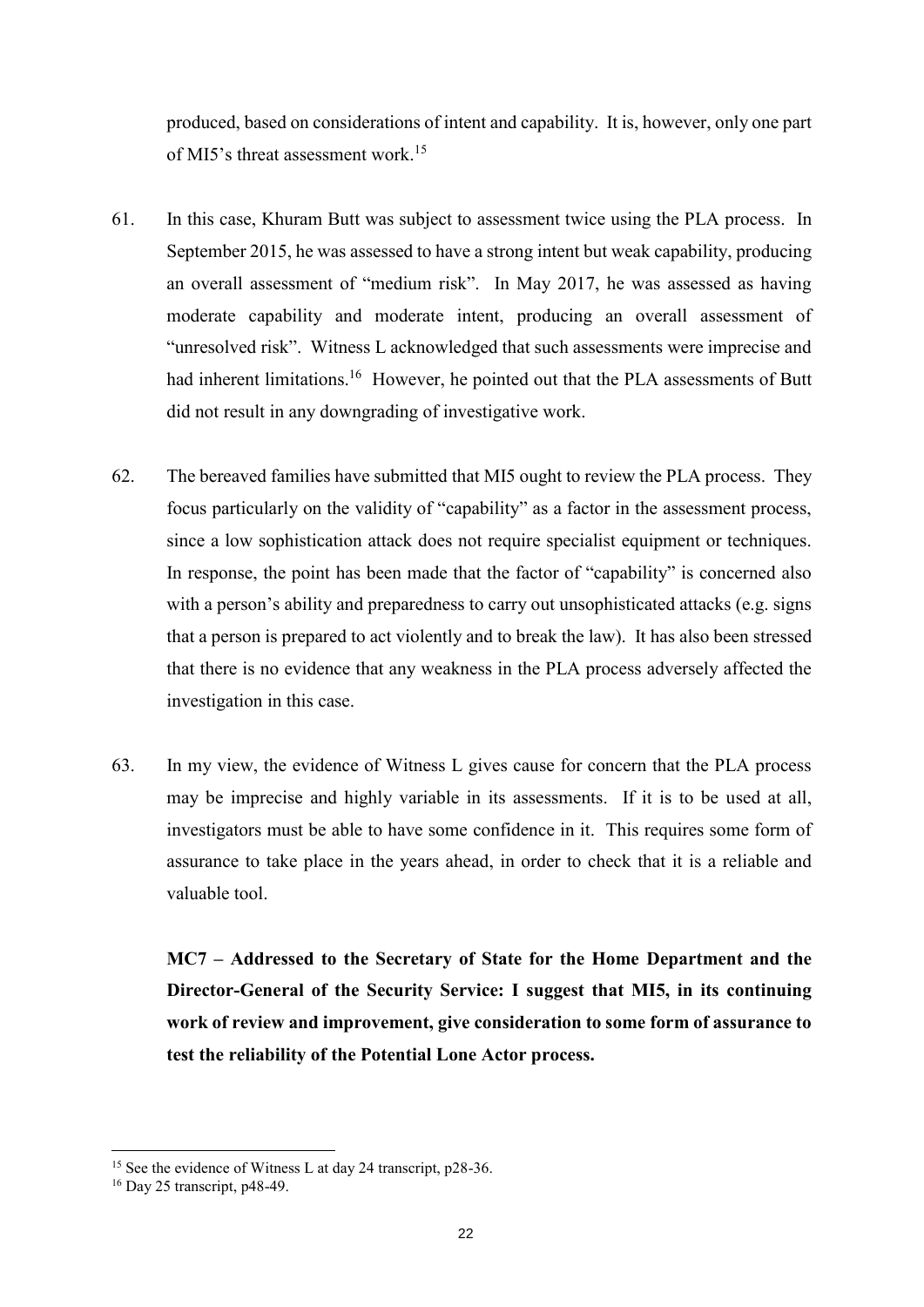#### *"Mindset" Material and its Significance*

- 64. In the months and years preceding the attack, Khuram Butt accessed over the internet and viewed a large amount of material of an extremist nature.<sup>17</sup> Some was propaganda for Islamic State, and that included violent images. Other material included sermons from extremist preachers. MI5 and CTP gained access to this material after Butt was arrested on a fraud charge in October 2016 and his devices were seized. It is debatable what could be deduced from the material about his mindset and intentions. While Witness M accepted that it showed an interest in martyrdom operations, he and other witnesses (including Witness L) made clear that SOIs often view such material without ever planning or committing an attack.<sup>18</sup> The SO15 witnesses generally gave evidence that appropriate use is made of powers to arrest and charge SOIs where offences have been committed, including offences of disseminating material encouraging terrorism.
- 65. The bereaved families have submitted that MI5 and CTP ought to review and challenge their assumptions about the weight to be placed on an SOI's possession of material which shows an extremist mindset but is not indicative of a criminal offence or actual attack planning. In response, MI5 and the MPS have made the point that very many SOIs possess such material and it must be a matter for the judgment of experienced investigators what weight to place upon it in all the circumstances of each investigation. They have maintained that there is no evidence that investigators are not capable of making such judgments properly.
- 66. In my view, it would be wrong to raise this matter as a point of concern. Judgments about what can be deduced from an individual's possession of extremist material are inherently difficult, but I am not satisfied that there is any evidence of investigators lacking the skills and experience to make those judgments competently. Urging them to place more weight upon such material risks preventing them focusing their energies on SOIs who present the greatest or most immediate threat: to prioritise everybody is to prioritise nobody. Of course, I expect MI5 and CTP to keep under review the value and significance of different kinds of "mindset" material.

<sup>&</sup>lt;sup>17</sup> Very detailed evidence was given on this subject by DS Ager: see day 18 transcript,  $p78-193$ .

<sup>&</sup>lt;sup>18</sup> See day 20 transcript, p17-18 for Witness M's evidence on this topic.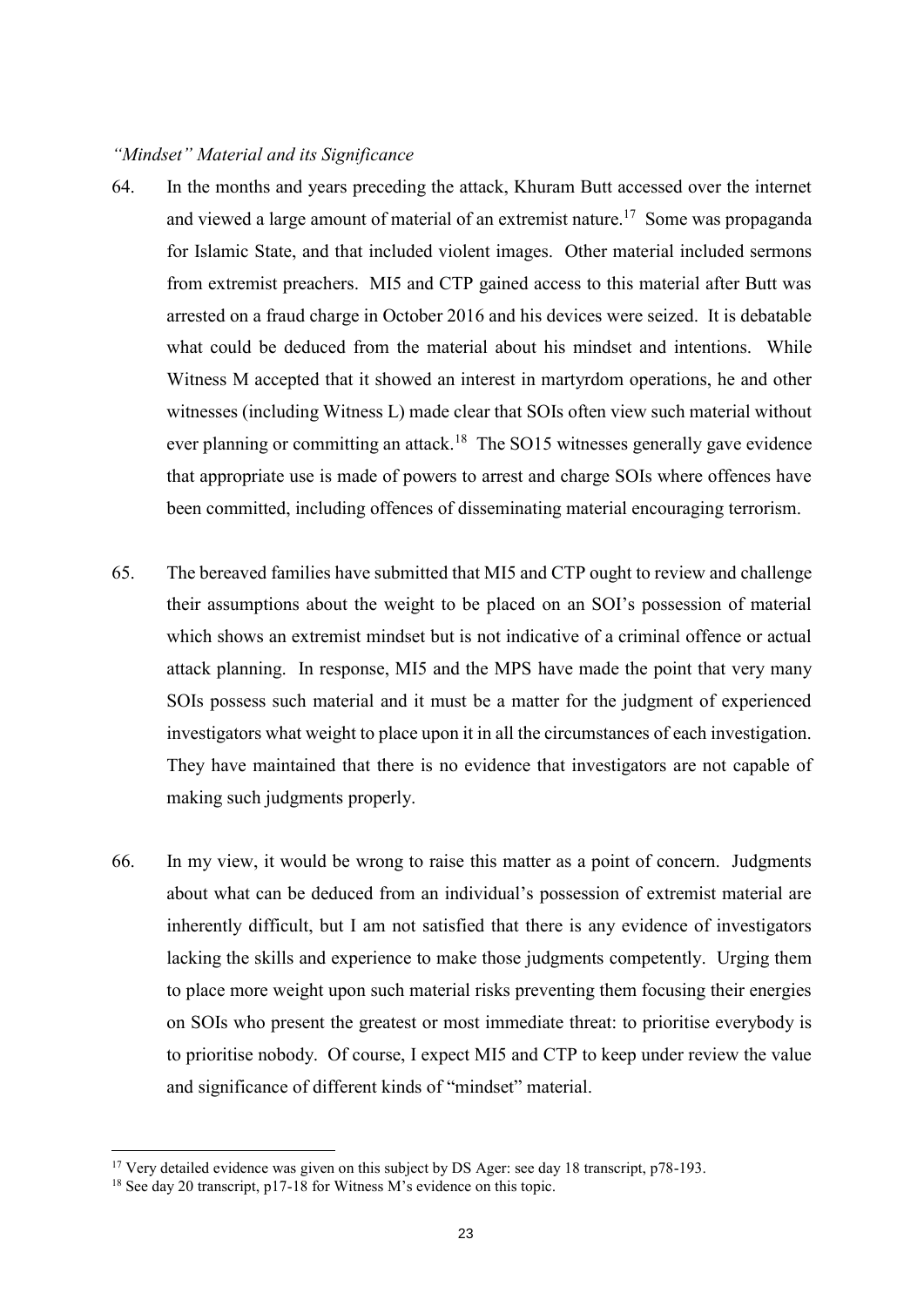- 67. The evidence about the prevalence of extremist material raises to my mind a different concern. While there are offences of possessing a document likely to be useful to a person in committing an act of terrorism (section 58, Terrorism Act 2000) and of disseminating terrorist publications (section 2, Terrorism Act 2006), there is no offence of possessing terrorist or extremist propaganda material. It may be impossible to take action even when the material is of the most offensive and shocking character. The evidence at the Inquests indicates to me that the lack of such an offence may sometimes prevent CTP taking disruptive action which could be valuable in their work of combatting terrorism.
- 68. I appreciate that careful judgments need to be made to ensure that new offences do not interfere with civil liberties and cannot be used to prevent legitimate dissent. However, I would observe that in the field of pornography, legislation of recent years has criminalised possession of carefully defined categories of the most offensive material (see for example section 62 of the Coroners and Justice Act 2009). Having reflected upon the evidence in these Inquests and in the Westminster Bridge Terror Attack Inquests, I have formed the view that consideration ought to be given to legislating for further offences of possession of the most serious material glorifying or encouraging terrorism. The ultimate decision must be for Government, taking account policy considerations and striking the proper balance between liberty and security, but that should not prevent me raising the issue in this Report.

**MC8 – Addressed to the Secretary of State for the Home Department: I suggest that consideration should be given to legislating for further offences of possessing the most serious material which glorifies or encourages terrorism.** 

#### *Locations Attended by Subjects of Interest*

69. As set out in my Ruling on Article 2 and Determinations, in the pre-attack investigation into Khuram Butt further work could have been done to establish coverage at the UFC gym where he spent a lot of time and apparently met his fellow attackers.<sup>19</sup> Further work could also have been done to identify the local school where he was reported to

<sup>&</sup>lt;sup>19</sup> See Ruling, paragraph  $61(a)$ .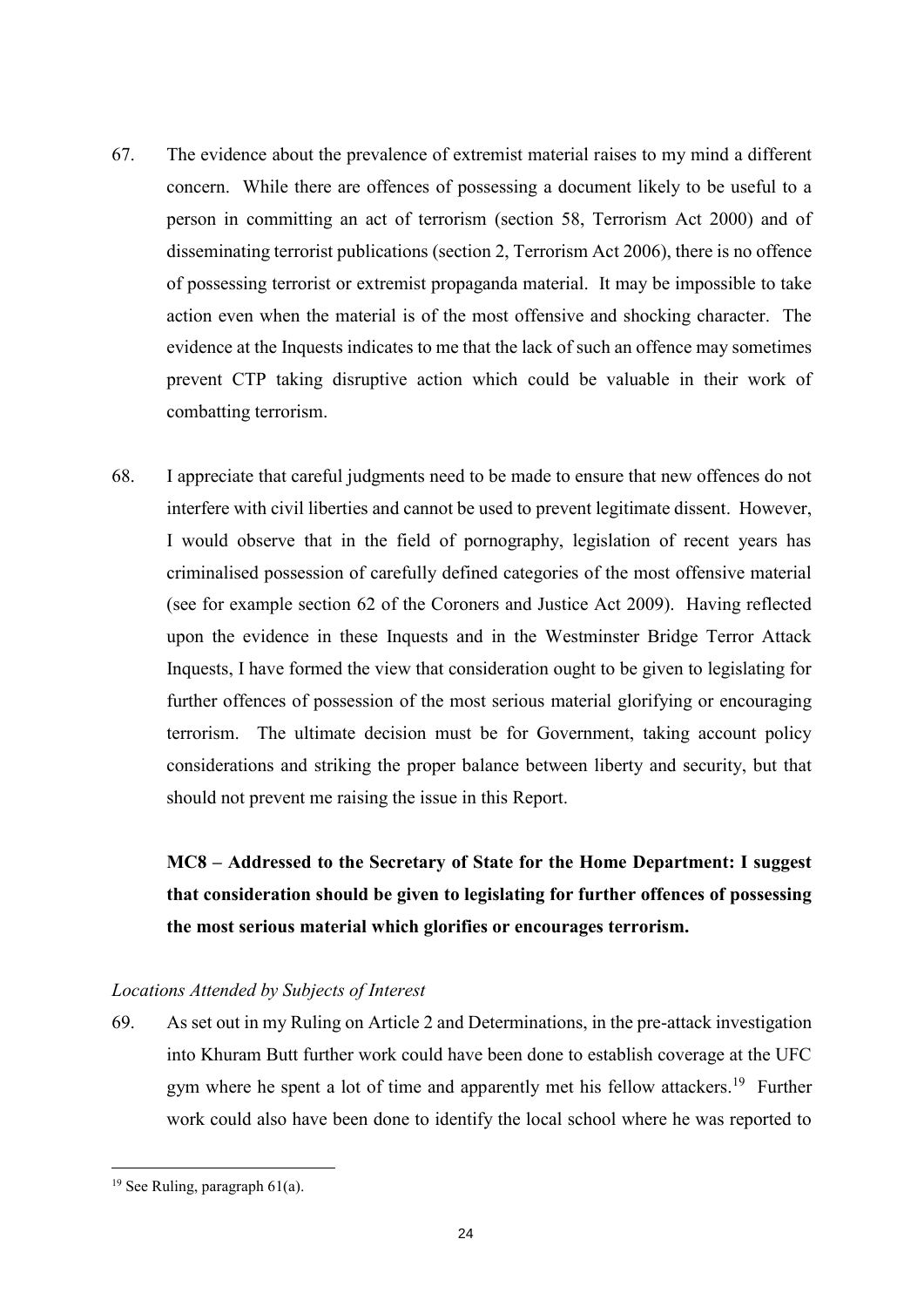be teaching a Quran class (later identified as the Ad Deen School).<sup>20</sup> In any minute examination of an investigation, it will almost always be possible to identify further steps which could have been taken. Moreover, as I was careful to explain in the Ruling, it was entirely speculative whether further work in establishing coverage at the gym and identifying the school would actually have advanced the investigation.<sup>21</sup>

- 70. The bereaved families have submitted that this Report should raise a concern that investigators ought to make further efforts to identify locations where targets spend time. They have also proposed that MI5 analyse how the significance of the UFC gym came to be missed or under-appreciated prior to the attack.
- 71. In my view, this would not be a suitable subject to include as a matter for concern in this Report. It is apparent to me that MI5 and CTP already make efforts as part of their priority investigations to identify and establish appropriate coverage of locations where SOIs spend most time.<sup>22</sup> What work to do and what techniques to use are matters of judgment, and there is a real danger that priorities may be distorted by overly prescriptive guidance. There is no need for a further analysis of the pre-attack investigation into Butt, given that it has already been the subject of the large institutional review exercise and has been publicly examined in these Inquests.

#### *Co-working between MI5 and Counter-Terrorism Police*

72. Priority investigations of SOIs are led by intelligence, and distinct roles are played by the MI5 and CTP teams.<sup>23</sup> MI5 officers generally take the lead in gathering intelligence and developing leads, using their particular skills, techniques and legal powers. The CTP team is kept informed of the investigation and it is called upon to carry out action requiring the use of police powers. On the evidence, MI5 and SO15 officers work more closely together than security service and police officers in almost any other jurisdiction. The officers from the two services working on a particular case have Joint Operational Team ("JOT") meetings, the regularity of which depends on operational

 $20$  See Ruling, paragraph 61(b).

<sup>&</sup>lt;sup>21</sup> See Ruling, paragraphs  $99-100$ .

<sup>&</sup>lt;sup>22</sup> Witness L gave evidence that MI5 did seek to task greater coverage of the gym: day 24 transcript, p130 (although it was not a significant investigative priority: see p124).

 $^{23}$  See the evidence of Witness M, especially at day 19 transcript, p41-44.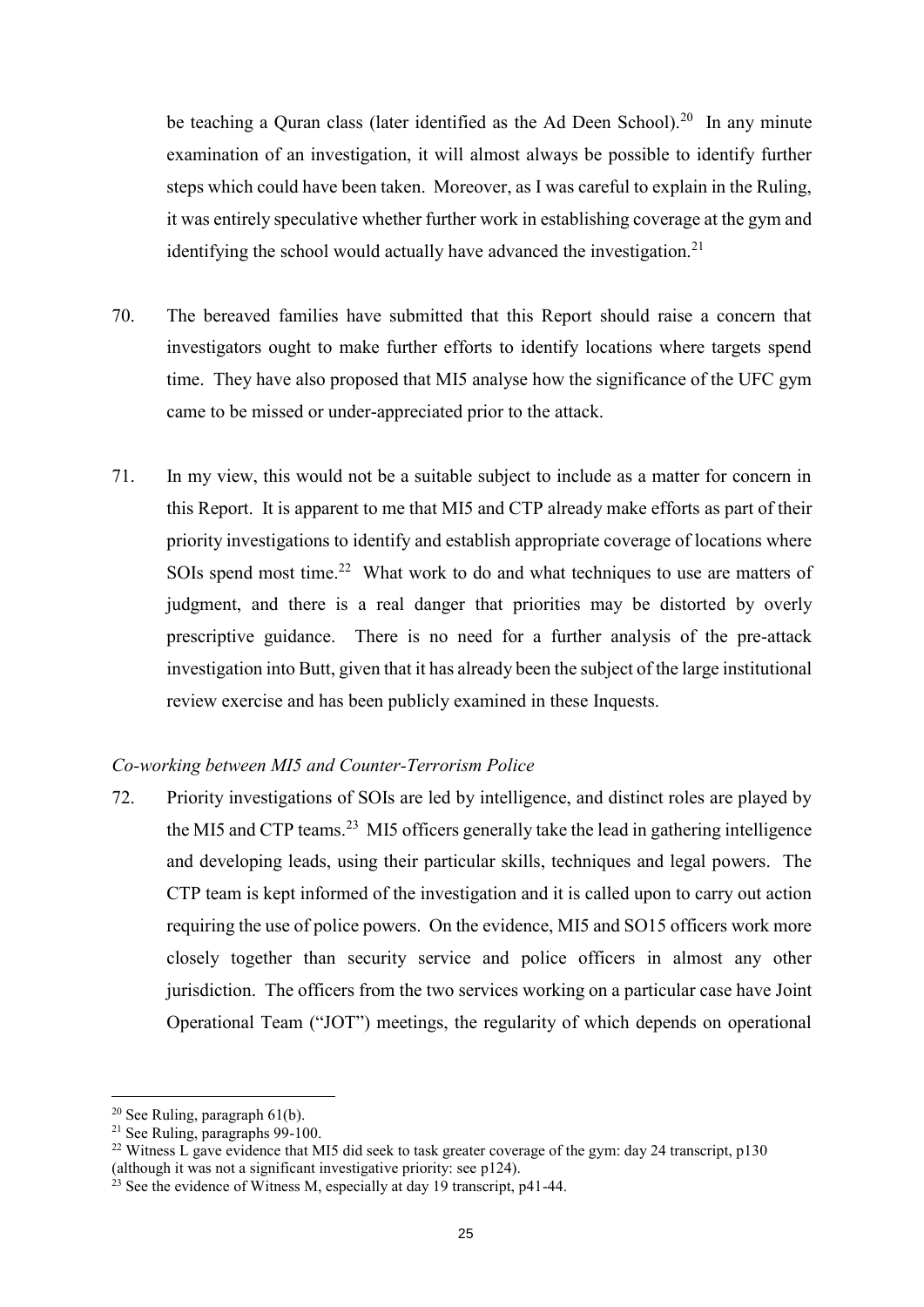needs. There can also be daily contact as required. Nevertheless, not all information is immediately shared by MI5 officers with their police colleagues.

- 73. Although I was generally impressed with the level of co-operation between MI5 and CTP, it is evident that there is room for improvement in this regard. On a number of occasions during his evidence, Witness M accepted that he had been unaware of information which was in the hands of MI5. $^{24}$  The reviews which followed the attacks of 2017 highlighted the need for closer co-working in some respects, notably recommending that the police team be consulted on proposed suspension of a priority investigation. The Intelligence and Security Committee of Parliament also stressed that more work could be done in promoting communication and co-ordination between the MI5 and CTP teams working on an investigation.<sup>25</sup> According to the submissions on behalf of MI5 and the MPS, further work is being done to improve joint working arrangements, including a project leading to co-location of elements of CTP and MI5 by 2023.
- 74. In my view, it is appropriate that I should in this Report encourage continued efforts to develop and improve co-working arrangements. In particular, it is important that SO15 officers working on an intelligence-led case should be kept reasonably up to date with the intelligence. If JOT meetings are not very regular (and there may be good reason for that), structured briefings to the SO15 senior investigating officer should take place reasonably regularly to ensure that he/she is well-informed. I should add that police teams who carry out post-attack investigations also do valuable work to promote public safety, and it is desirable that MI5 should provide them with as much information as possible which is relevant to their investigations. Having said all that, I should add that I am not prepared to dictate particular working practices to MI5 or SO15.

**MC9 – Addressed to the Secretary of State for the Home Department and the Director-General of the Security Service: The evidence in this case revealed a need to improve communications and co-working between MI5 and CTP officers working on the same investigation. The work which is going on to improve joint** 

<sup>&</sup>lt;sup>24</sup> See for instance day 19 transcript, p104-5 and p135.

<sup>&</sup>lt;sup>25</sup> See the ISC Report, "The 2017 Attacks: What needs to change?" at p53-58.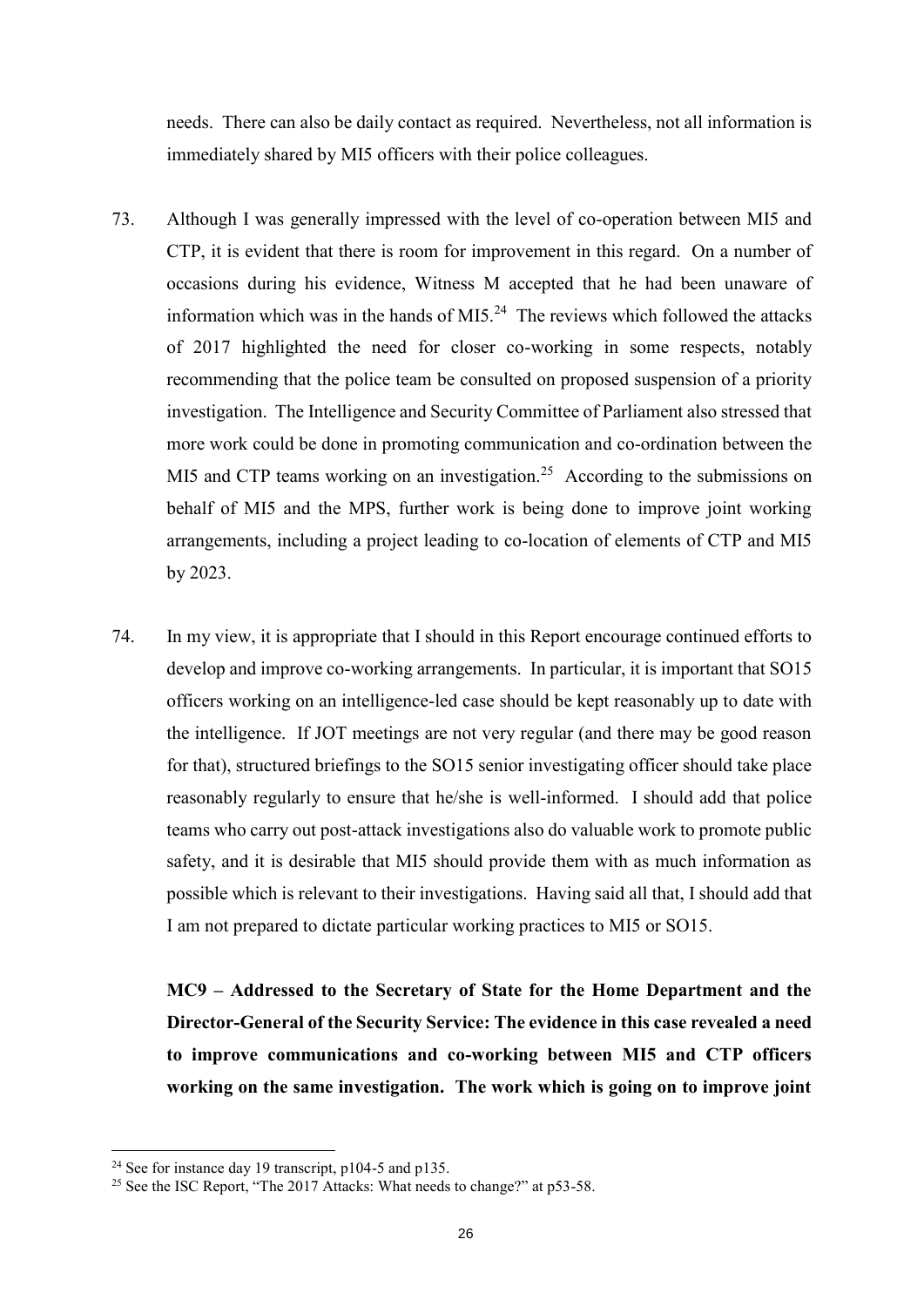**working is to be welcomed. There is in particular a need for the police senior investigating officer in an intelligence-led investigation to be briefed regularly and thoroughly by MI5, especially if JOT meetings are not being held regularly. For the sake of completeness, efforts to improve communications between MI5 and CTP should extend to communications between MI5 and post-attack investigation teams.**

### *Making Use of Information from Members of the Public*

- 75. In this case, two calls were made by members of the public to report concerns about Khuram Butt to the authorities. One was an anonymous call to MI5 at a very early stage which provided only limited information. That call could not be followed up because it was anonymous, and police were not informed about it. The second was a call from Butt's brother-in-law, Usman Darr, to the anti-terror hotline in September 2015. The fact of that call was not communicated to MI5, who thereby lost the opportunity to obtain any further information from Mr Darr. Having said that, it is debatable how much more intelligence could have been obtained from Mr Darr even if he had been willing to co-operate at a later stage.<sup>26</sup>
- 76. The bereaved families have submitted that a concern ought to be raised that MI5 and CTP should improve their systems to ensure that contact from members of the public is correctly routed and filed. For MI5 and the MPS, the response has been made that the facts summarised above do not reveal any weakness in information processing systems and that much valuable work is already being done to improve information management.
- 77. In my view, the facts of this case do give cause for some concern that communications from members of the public may not reach investigation teams (or all members of such teams). It is noteworthy that neither one of two calls in this case was passed on as it should have been. Whether or not more useful intelligence could in fact have been obtained from Usman Darr, it is troubling that a close family member of an SOI in a priority investigation could contact the authorities in the proper way without it coming to the notice of the MI5 officers working on the case.

<sup>&</sup>lt;sup>26</sup> For the evidence of Witness L concerning the call from Usman Darr, see day 24 transcript, p83-86.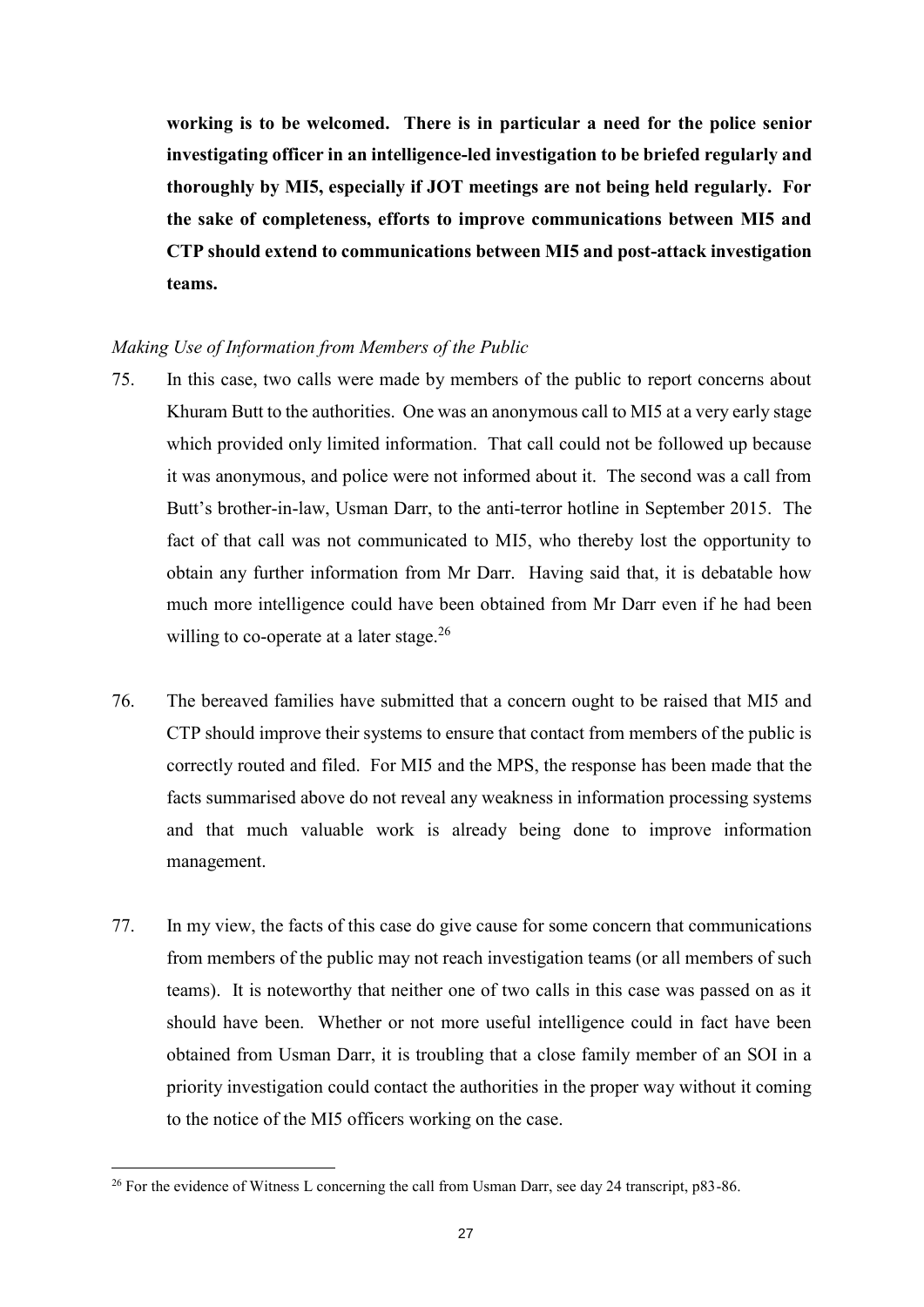**MC10: Addressed to the Secretary of State for the Home Department and the Director-General of the Security Service: The evidence in this case gave cause for concern that calls made by members of the public reporting on a significant SOI were not being communicated to MI5 and CTP officers working on the relevant investigation(s). In the continuing work to improve information management, efforts should be made to avoid recurrence of this problem.**

#### *Matters arising from the Schengen Information System Evidence*

- 78. This topic does not concern the investigation into Khuram Butt, but dealings of the authorities concerning Youssef Zaghba.<sup>27</sup> In March 2016, Zaghba was stopped at Bologna airport after he gave a bizarre answer to a standard question by apparently confessing to an intention to travel for terrorist purposes. As a result, the Italian authorities entered his name on the Schengen Information System, but under an alert relating to serious crime rather than terrorism. The referencing error had the effect that he was not drawn to the attention of MI5 when he entered the UK on later occasions.
- 79. The bereaved families have suggested that I raise a concern that systems ought to exist so that an individual who has been entered on the Schengen System under the wrong alert can still be brought to the attention of the security services of other countries to which he/she travels. However, I agree with the response made on behalf of MI5 that the evidence I have summarised is indicative of a simple, one-off error by the Italian authorities rather than any remediable flaw in the Schengen System.
- 80. However, I consider that there is another aspect of this evidence which does justify a matter of concern being raised. On 15 April 2016, the Italian authorities put a series of questions about Zaghba to the UK Secret Intelligence Service (MI6). It took around seven weeks (until 9 June 2016) for the document to be translated and passed to MI5 and to MI6 headquarters. This was due to limited translation facilities. When the document was translated, it went to the wrong addressee in MI5 and there was a further mistake which led to it not being filed anywhere in MI5's records. It is fair to add that,

<sup>&</sup>lt;sup>27</sup> For Witness L's evidence on this topic, see day 25 transcript,  $p3-11$ .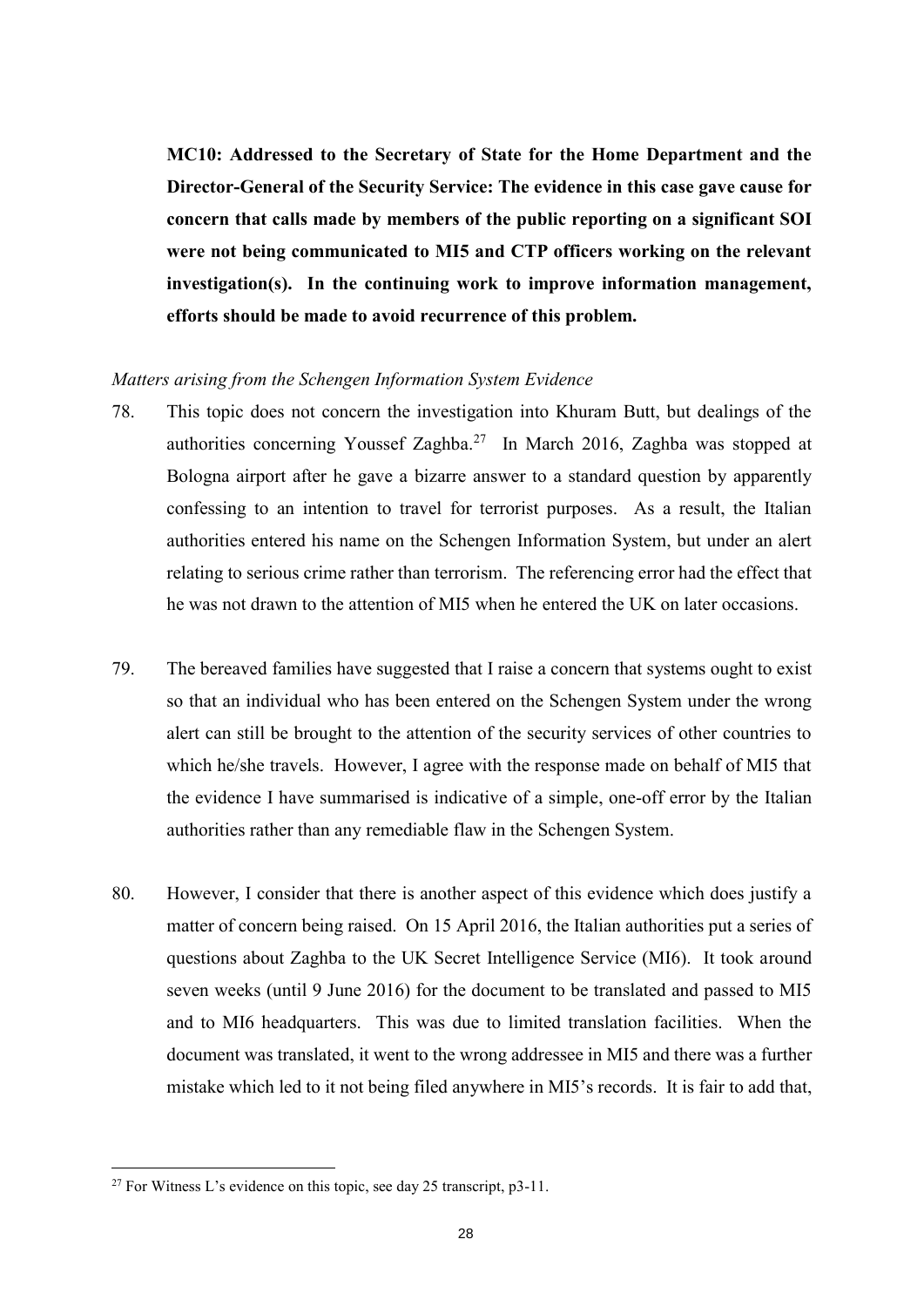if the document had been properly considered by MI5 it would have produced a nil return (because the Service had no information about Zaghba).

81. I fully accept that the misdirection and filing failure at MI5 appear to be matters of individual human error to which there is no obvious structural solution. However, I am troubled that it should have taken seven weeks for a document of modest length from a foreign security service to be translated from a major European language by MI6 and passed on. Witness L added to that concern by acknowledging that such a delay for translation is not uncommon.<sup>28</sup> This suggests that more substantial and/or better-funded translation services are required.

**MC11 – Addressed to the Chief of the Secret Intelligence Service and the Director-General of the Security Service: I suggest that consideration be given to improving facilities for translating communications received from foreign security and intelligence services, since the evidence in this case reveals a troubling delay in the translation of such a communication.** 

# *Statutory Duty to Report Terrorist Planning*

- 82. In the Determinations I returned concerning the victims of this attack, I recorded that one of the attackers (Khuram Butt) exhibited to close family members multiple warning signs of his extremist views and conduct but that in the main these were not reported to the authorities.<sup>29</sup> The bereaved families have referred to that finding and have suggested that the Government should consider whether the legal framework requiring terrorist intent and planning to be reported is sufficiently robust.
- 83. As is pointed out by the Secretary of State for the Home Department, there is already a criminal offence of failing to report information that might be of assistance in preventing an act of terrorism: section 38B of the Terrorism Act 2000. Decisions on prosecution under this or any other offence are matters for the Crown Prosecution Service and are governed by its Code. I am not persuaded that the Government ought to be encouraged to add further offences to the statute book in this regard. The scope

<sup>&</sup>lt;u>.</u> <sup>28</sup> Day 25 transcript, p7.

<sup>&</sup>lt;sup>29</sup> See Ruling on Article 2 and Determinations, paragraph 116.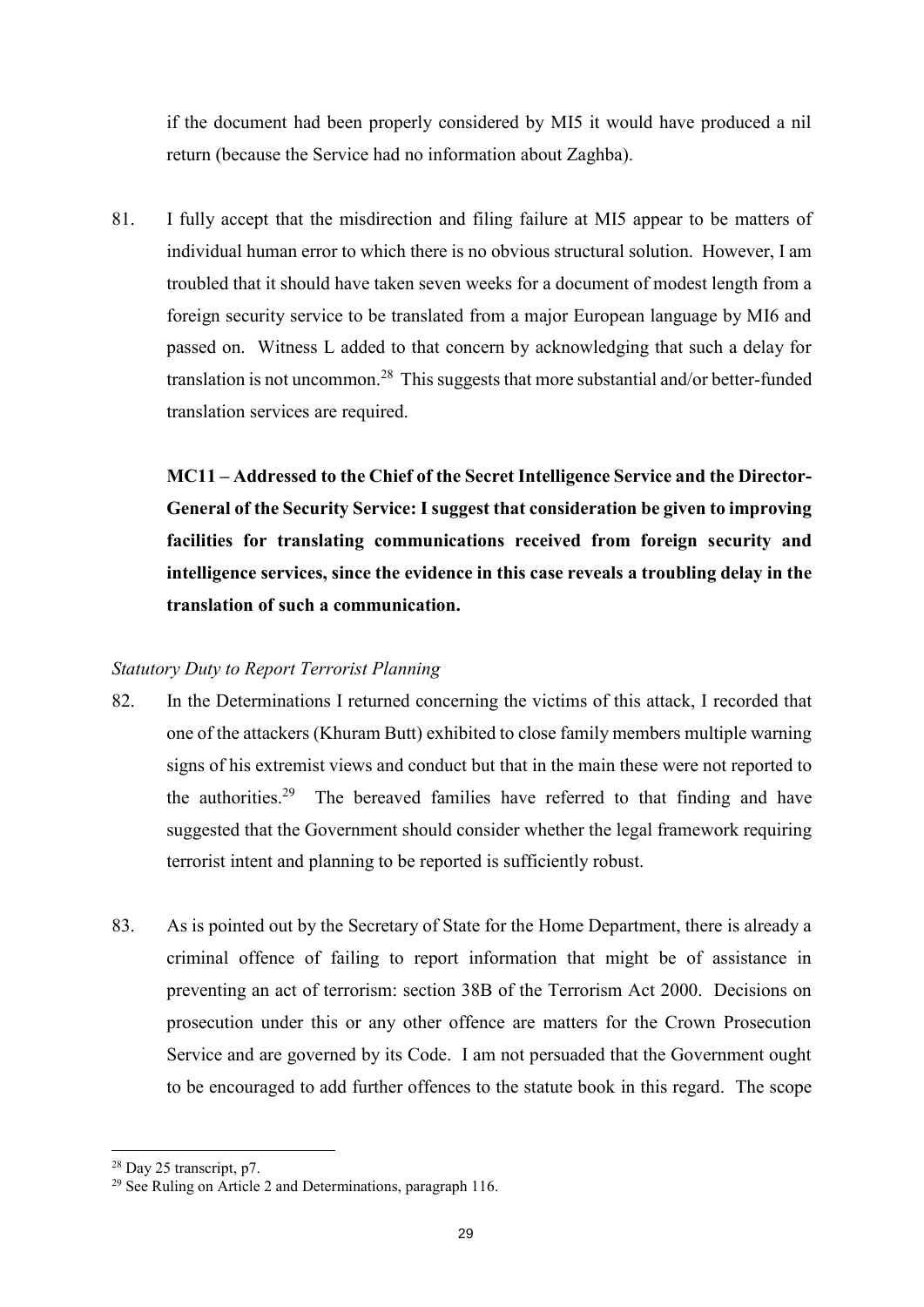of the existing offence represents a careful balance between security and liberty, and there would be real civil liberties concerns about making it a criminal offence not to report extreme views of friends and family members to the police.

#### *Subjects of Interest Working on the Transport Network*

- 84. In May 2016, Khuram Butt obtained employment as a customer service officer for London Underground, a role which gave him access to a number of stations including Westminster. MI5 and SO15 officers became aware of this at an early stage, but did not intervene. They had no intelligence that Butt intended to use his employment for terrorist purposes, and indeed there is still no information at all to suggest that he did. Furthermore, Witness M explained that police would have concerns about data protection law and about interfering with the employment relationship.<sup>30</sup> Witness L pointed to section 2(3) of the Security Service Act 1989 which general prohibits MI5 from disclosing information to an employer with a view to affecting a person's employment.<sup>31</sup>
- 85. The bereaved families have submitted that it is concerning that a person such as Butt, who was understood to have aspired to attack planning in mid-2015, should have obtained employment on the Underground system a year later. Since attacks have in the past been directed at the Underground, care should be taken to avoid giving persons of concern access to secure areas. The families have proposed that TfL should be informed where employees or potential employees are under investigation by MI5 / CTP, or alternatively that there should be some system for notifying MI5 of the names of applicants for jobs on the public transport system.
- 86. In my view, this is not a matter which should be raised by a PFD Report. There is a vast number of jobs which could present opportunities for terrorist action. These include jobs relating not only to the public transport network (itself a huge number), but also (for example) jobs relating to utilities companies and jobs involving provision of services at Government buildings. Particular forms of employment have their own vetting requirements which are no doubt justified and kept under review, as they should

 $30$  Day 19 transcript, p86-87.

<sup>31</sup> Day 24 transcript, p103-105.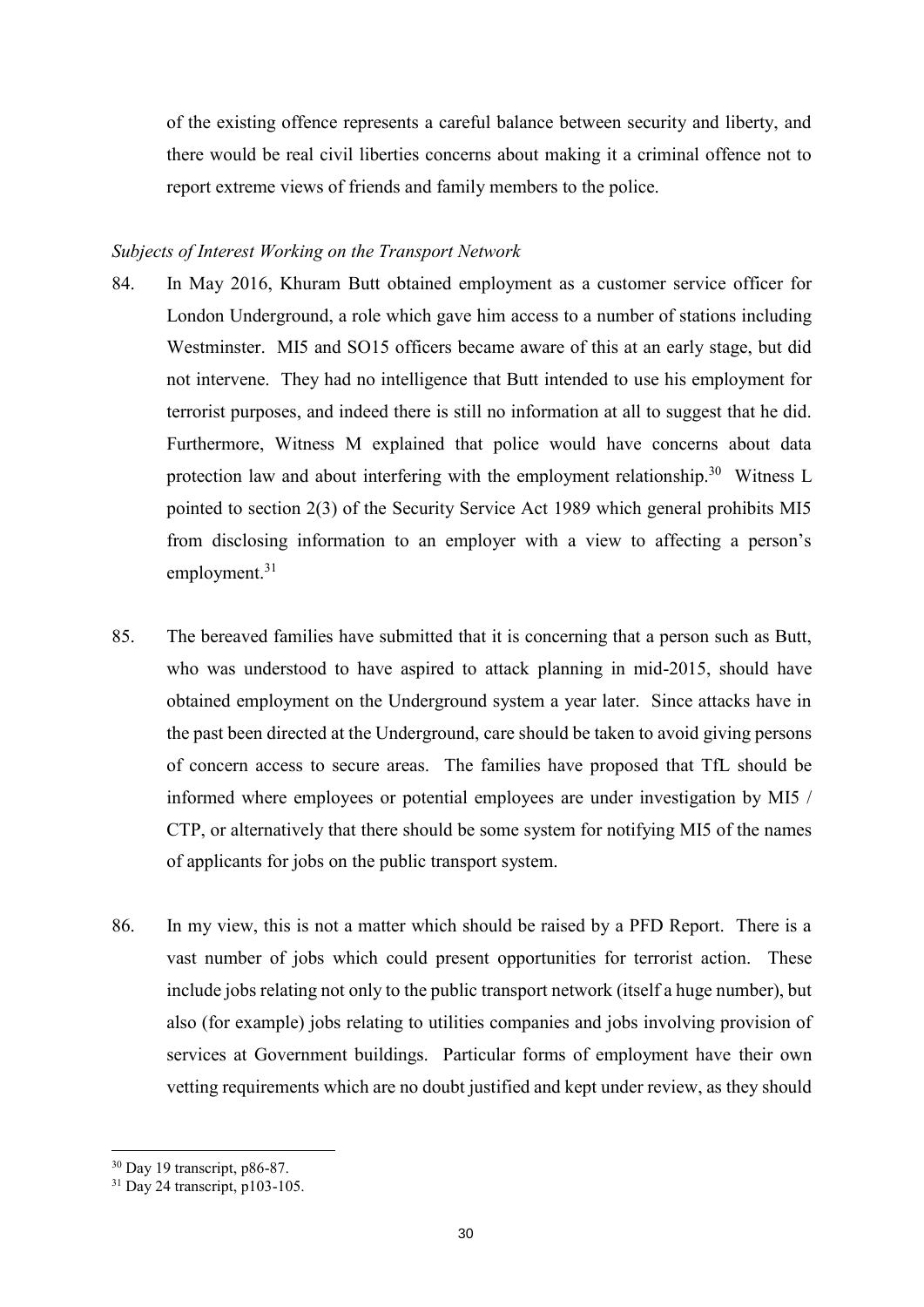be. However, giving MI5 or CTP the power and responsibility for barring SOIs from significant fields of the job market would not be desirable or satisfactory. It would add to their burdens and cause people to lose employment opportunities simply because (unknown to them) they were associated with MI5 investigations. Section 2(3) of the 1989 Act reflects concerns of that kind.

87. It may, of course, happen that the decision of an SOI to take employment in the public transport field will prompt MI5 officers to adjust their view of the risk presented by that SOI. Such an event might cause them to step up monitoring. That is very different from asking MI5 officers to intervene covertly in employment relationships.

#### Measures for Preventing "Vehicle as Weapon" Attacks with Rental Vehicles

- 88. The attacks on Westminster Bridge and London Bridge in 2017 show that a motor vehicle is a lethal weapon and that large vehicles have a greater capacity to kill and injure. On the evidence, terrorist attacks using vehicles as weapons have increased in frequency over recent years, and a significant proportion of them have involved the use of rented vehicles (including the 2017 attacks at Westminster, London Bridge and Finsbury Park). The hiring of a large vehicle by an SOI can therefore be a cause for concern and may prompt action by police. In this case Witness M, the senior investigating officer of the police pre-attack investigation, indicated in evidence that he would have had Khuram Butt's vehicle stopped if he had been informed by MI5 officers of the hiring.<sup>32</sup> However, the van was only hired a few hours before the attack and MI5 was not aware of the hiring in advance of the attack.
- 89. The question was raised both with the rental company (Hertz) and with Witness L (the senior MI5 officer who gave evidence) as to whether a system could be devised whereby all vehicle hires would be reported in real time and the names of hirers compared automatically against a list of SOIs, resulting in a notification to MI5 in the event of an SOI hiring a vehicle. Witness L accepted that such a system would be possible in principle, but that there might be very significant technical challenges and costs in operating it. Overall, he was doubtful of the merits of the idea.<sup>33</sup> Mr Fulbrook

 $32$  Day 19 transcript, p130-132.

<sup>33</sup> Day 25 transcript, p124-125.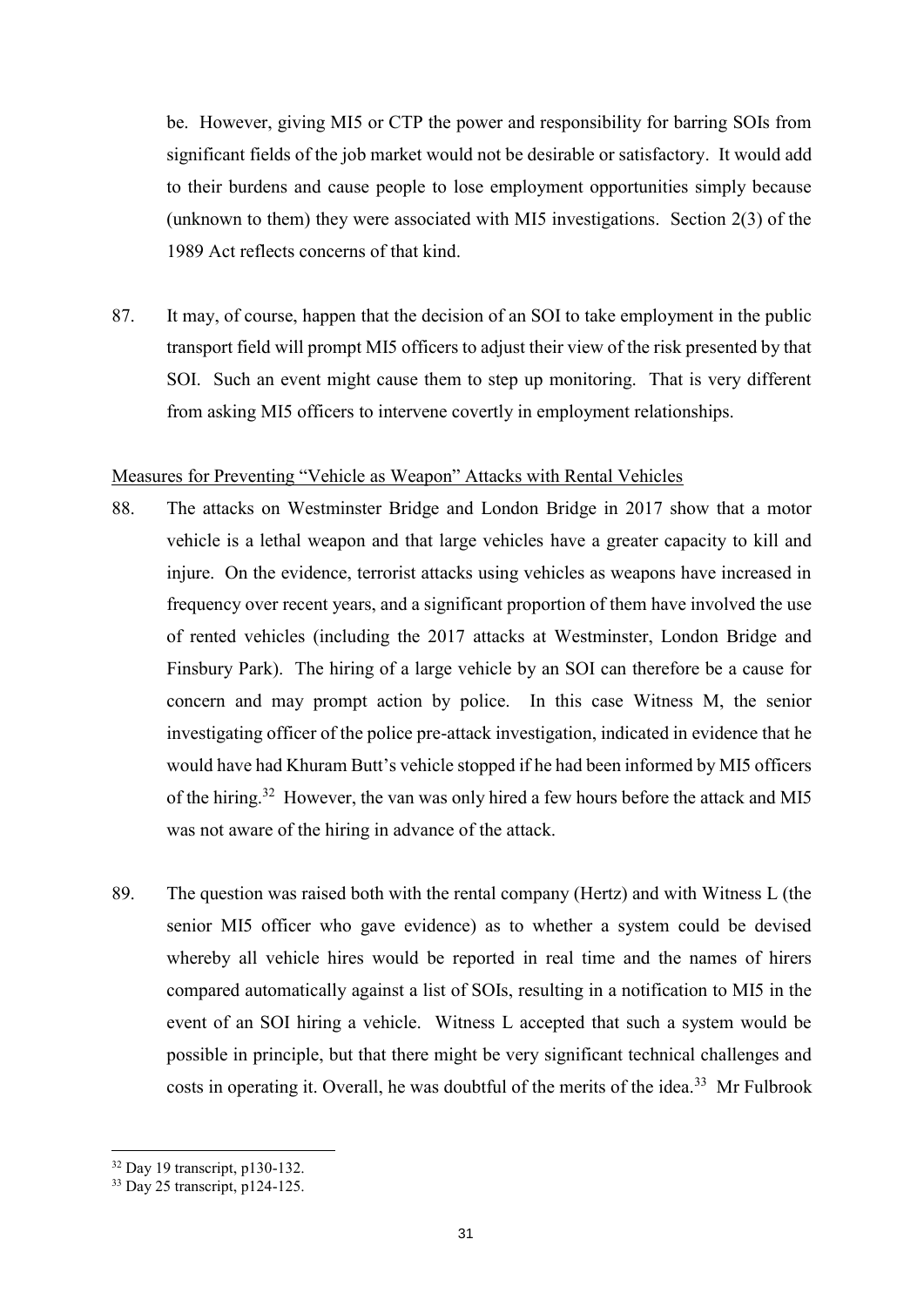of Hertz said that the company could and would comply with any requirement to report all hires in real time, although he too accepted that the system envisaged could be challenging to establish and operate. $34$ 

- 90. A related topic which was explored was the development of the Rental Vehicle Security Scheme ("RVSS"). That scheme was the result of discussions between the Department for Transport, police and rental industry representatives. It has resulted in the production of a code of good practice, which requires sensible measures to be taken such as (a) only accepting electronic forms of payment, (b) carrying out driver licence verification checks and (c) training staff to identify and report suspicious behavior. At present, the scheme is not mandatory. Although 80% of vehicle rentals in the UK are by companies which have signed up to the scheme, very many smaller rental companies are not signatories.
- 91. In my view, the Department for Transport and the Home Office should consider whether any further measures can practicably be taken to reduce the risk of rental vehicles being used in terrorist attacks. The measures to be considered should include a reporting scheme of the kind described in paragraph 89 above and the possibility of making the RVSS scheme mandatory. These measures should be considered in discussions with the industry body, the BVRLA. I should stress that I accept that careful judgments may have to be made balancing the cost and difficulties of such measures against their realistic benefits (recognising of course that renting is not the only means for terrorists to obtain large vehicles).

**MC12 – Addressed to the Secretary of State for the Home Department, the Secretary of State for Transport and the BVRLA: I suggest that consideration is given to taking further measures to reduce the risk of rental vehicles being used in terrorist attacks. The measures to be considered should include (a) introducing a scheme for real-time reporting of rentals and automated checking of the results against lists of SOIs and (b) making the current RVSS scheme mandatory.** 

<sup>34</sup> Day 33 transcript, p25-26.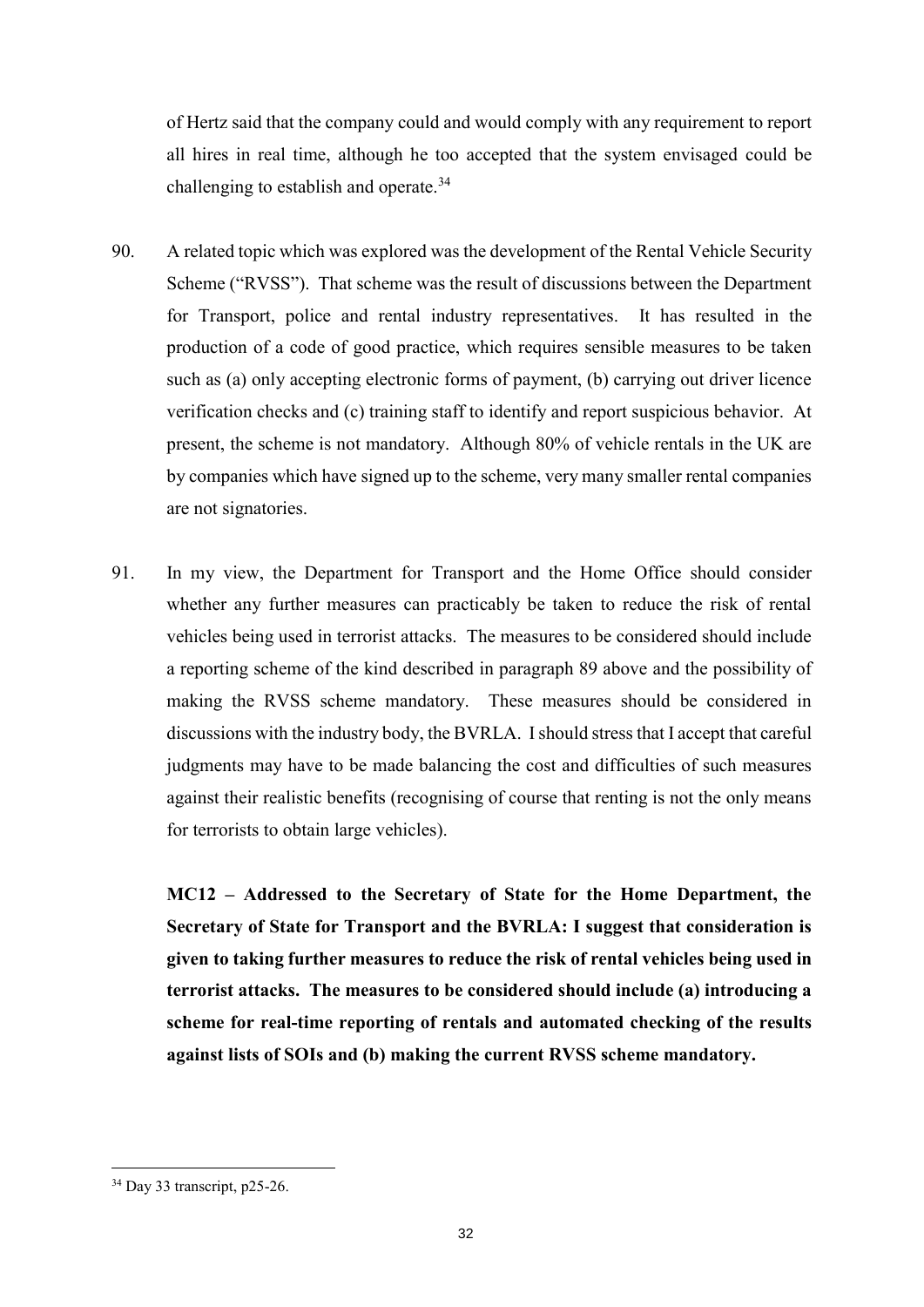#### Emergency Response to Terrorist Attacks

### *Introduction*

- 92. As I wrote in the Ruling on Article 2 and Determinations, the night of the attack saw a massive operation by the emergency services to search for potential attackers and devices; to evacuate the public from the area of the attack; and to provide medical assistance to the injured.<sup>35</sup> It is right and proper that questions were asked of witnesses about every aspect of the emergency response and that every effort should be made to learn lessons from what happened. However, it is important to emphasise at the outset that the operation was generally well-managed. Many seriously injured people were provided with assistance and conveyed to hospital, receiving life-saving care. Those who tragically died had all suffered terrible injuries which could not have been treated at the scene. On the clear evidence in the Inquests, all eight died within 15 minutes of the attack beginning.
- 93. Many individual police officers, LAS staff and other emergency services personnel worked bravely and tirelessly in the emergency response. The Inquests heard from some of them, and there was further evidence from those who were injured about the people who assisted them. Nothing that I say in this section of this Report should be read as any kind of coded criticism of individuals. This Report is solely concerned with identifying any areas where improvements might be made in systems and practices. It is also fair to point out, that in important respects, the procedures of the emergency services performed well on the night of the attack. The Operation Plato strategy in particular resulted in a prompt and massive deployment of police and other services to the area which undoubtedly strengthened the emergency response.
- 94. One particular issue on which questions were asked at the Inquests was why there was a period of time while police officers were providing medical care to injured people in the Boro Bistro courtyard (which was below street level), during which LAS staff did not go into that area and the officers were not advised to take casualties to ambulances a short distance away. The answer in simple terms was that the area was not in easy

<sup>&</sup>lt;sup>35</sup> Ruling, paragraph 5.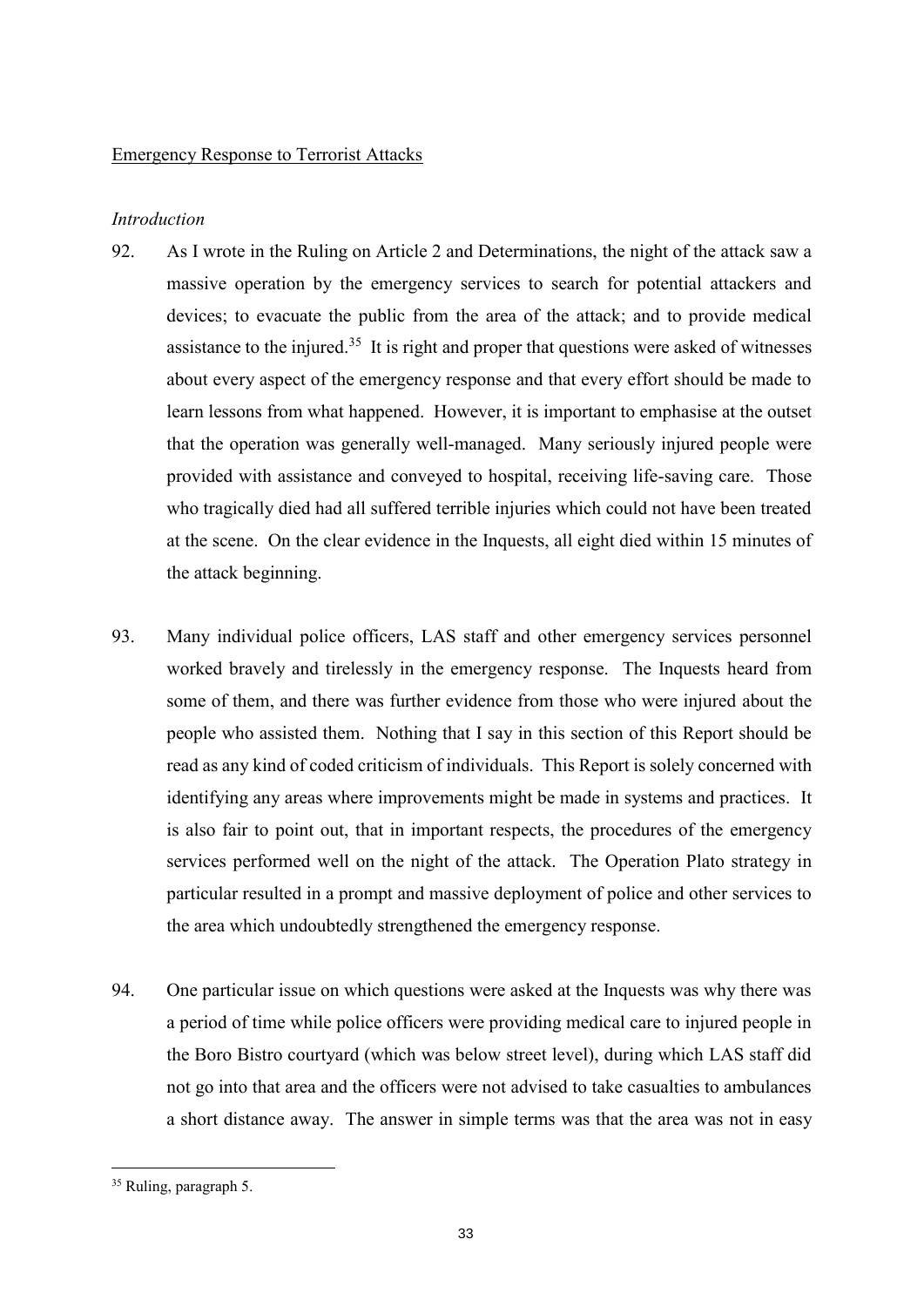view and was regarded as unsafe, such that practically as soon as LAS staff came close to it they were warned away by armed police. This reflects a terrible fact of marauding terrorist attacks, namely that it may be unclear for a period where casualties are and how best to get help to them. Systems and practices can and should be examined to address this problem, but it is impossible to cater for every possible situation.

### *The Model of Hot, Warm and Cold Zones*

- 95. The emergency services use a set of procedures in the event of marauding terrorist attacks which involve designating areas as hot, warm and cold zones.<sup>36</sup> A hot zone is an area of greatest threat, where attackers still are or may be. A warm zone, typically adjacent to a hot zone, is an area where attackers are not believed to be but where a threat remains (e.g. because attackers may return to the area). A cold zone is an area where no known threat exists. At the time of the attack, the procedure was that LAS staff would not be directed into a hot zone. LAS staff would only be directed into a warm zone if they were specially trained and equipped and were accompanied by armed police.
- 96. Concern was expressed during the Inquests that these procedures were too inflexible and that they had the capacity to prevent ambulance personnel being sent to casualties in need of help. In fact, on the night of the attack, these procedures did not result in any opportunity being lost which might have saved any of those who died. Furthermore, those who had been injured in the Boro Bistro area were moved out of that area to receive specialist medical help. It should also be recognised that LAS staff put themselves in harm's way to render medical assistance to the injured. For instance, Mr Beasley (LAS Incident Response Officer) remained close to the scene of the attack to direct LAS resources even after police had directed him to leave for his own safety. HART paramedics such as Ms Collison deployed to the area later in the evening unanimously volunteered to enter areas still classified as hot zones.
- 97. Despite those important features of the evidence, I accept that the procedures as they stood at the time of the attack could be criticised on the basis that whole areas would be classed as out of bounds to LAS staff, preventing more nuanced judgments being

<sup>&</sup>lt;sup>36</sup> See for instance the evidence of Supt McKibbin at day 23 transcript, p20-26.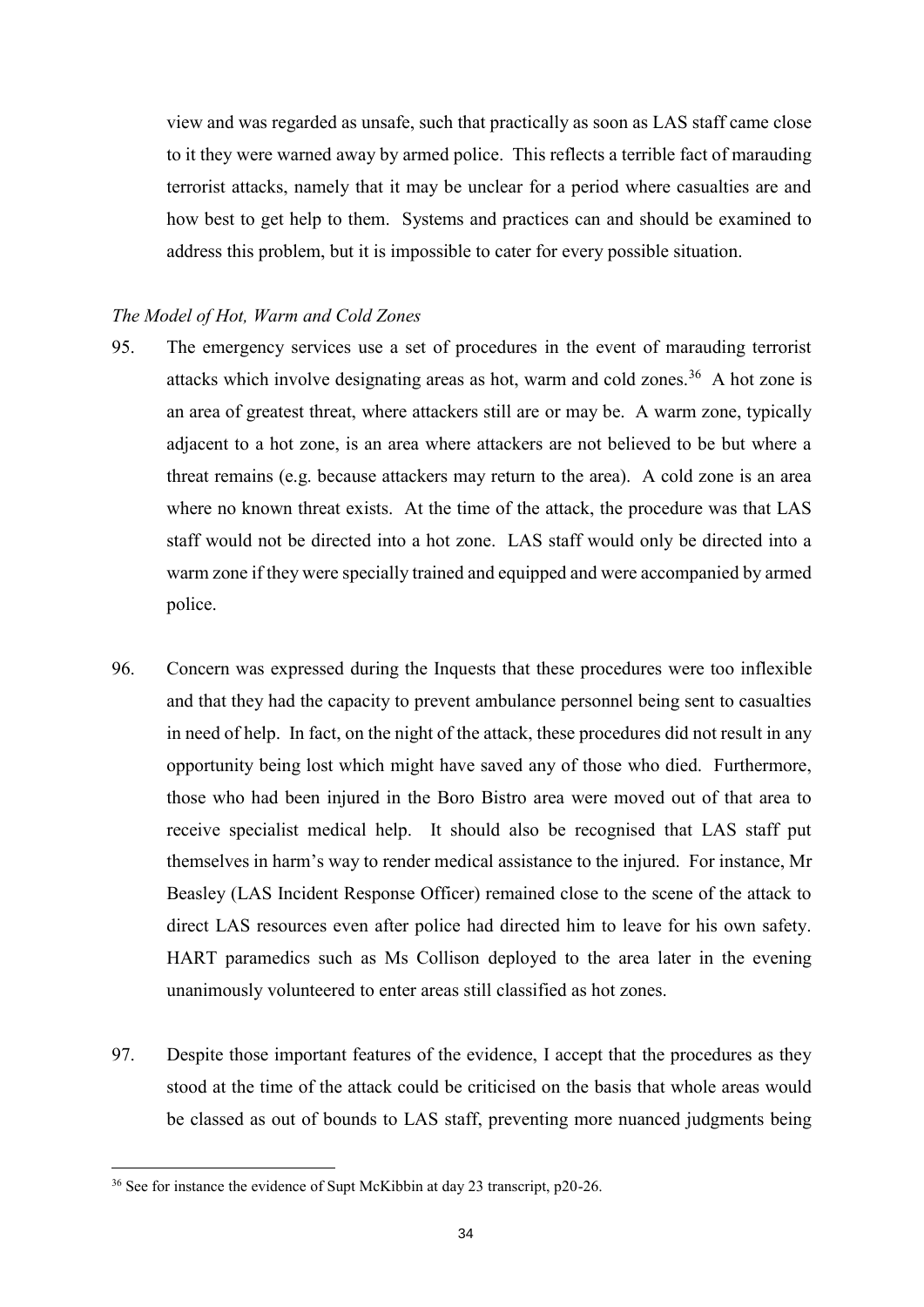made about where staff could appropriately be sent. Such judgments must necessarily involve a difficult balance between getting medical care to those in need and limiting the danger to staff, but they should not be restricted by inflexible rules.

- 98. In their submissions, the bereaved families have raised a number of concerns about the procedures described above. They have suggested that the zoning model unrealistically assumed that fixed areas could be categorised reliably as hot and warm zones early in an incident. They have criticised the procedures for being based on the false premise that hot zones will be of limited size and will be quickly "declassified" once a threat has been neutralised. In fact, in this case, both warm and hot zones were relatively large areas and remained classified as such for hours after the terrorists had been shot. The families argued that the guidance ought to acknowledge that emergency services personnel will enter hot and warm zones and deal with the need for supporting them in such areas. In particular, it has been submitted that better procedures ought to exist for sending paramedic assistance to casualties in hot and warm zones and for extracting them from such areas.
- 99. In response to those submissions, the LAS and the police forces (the MPS and CoLP) have made the important point that the relevant procedures changed very substantially in early 2019. At that time, a new version of the Joint Operating Principles for emergency services response to a marauding terrorist attack ("JOPs") was introduced. At about the same time, revised Contingency Planning Guidance was produced for Operation Plato, the police strategy for responding to a marauding terrorist attack. These documents have made a number of important changes. They now permit emergency responders (including paramedics) to be sent into hot and warm zones even if they are not specially trained and equipped and/or do not have an armed police escort. The new guidance documents stress speed of deployment and contain new advice on decision-making in designation of hot and warm zones. They make clear that deployment of staff should not be delayed pending the arrival of Plato commanders from the three emergency services.
- 100. In my view, the revision of the JOPs and Plato Guidance addresses the principal concerns raised by the evidence. It is encouraging to see that the emergency services had revised their procedures even before the detailed evidence was heard in these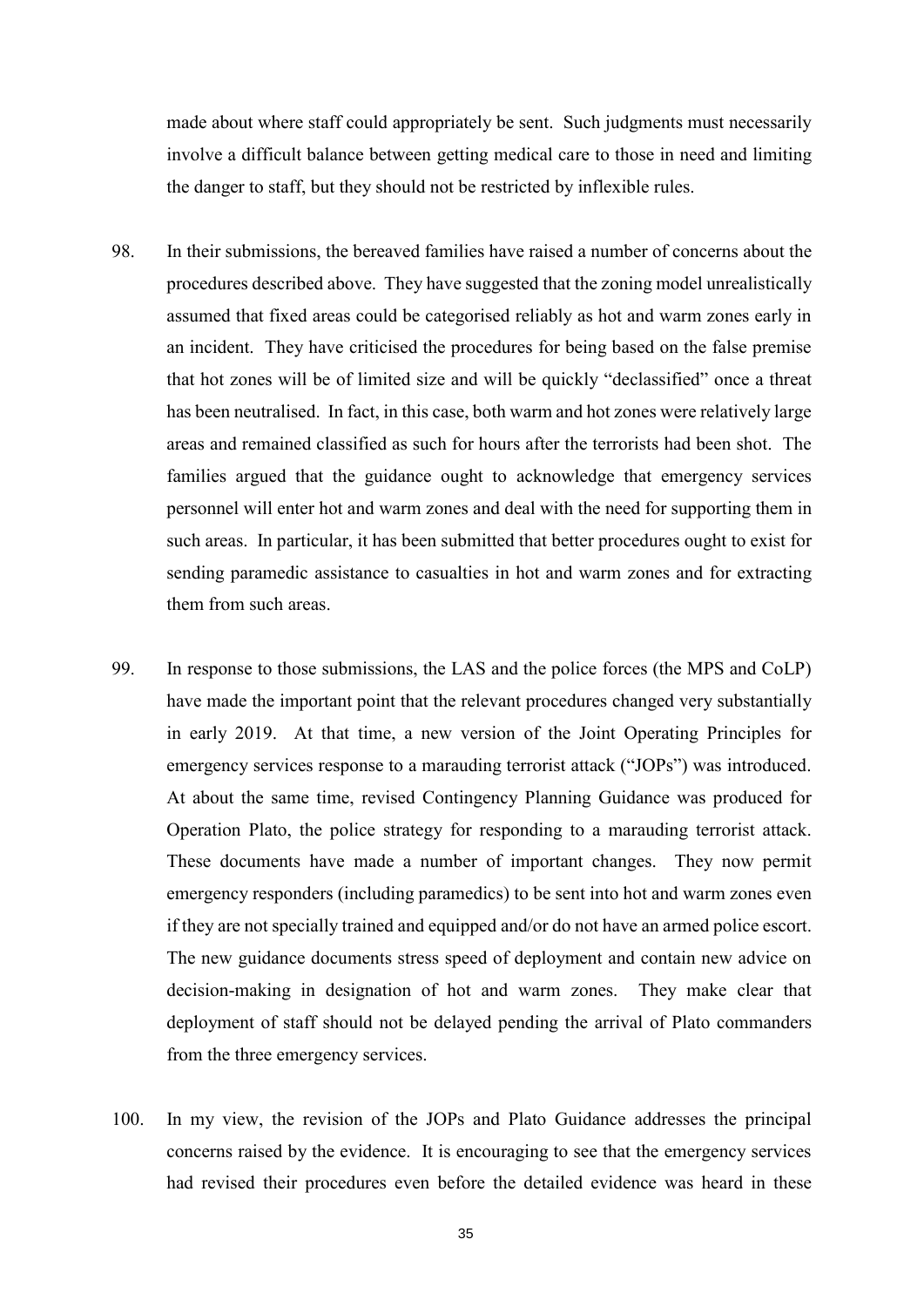Inquests. Nevertheless, I still consider it appropriate to record concerns arising from the evidence in the Inquests. The evidence revealed weaknesses and limitations in emergency response procedures as summarised above. While they have been addressed in the main JOPs and Plato guidance document, I would like to stress to the emergency services that they should also be kept in mind when producing other procedural and guidance documents and when devising training exercises.

**MC13 – Addressed to the LAS, MPS and CoLP: The evidence in these Inquests gave rise to concerns that procedures for emergency response to marauding terrorist attacks were inflexible. In particular, the evidence suggested that large areas could be designated hot and warm zones for long periods and formally placed out of bounds to most ambulance and paramedic staff. This feature of the procedures gave rise to a risk of delay in getting medical help to casualties. While this lack of flexibility has apparently been addressed in the revised Joint Operating Principles, I suggest that procedures generally be reviewed to ensure that they accord with the requirements of speed and flexibility of response which appear to be recognised in that document. I also suggest that training exercises be devised which address demanding situations with features such as (a) hot and warm zones of uncertain extent; (b) a need for re-assessment of hot and warm zones; and (c) a need to locate and assist casualties in dangerous areas.** 

### *Location and Extraction of Casualties*

- 101. The bereaved families have suggested that this Report should raise a concern about procedures for locating casualties. Specifically, they have proposed that, in any marauding terrorist incident, there should be a designated person with the responsibility for analysing reports to ascertain the locations of casualties. In this case, information from emergency calls was received from an early stage which referred to injured people in the Boro Bistro area, but that information was not immediately passed to emergency responders on the front line.
- 102. In response to that proposal, LAS have stated that there is already work underway to review major incident action cards in order to incorporate learning from the London Bridge attack. The MPS have responded that the particular proposal put forward might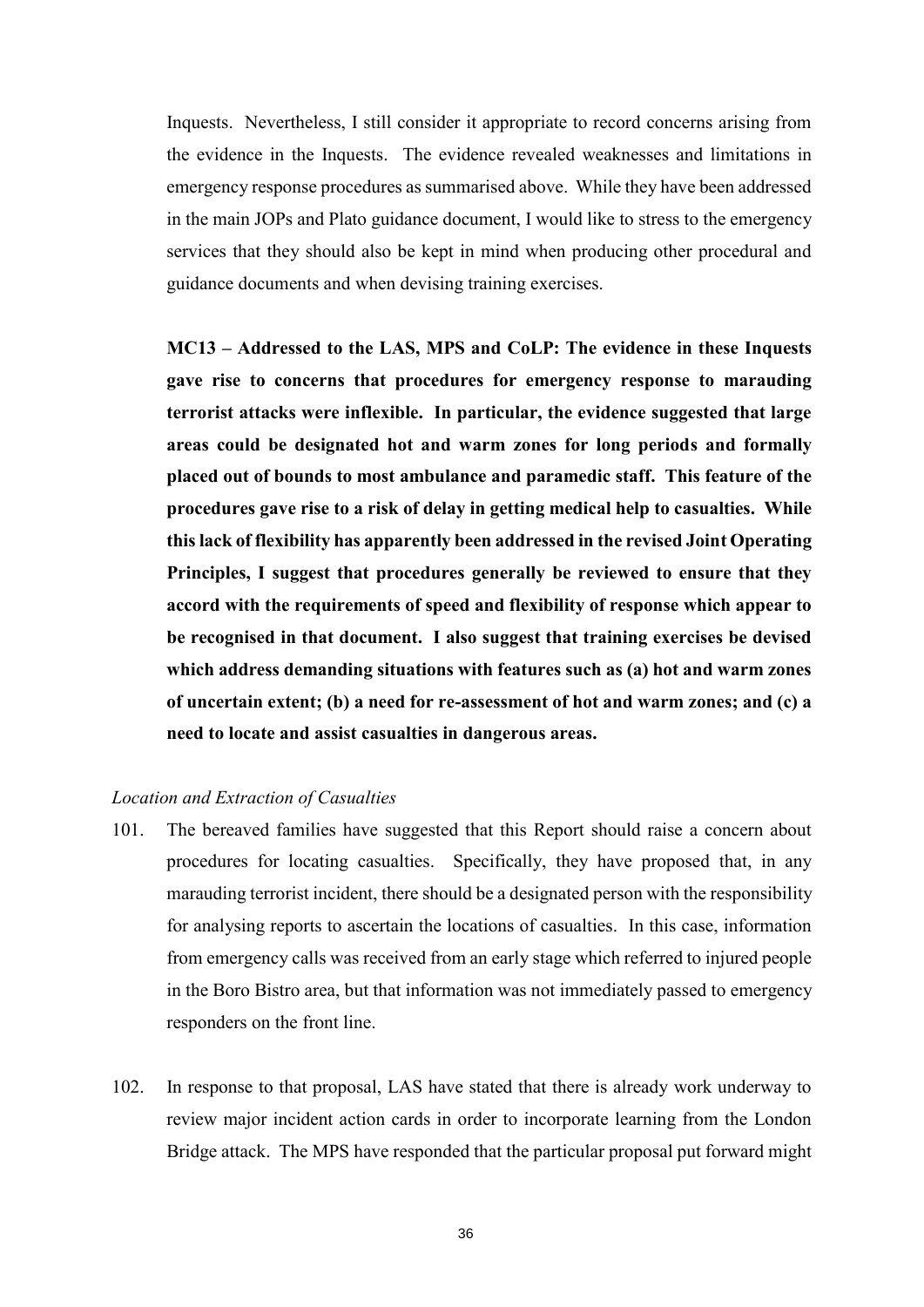be too prescriptive, since such attacks are hugely variable and in some cases it would not be of value to have a person with the designated role which is suggested.

103. In my view, there is some substance in the concern raised by the families. In some cases there may be a real benefit in having a person in the LAS or MPS control room review the records of emergency calls to help identify the areas where injured people may be. However, the MPS is right to say that it would be too prescriptive to require that somebody must always perform that task at an early stage in a marauding terrorist attack. My suggestion will therefore be that procedural documents and training exercises produced by LAS should stress the importance of identifying the location of casualties at an early stage, in co-ordination with the police. This may be done by reviewing emergency call records, but there may also be other means available.

**MC14 – Addressed to LAS: The evidence in these Inquests highlighted the importance of identifying the location of casualties at an early stage in a marauding terrorist attack. I suggest that LAS review its guidance documents and training exercises to ensure that they stress this point and indicate practical means of locating casualties (e.g. from information in emergency call records).** 

#### *The "Run, Hide, Tell" Message*

- 104. As is well known, the advice given to members of the public in the event of a terrorist attack is summed up in the slogan, "Run, Hide, Tell". The bereaved families have suggested that this message ought to be reconsidered. If there are likely to be delays in providing medical assistance, should people instead be advised to find their way to locations where they may receive help?
- 105. In my view, there is no basis for raising a concern about the "Run, Hide, Tell" message. It is part of a broader set of public safety guidance which has plainly been the result of careful thinking. The Inquests received no evidence to suggest that the existing message poses risks to life. In fact, the evidence suggested that this message and the broader public safety guidance of which it forms a part may have saved lives on the night of the attack. In particular, there was evidence of people getting quickly to safety and of premises being secured against the attackers.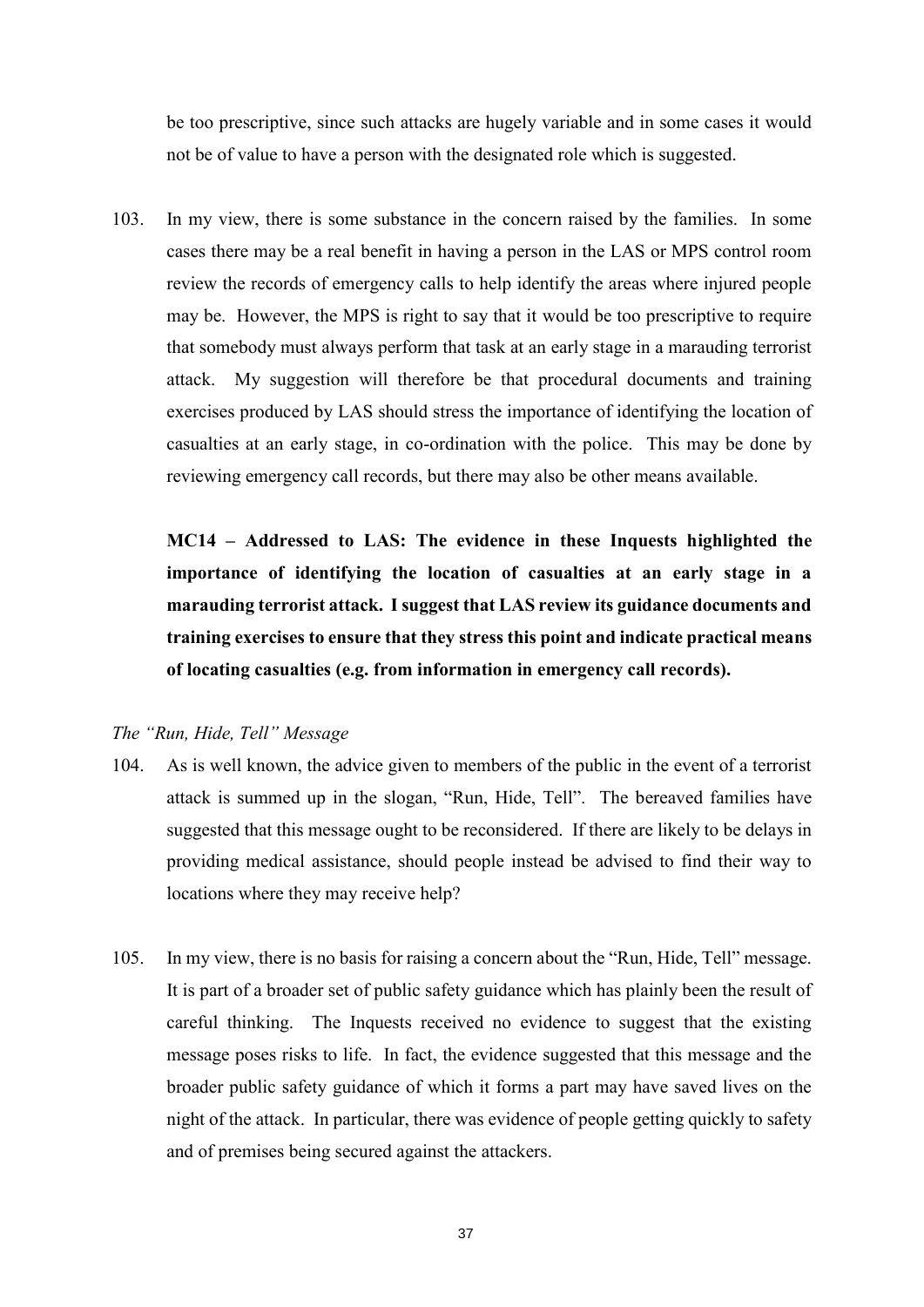#### *Medical Equipment and Training*

- 106. On the night of the attack, a number of those seriously injured received first aid for a period from police officers, before they could be brought to ambulances. The officers in question acted bravely and professionally in providing care to the injured, often without knowing whether attackers might be nearby. However, their medical skills and equipment were naturally more limited than those of ambulance staff and paramedics. At the Inquests, questions were asked about whether in future it might be possible for police officers (or some officers) to have additional equipment and training. The bereaved families have made the point that, if police officers are to be the first responders sent into areas of danger where there are casualties, they should be given a higher level of first aid training. It has also been pointed out that some equipment, such as tourniquets, could usefully be provided to officers.
- 107. In response to those points, the LAS has explained that it is continuing to work with police regarding provision of further medical equipment to front-line officers (including tourniquets). The CoLP has replied that steps have already been taken (a) to enhance the first aid capabilities of officers above national standards; (b) to provide emergency dressing packs at rail stations; (c) to provide emergency trauma packs for businesses; and (d) to provide "stop the bleed" kits. The MPS has replied that firearms officers (who will often be among the first sent into dangerous areas) already have relatively high levels of first aid training, and that there are regular reviews of training and equipment.
- 108. In my view, it is appropriate to raise a concern on this subject in this Report. It is likely that there will be situations in the future, whether involving terrorism or serious crime, where police officers have to provide urgent first aid to people with severe knife injuries. The evidence at the Inquests showed that officers could be assisted by further training and equipment, an impression reinforced by the fact that LAS and the CoLP have taken steps in that direction since the attack. A further point should be made that officers' vehicles could usefully have more spare equipment (such as airways and dressings), to avoid shortages in major incidents.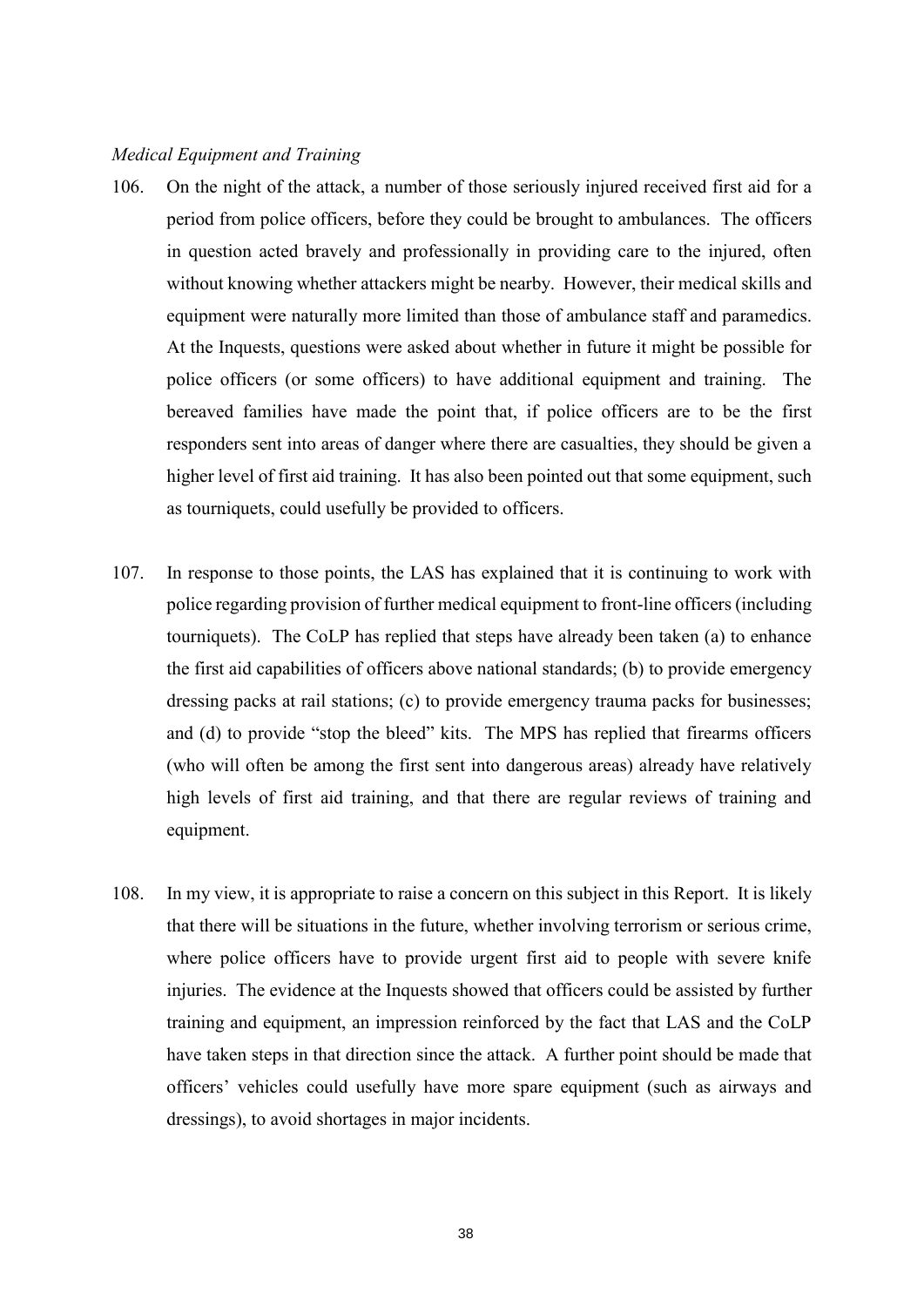**MC15 – Addressed to the MPS and CoLP: I suggest that the emergency services give serious consideration to enhancing first aid capabilities and equipment of either police officers generally or groups of officers (e.g. firearms officers or officers designated for advanced medical aid training). This should include consideration of training some officers in advanced life-saving procedures analogous to battlefield medicine. It should also include considering (a) wider provision of equipment such as tourniquets and "stop the bleed" kits and (b) the inclusion of more spare equipment in officers' vehicles.** 

#### *Communications Technology*

- 109. Airwave radios used by police officers and other emergency services can be used to select between multiple channels (or talk groups). Channels can be set up quickly to deal with major incidents. As the Inquests heard, there were at the time of the attacks channels specific to the CoLP, the MPS and to firearms officers across London. The bereaved families have suggested that consideration should be given to whether these channels are being used in the most effective way, especially in communicating with ARVs. They point to the fact that one of the first ARV officers to arrive at London Bridge, PC Duggan, was not initially aware that the incident was a terrorist attack (as opposed to a serious road traffic accident on the Bridge).
- 110. In my view, there is no basis for raising a concern in this regard. The first radio messages after the attack began referred to a serious road collision on London Bridge. PC Duggan in his ARV heard a message to that effect (at 10.09pm), and he went quickly to the Bridge with his colleague, arriving there within two minutes (at 10.11pm). He then ran over the Bridge, checking on the injured until he reached a person in a critical condition requiring help (Christine Archibald). From 10.13pm to 10.20pm, he assisted in giving CPR to Christine until the arrival of an ambulance. He then went to his ARV, collected his primary weapon, and moved south of the Bridge. As he proceeded south, he heard shots from the direction of Borough Market at 10.23pm, and moved towards the direction of the shots.<sup>37</sup> It should be noted that PC Duggan could not have prevented the fatal injuries even if he had been made aware any earlier of the terrorist attack taking

<sup>&</sup>lt;sup>37</sup> For a summary of PC Duggan's movements as tracked by reference to CCTV footage, see the evidence of Det Supt Riggs at day 33 transcript, p124-128.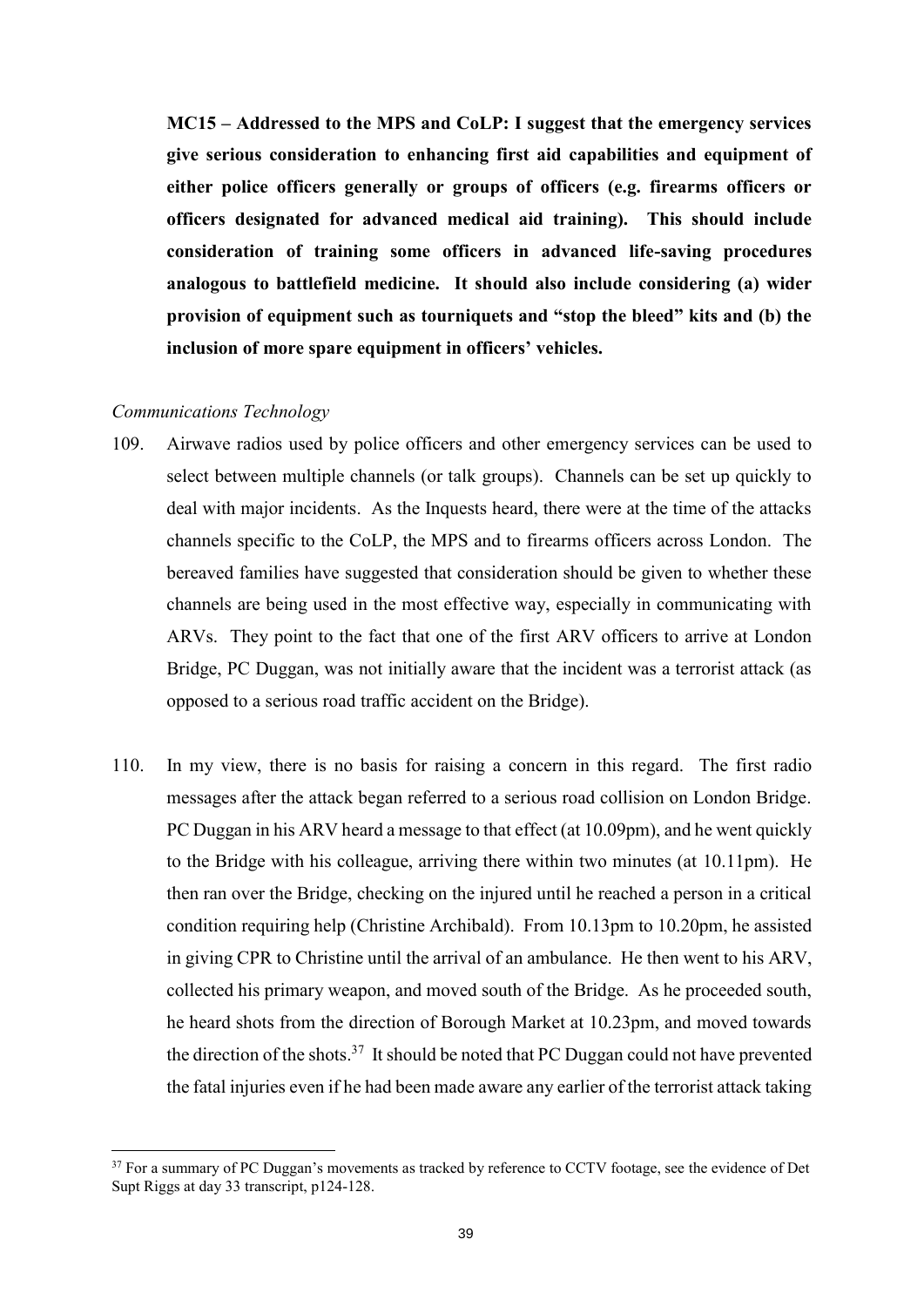place. It should also be noted that he was not the first ARV officer on the scene. He behaved with exemplary courage and professionalism, at first providing urgent help to a critically injured person and later moving towards the sound of gunfire.

- 111. This history of events does not demonstrate any systemic deficiency in communications technology. There were some radio messages not heard by PC Duggan, because he was focused on the task before him. However, that does not suggest a failing in the radio technology or the way it is operated by the London police forces. It is inevitable in a major incident that some officers will not hear every radio message, but the evidence indicated to me that the radio talk groups generally function well.
- 112. A separate point was made about radio technology, with specific reference to the emergency button on police radios. Officers are trained to press the button when urgent assistance is needed, and its effect is to override other radio traffic. Often, the most important piece of information for an officer to convey in an emergency is his or her location. However, in a major incident, multiple officers may press the button at the same time, in which case none of their communications will be heard. That is what happened during the critical period of the attack in this case. Against that background, the bereaved families have suggested that the police consider whether the emergency button is a sufficiently reliable method of summoning assistance in major incidents.
- 113. In response, the MPS have pointed out that the emergency button is a valuable tool for officers in general policing. It is also noted that, in a marauding terrorist attack, police do not rely simply on conventional radio messages to summon assistance. The Operation Plato strategy in particular involves the summoning of large numbers of officers to the scene. The CoLP makes the further points that communications difficulties are an inevitable feature of major incidents, and that improved communications technology is being explored.
- 114. In my view, the points made by the MPS and CoLP are very valid. However, I consider that one subject could usefully be considered in light of the communications difficulties which occur in major incidents. The ongoing work of reviewing communications technology should consider the following questions. Where multiple officers transmit urgent assistance messages simultaneously and they cannot all be heard immediately,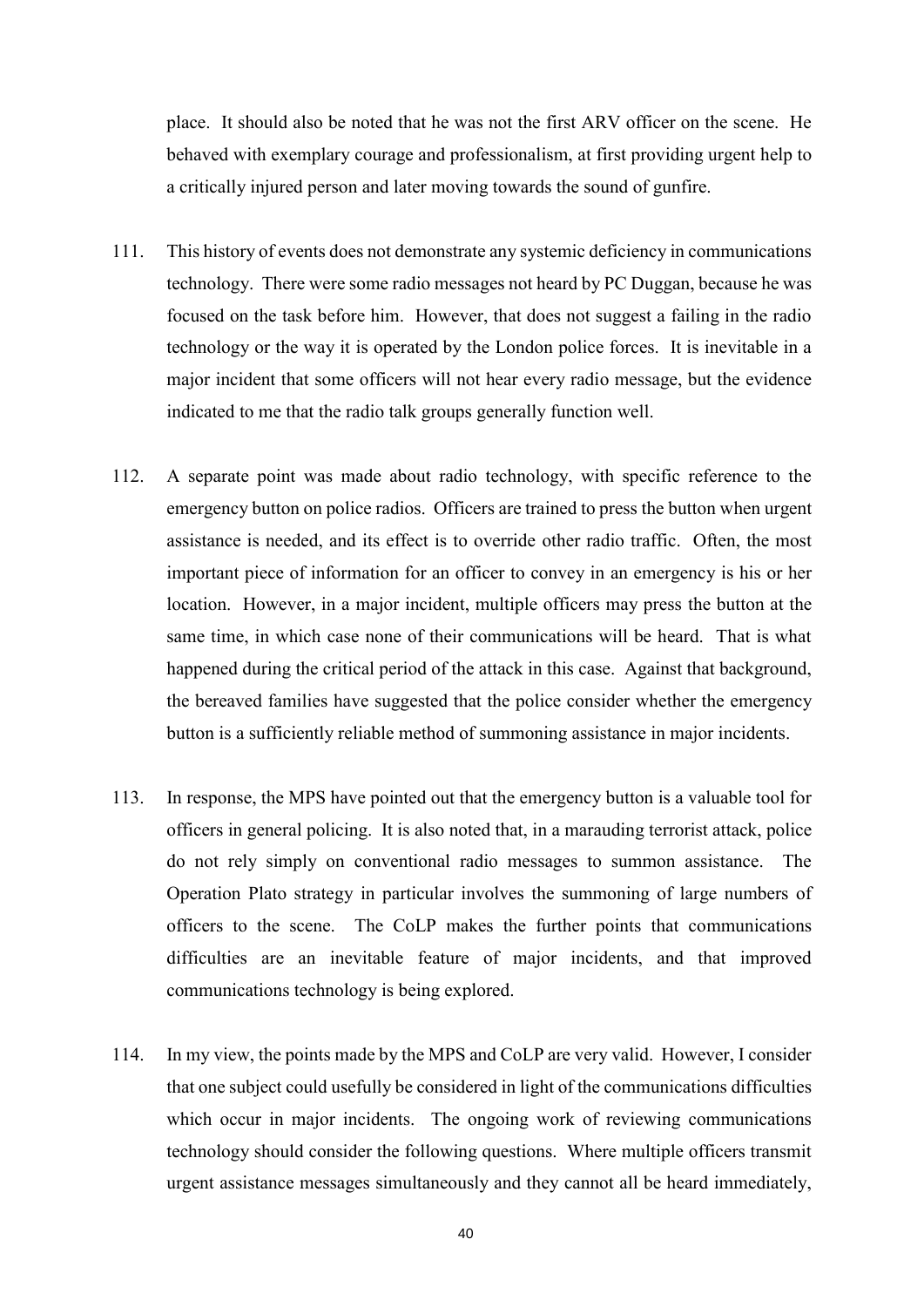is it it possible for the messages to be isolated, recorded and listened to by control room staff so that the information is not lost? If this is not presently possible, could it be made possible?

**MC16 – Addressed to the MPS and CoLP: The evidence in the Inquests raised a concern that there will often be communications difficulties in the early stages of a major incident, including difficulties resulting from multiple officers attempting to make urgent radio transmissions at the same time. In the ongoing work of reviewing and improving communications technology to address these difficulties, consideration should be given to whether it may be possible for control room staff to isolate and record messages so that they can be listened to separately.** 

### *Technology for Locating Emergency Services Personnel*

- 115. One of the challenges which faced police officers, especially in the early period of the attack, was that some were attempting to assist casualties but unaware where or how close ambulances might be. With information about where ambulance staff and vehicles are, officers are able to make decisions about whether to move casualties or to provide first aid at the scene. Even those in the police control room were not always aware in real time precisely where ambulances were, particularly in the early stages of the incident.
- 116. At the Inquests, questions were asked as to whether technical measures could be introduced to enable the locations of LAS vehicles and personnel to be precisely identified and passed on to police officers at the scene of an incident. In his evidence, Paul Woodrow of LAS accepted that it might be possible to use GPS positioning through radios to assist in locating LAS resources.<sup>38</sup> The bereaved families have suggested that this is a proper matter for inclusion in this Report. In response to that suggestion, LAS has stated that it intends considering the issue with other emergency services, and that the technical measures under consideration include web-based mapping and use of drones. The CoLP and the MPS have similarly responded that the topic is being considered at national and local levels, with the CoLP in particular looking at geo-location using officers' devices.

<sup>38</sup> Day 27 transcript, p65.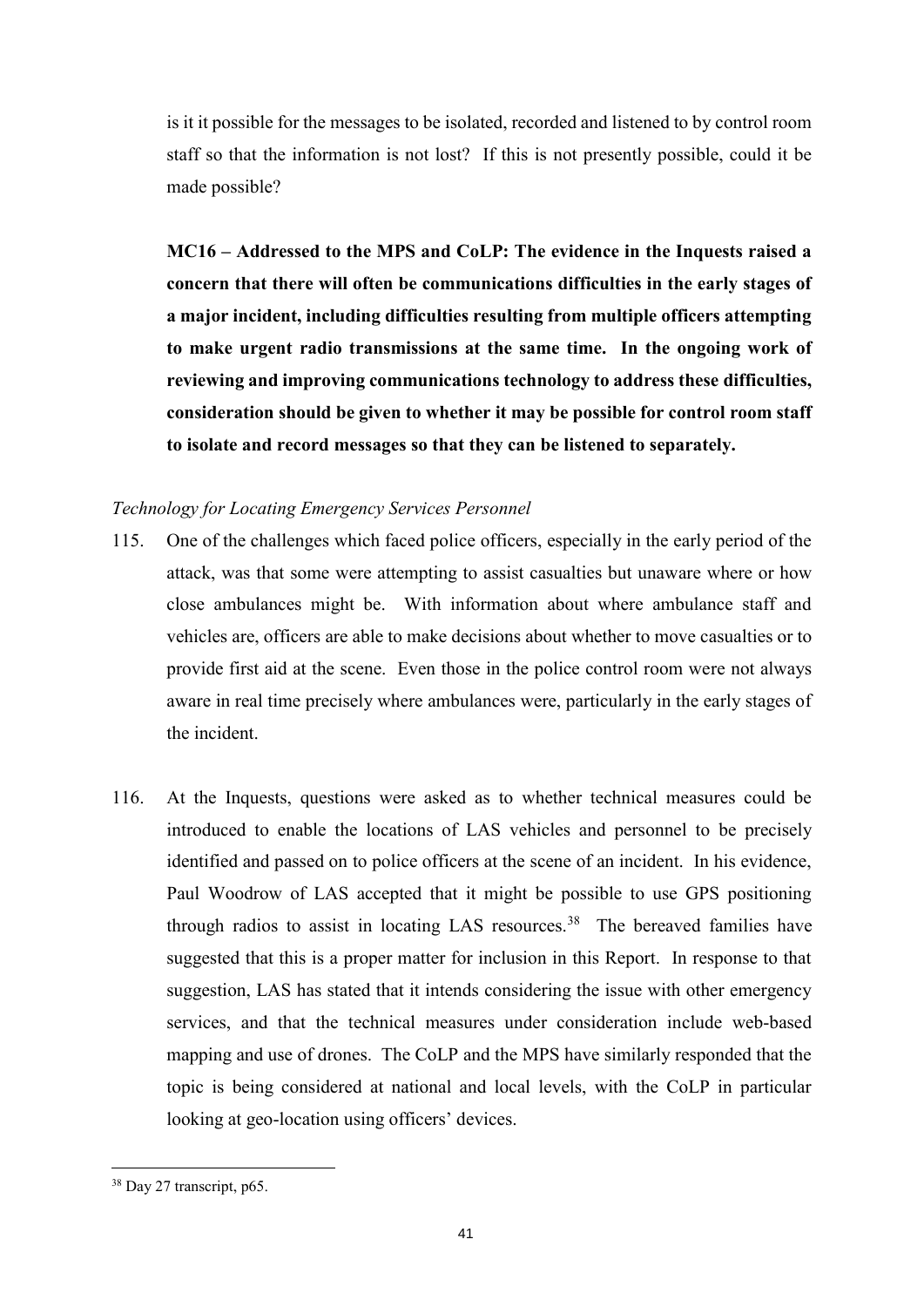117. In my view, it is appropriate to register in this Report the concern that more might be done to help identify the precise locations of emergency service personnel and communicate those locations to other first responders. This may save lives in future incidents, and a review of the technical options would be valuable.

**MC17 – Addressed to the LAS, MPS and CoLP: I suggest that consideration be given to introducing / improving technical measures to assist in identifying the exact locations of emergency services personnel so that they can be communicated reliably to other first responders.** 

#### *Co-Location of Control Rooms / Control Room Staff*

- 118. The evidence at the Inquests demonstrated that the London emergency services generally collaborate very well, and that there are detailed procedures for communications between the services in major incidents. In a marauding terror attack, the Operation Plato strategy provides for a conference call to be set up quickly between the MPS, LAS and LFB control rooms and for staff from the latter two services to go to the MPS control room. The strategy also provides for Plato commanders at the scene to station themselves together at a Forward Control Point.
- 119. In his evidence, Mr Woodrow of LAS indicated that further steps might be taken to improve communications between the services. In particular, he said that it would be worth considering stationing a small number of LAS and LFB staff permanently in the MPS control room and that this might help ensure that information received by one service could be passed swiftly to the others.<sup>39</sup> Similarly, Supt McKibbin of the MPS said that this option could be explored. $40$  In its submissions concerning this Report, the LAS has expressed an intention to look at the option with other services in the Blue Light Collaboration Programme. The MPS has responded that co-location of entire control rooms was impractical, but has not addressed specifically the option of having a small number of LAS and LFB staff stationed in the MPS control room.

<sup>&</sup>lt;u>.</u> <sup>39</sup> See day 27 transcript, p64-65.

 $40$  See day 23 transcript, p69-70.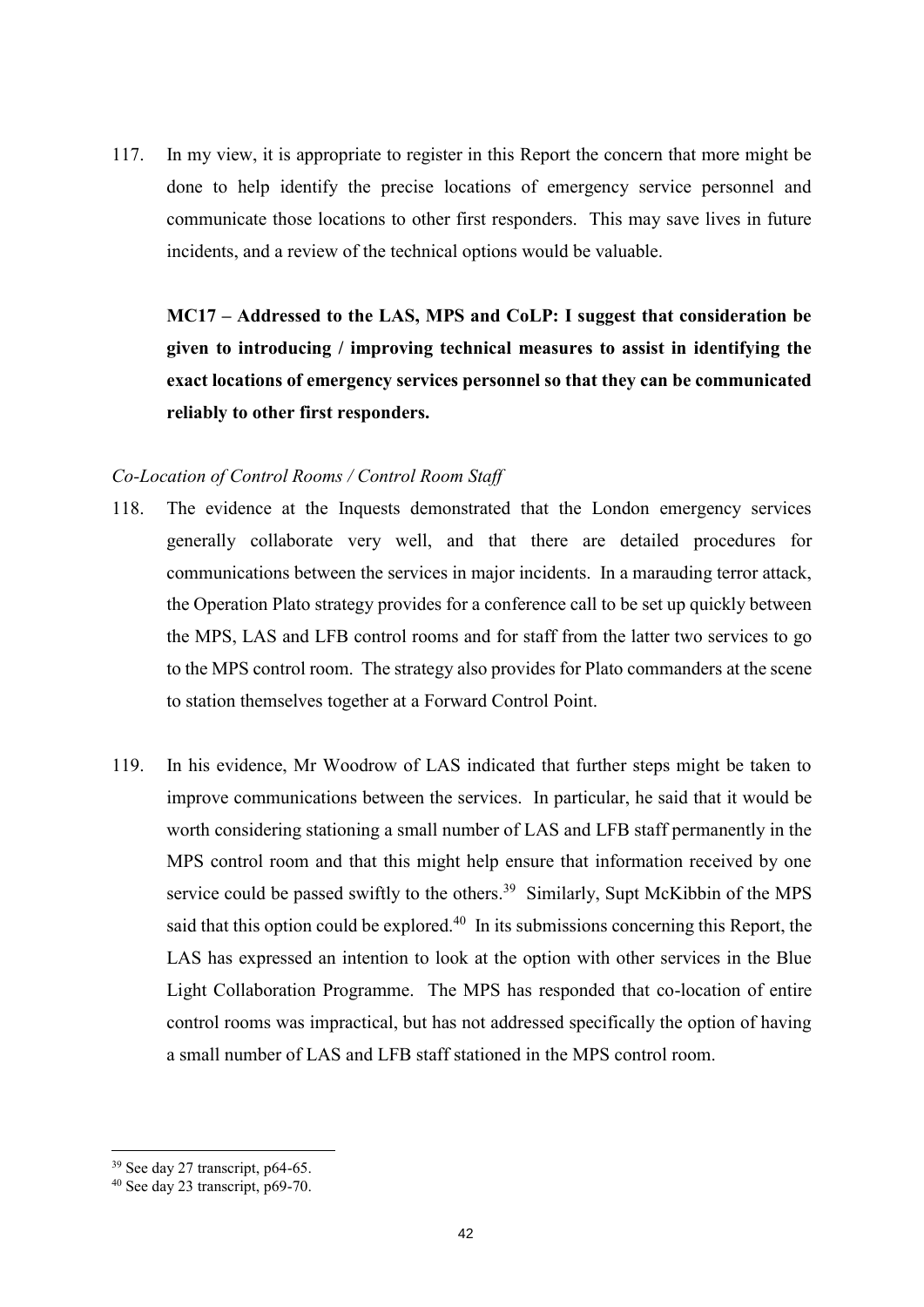120. In my view, it is appropriate to suggest in this Report that consideration be given to the option discussed by Mr Woodrow. There might ultimately be reasons for rejecting it, but it ought to be considered seriously.

**MC18 – Addressed to the MPS and LAS: The evidence at the Inquests indicated that life-saving efforts of the emergency services, especially in major incidents, are improved by better communications between them. Given the challenges of communications in the early stages of incidents, I suggest that consideration be given (including through the Blue Light Collaboration Programme) to the possibility of having a small number of LAS and London Fire Brigade staff stationed in the MPS control room at all times.** 

#### The City of London Police

- 121. The London Bridge attack took place at the physical border between two police forces in London; the MPS and CoLP. The bereaved families have suggested that the Government, together with the MPS and CoLP, should consider whether the existence of two forces in the London area makes it more difficult to co-ordinate an effective response to a terrorist attack. They raise a concern that the existence of the border between the forces could impede communications in major incidents.
- 122. I am firmly of the view that it is not appropriate to suggest in this Report that the continued existence of the CoLP as a force ought to be reviewed. First, there was no evidence that the existence of the CoLP or the working relations between the MPS and CoLP created any real problem on the night of the attack. Neither was there any evidence that they have the capacity to create difficulties in future. To the contrary, all the evidence was of good collaboration between the two forces. Secondly, there are good reasons for the existence of a force with responsibility for the City of London area. For instance, evidence in the Inquests concerning protective security (including from PS Hone) showed that some valuable counter-terrorist tactics have been pioneered in the CoLP area and that the force has developed a particular understanding of the commercial centre it is responsible for policing. Thirdly, the independent existence of the CoLP as a force is a matter of policy which is not in any event a suitable topic for a Report of this kind. It would require a clear business case and a balancing of policy priorities and costs.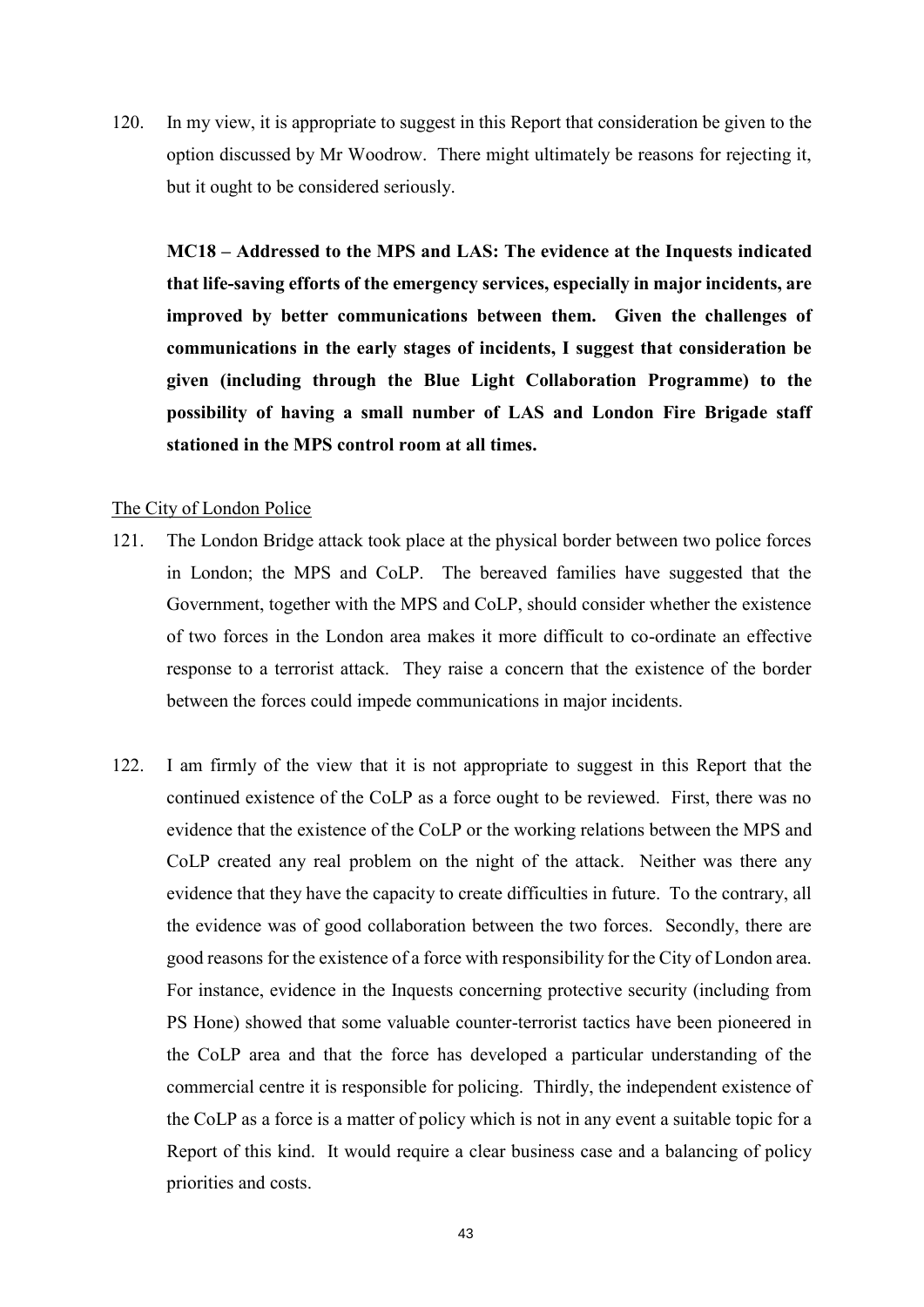#### Marine Policing on the Thames and Searches for Casualties in the River

- 123. The final topic to be considered is that of marine policing on the Thames and in particular the procedures for carrying out searches for people believed to have fallen into the river. The family of Xavier Thomas has raised this topic. They acknowledge that, on the evidence, it is very likely that he died very soon after falling from London Bridge and that further or different methods of search would not have saved his life. However, they suggest that lessons can be learned for the future from the searches which did take place.
- 124. First, the Thomas family has suggested that the Marine Policing Unit ("MPU") should review its search technology to assess whether it is fit for purpose, including considering whether hand-held infrared ("IR") devices would be more effective than the infrared equipment presently fitted to vessels. They refer to evidence from PC Bultitude of the MPU that the IR equipment was not the most practical in some conditions and circumstances and that its controls could be "fiddly". In my view, it would not be appropriate to raise this topic in this Report. PC Bultitude told the Inquests that the IR equipment on his vessel was very useful in some situations, in particular for picking up heat sources in sterile situations.<sup>41</sup> However, in a search at night of the kind which occurred in this case, it was better for an officer in PC Bultitude's position to focus on driving the vessel while his colleagues scanned the water with the benefit of the searchlight. I am not satisfied that the evidence reveals a significant deficiency in search equipment which calls for inclusion in this Report. In any event, the MPS has indicated that a tender process is underway for new vessels, and that this will include new and improved IR devices.
- 125. Secondly, the Thomas family has suggested that there should be a review of procedures for sharing of information between HM Coastguard and the MPU during searches of the Thames. They point to the fact that MPU vessels diverted from the search in this case in order to provide urgent assistance to people on the banks of the river, and that the Coastguard was not immediately made aware of this happening. In my view, the evidence does not reveal any systemic deficiency in communications between the MPU

<sup>&</sup>lt;sup>41</sup> See in particular his evidence at day 3 transcript, p51-52.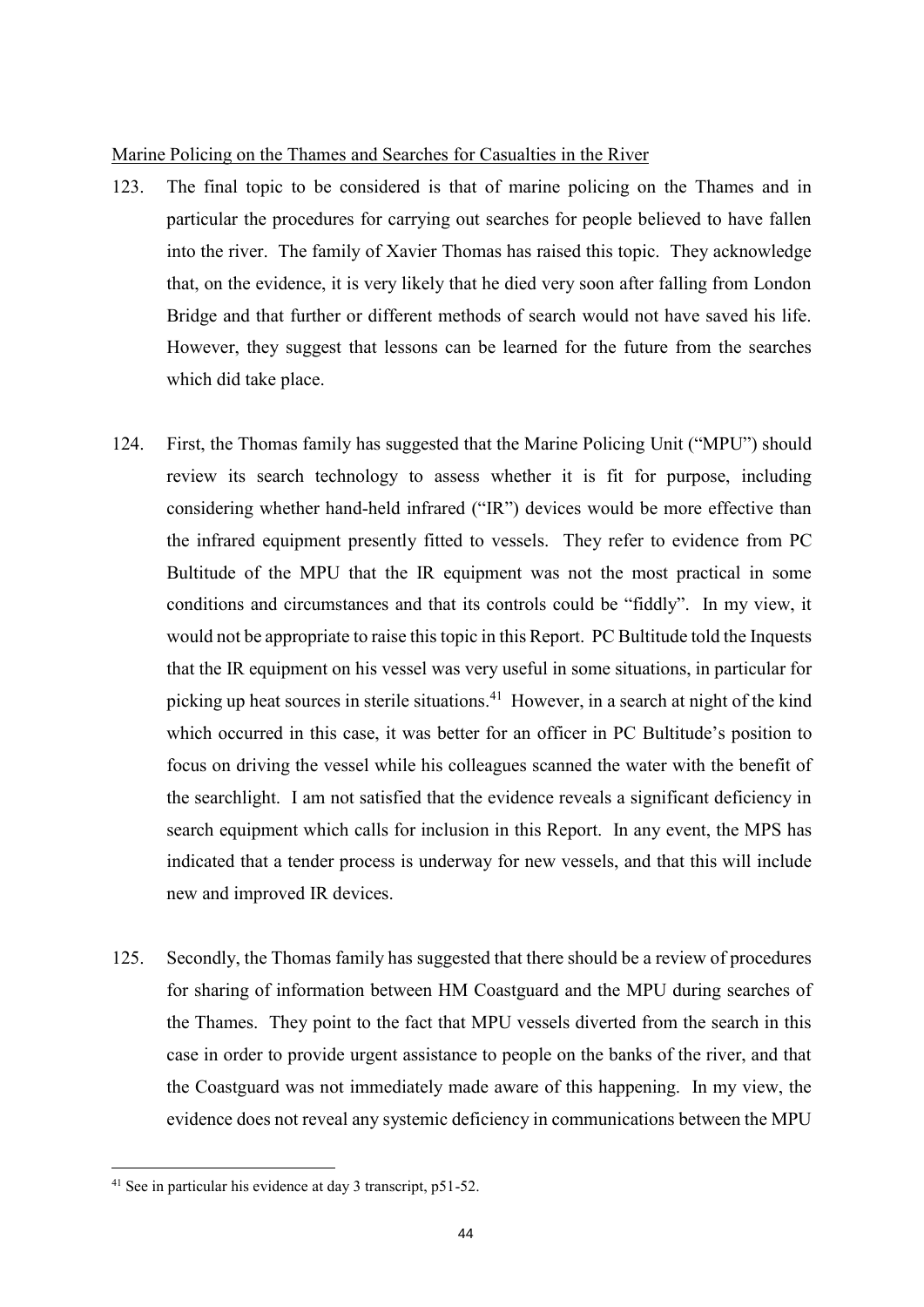and Coastguard. It was a reasonable decision for the MPU vessels to leave the search in order to perform other urgent and important duties, and the procedures which exist allow for such decisions to be taken. When they did so, enough vessels remained engaged in the search.

126. Thirdly, the Thomas family has pointed to the fact that the search for Xavier was suspended on the night of the attack after 47 minutes. It has been proposed that consideration be given to setting minimum times for such searches. In my view, it would be wrong to take that step. The evidence of the search on the night of the attack was that it was extensive and that it was continued for a proper time. The time to be dedicated to a search for a casualty in the water must depend on a judgment of how long the search can usefully be continued. Such judgments will in turn depend on a wide range of considerations, including the information received about the location of the casualty; the general conditions (including lighting); the tidal conditions; what can be seen on and in the water; the number of vessels involved in the search; and the extent of search. Setting minimum search times would result in searches being carried on beyond any sensible assessment of their proper duration (unless the minimum times were so short as to be meaningless). It would risk keeping vessels committed to a search when they are needed for life-saving work elsewhere (including possibly for other searches).

#### **Action Should be Taken**

127. In my opinion, action should be taken to prevent future deaths. I believe that the various addressees of this Report have the power to take the action relevant to them (as set out above).

#### **Your Response**

- 128. Each addressee is under a duty to respond to this report within 56 days of the date of this report, namely by  $26<sup>th</sup>$  December 2019. Allowing for the Christmas and New Year break, this date will be extended to  $10<sup>th</sup>$  January 2020. I, as the coroner responsible for the Inquests, may extend the period upon application.
- 129. Each response must contain details of action taken or proposed to be taken, setting out the timetable for action. Otherwise, it must explain why no action is proposed.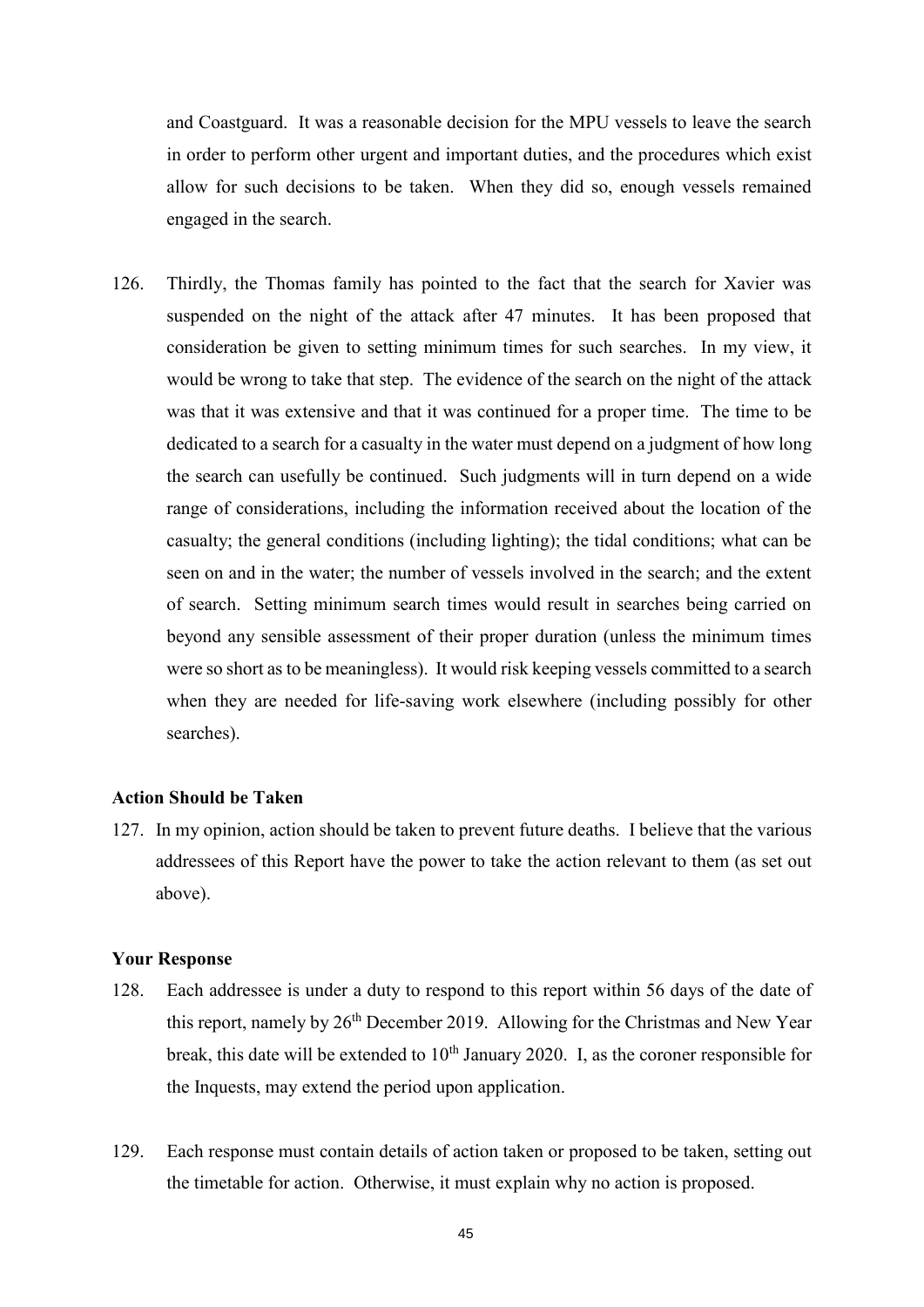### **Copies and Publication**

130. I have sent copies of my report to the following:

- (a) all Interested Persons in the Inquests (identified in the attached list); and
- (b) the office of the Chief Coroner of England and Wales.
- 131. I am also under a duty to send a copy of any responses to the office of the Chief Coroner.
- 132. In my capacity as the Chief Coroner of England and Wales, I may in due course publish this Report and/or any responses in complete or redacted or summary forms. I may send a copy of this Report to any further person who I believe may find it useful or of interest. Addressees and others may make representations to me, in my capacity as the nominated Judge responsible for the Inquests, about the wider release or publication of any responses.

HH Judge Lucraft QC

Chief Coroner of England and Wales (Sitting as a Nominated Judge) 1 st November 2019

Annexes

- (1) Determinations sheets for the inquests of the victims of the attack.
- (2) Determinations sheets for the inquests of the attackers.
- (3) List of Interested Persons in the Inquests.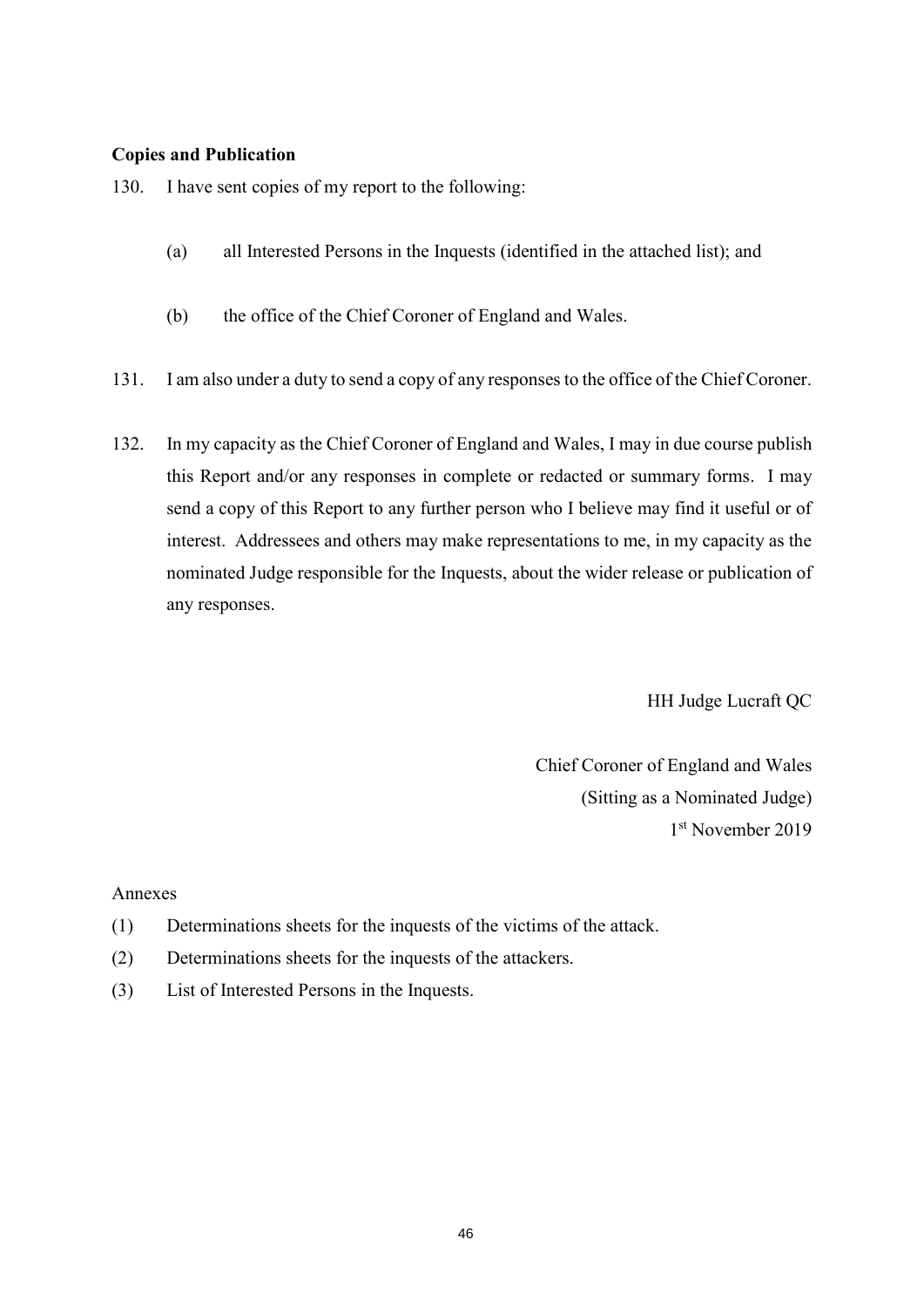#### **Determinations Sheet – Xavier Thomas**

Xavier Thomas was unlawfully killed.

On 3 June 2017, Xavier Thomas was visiting London. He had been walking south across London Bridge with his partner, Christine Delcros. They had reached a point about midway across the Bridge when a Renault van was driven deliberately towards them and other pedestrians on the pavement. This was part of a terrorist attack. Xavier was struck by the front offside of the van with significant impact. Christine was struck by the van as well. He was thrown over the balustrade of the Bridge into the River Thames below, falling from a height of at least 13 metres. Xavier died immediately or almost immediately upon entering the water. A search was carried out by the Coastguard and Metropolitan Police Service, the first boat arriving approximately seven minutes after Xavier entered the water. Xavier was probably not on the surface of the water during the search. Xavier's body was recovered from the River Thames on 6 June 2017. He was assessed as dead by a police officer.

Multiple warning signs about the extremist views and conduct of one attacker were known to a number of his close family members in the months and years before the attack. In the main these were not reported to the authorities.

One of the attackers was a Subject of Interest under active investigation by the Security Service at the time of attack and for around two years before it. He was subject to surveillance in varying degrees but was not the subject of live monitoring in the days immediately before the attack. The other attackers had not been identified before they carried out the attack together.

At the time of the attack described above, there was no form of physical protective security on London Bridge, despite the fact that it was a location which was particularly vulnerable to a terrorist attack using a vehicle as a weapon. There were weaknesses in systems for assessing the need for such measures on the bridge and implementing them promptly. Absent such weaknesses, suitable hostile vehicle mitigation measures may have been present.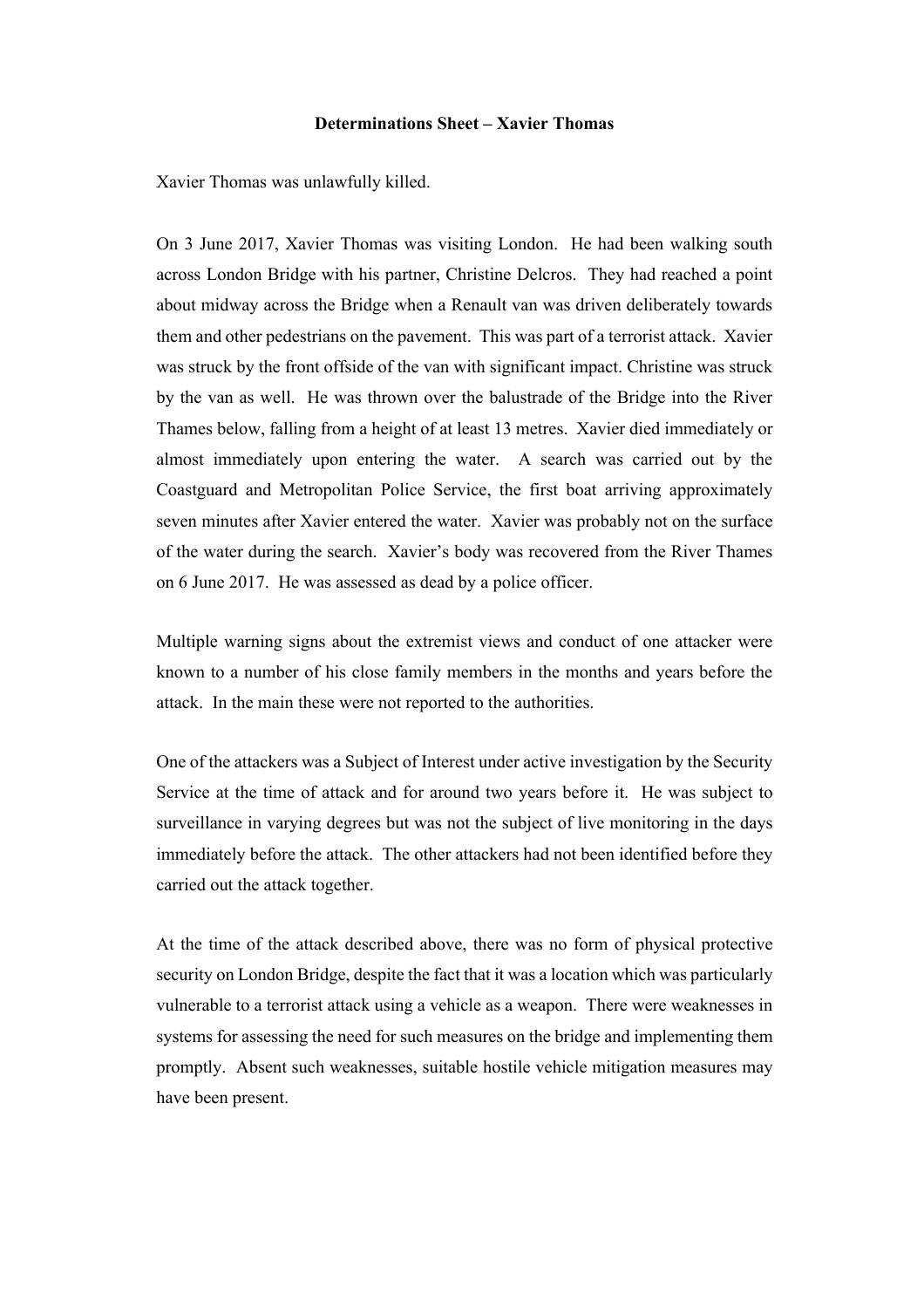#### **Determinations Sheet – Christine Archibald**

Christine Archibald was unlawfully killed.

On 3 June 2017, Christine Archibald was visiting London. She had been walking south across London Bridge with her fiancé, Tyler Ferguson. They had passed the midpoint of the Bridge when a Renault van was driven deliberately towards them and other pedestrians on the pavement. This was part of a terrorist attack. Christine tried to avoid the van and Tyler tried to protect Christine with his arm. Christine was struck with full force by the vehicle. She was carried forward with the van until it crossed the central reservation, where Christine's body was released. She was run over by the van. Christine was immediately unconscious and died nearly instantly from these injuries, which were not survivable. Christine was treated by Tyler, members of the public, police officers, Emergency Ambulance Crew, a student paramedic and doctors. She was assessed as dead at the scene by a doctor.

Multiple warning signs about the extremist views and conduct of one attacker were known to a number of his close family members in the months and years before the attack. In the main these were not reported to the authorities.

One of the attackers was a Subject of Interest under active investigation by the Security Service at the time of attack and for around two years before it. He was subject to surveillance in varying degrees but was not the subject of live monitoring in the days immediately before the attack. The other attackers had not been identified before they carried out the attack together.

At the time of the attack described above, there was no form of physical protective security on London Bridge, despite the fact that it was a location which was particularly vulnerable to a terrorist attack using a vehicle as a weapon. There were weaknesses in systems for assessing the need for such measures on the bridge and implementing them promptly. Absent such weaknesses, suitable hostile vehicle mitigation measures may have been present.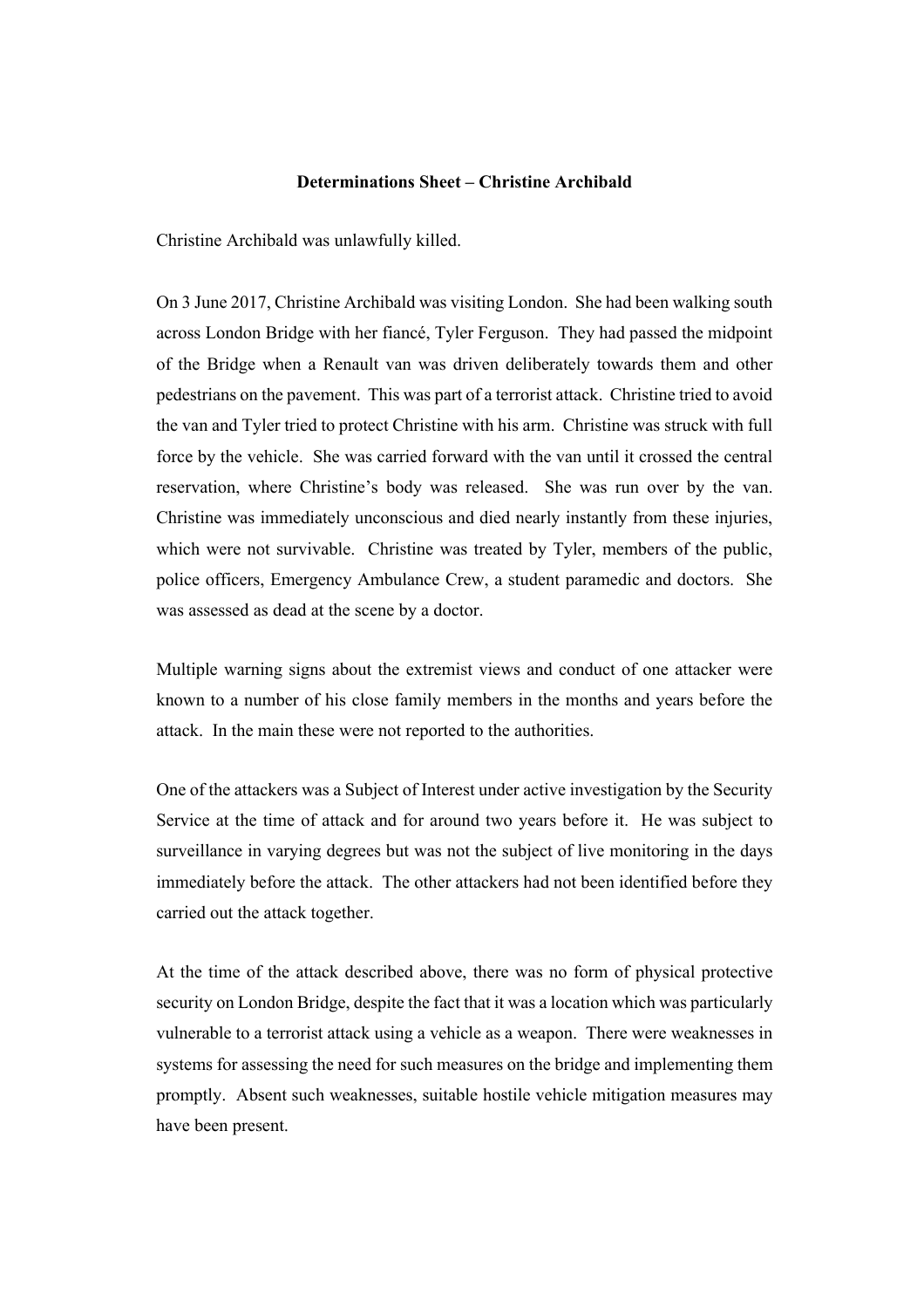#### **Determinations Sheet – Sara Zelenak**

Sara Zelenak was unlawfully killed.

On 3 June 2017, Sara Zelenak was with a friend in the Borough area. Three attackers had deliberately driven a Renault van into multiple pedestrians on London Bridge and into railings on Borough High Street, next to the Barrowboy and Banker public house. That was part of a terrorist attack. The attackers left the van and immediately began attacking further pedestrians, including Sara, with knives. During or immediately before the attack, Sara lost her footing. She suffered a number of injuries when stabbed by one or more of the attackers, dying at or very near to the place where she was attacked. One of Sara's injuries was a stab wound to her neck, of which she died extremely rapidly. That injury was not survivable. She was treated by police officers and was assessed as dead at the scene by a paramedic.

Multiple warning signs about the extremist views and conduct of one attacker were known to a number of his close family members in the months and years before the attack. In the main these were not reported to the authorities.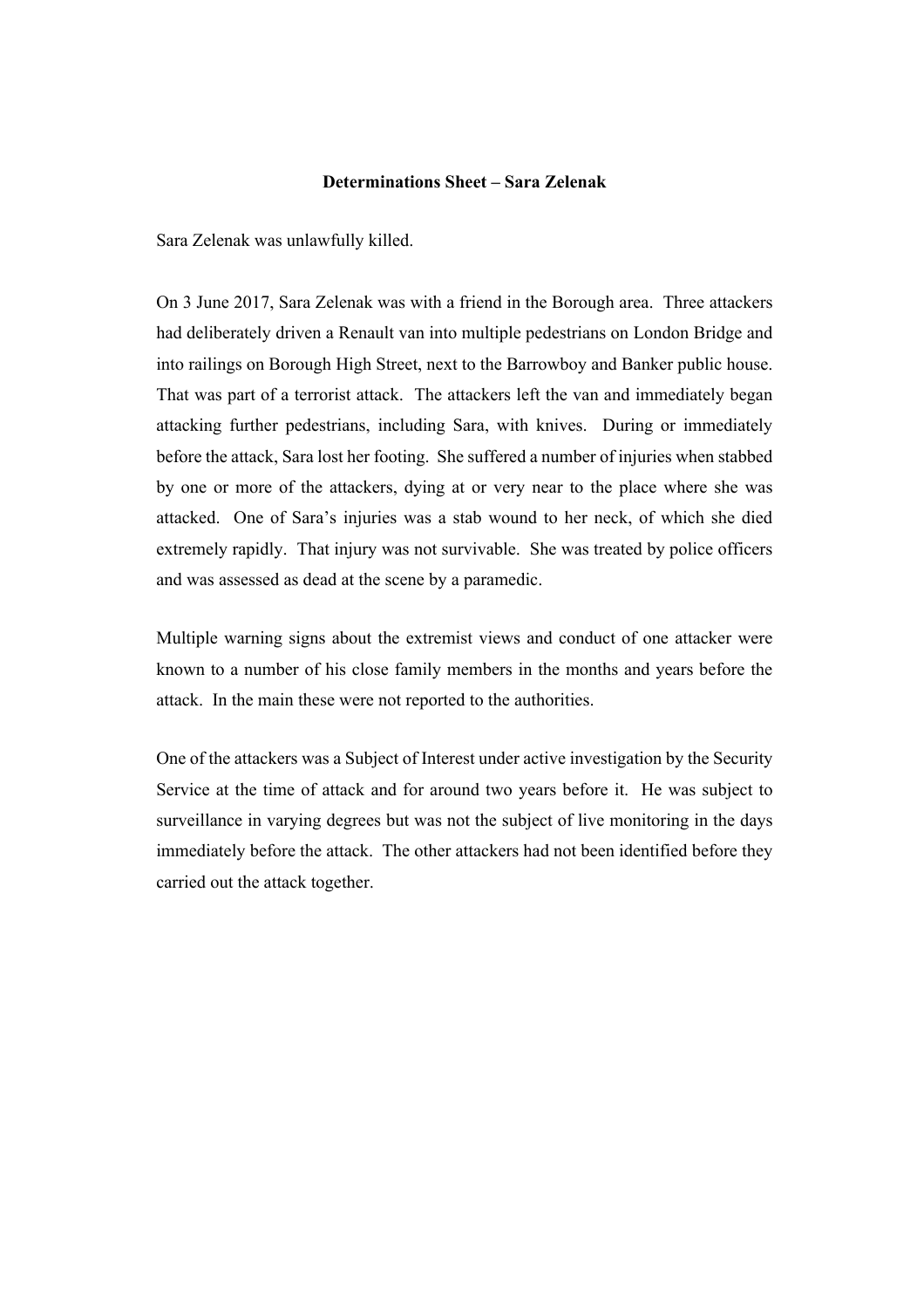#### **Determinations Sheet - Alexandre Pigeard**

Alexandre Pigeard was unlawfully killed

On 3 June 2017, Alexandre was working at Boro Bistro as a waiter. Three attackers had deliberately driven a Renault van into multiple pedestrians on London Bridge and into railings on Borough High Street, next to the Barrowboy and Banker public house. The attackers had left the van and had immediately started attacking further pedestrians with knives. The attackers then went down a stone stairway towards Boro Bistro. This was all part of a terrorist attack. Alexandre heard the noise of a collision at street level and immediately moved towards the base of the stairway to help. In that area, Alexandre was stabbed with the knives of one or more attackers and suffered serious injuries, including to his neck. Alexandre was able to return to Boro Bistro, following the wall to his left hand side. At some time, an off-duty nurse saw Alexandre and came to help him. Alexandre told her to run away. At the other end of the courtyard he was stabbed again, during which time he fell to the floor. He was stabbed whilst he was on the ground. As a result of his multiple injuries, he suffered rapid and fatal blood loss, particularly from the wounds to his neck and chest. He died quickly. His injuries were not survivable. Alexandre received treatment from a police officer, who went to treat the injured regardless of any risk to himself but who saw no sign of life and went to help other victims. Approximately three hours after Alexandre received his injuries, he was confirmed as dead at the scene by a paramedic.

Multiple warning signs about the extremist views and conduct of one attacker were known to a number of his close family members in the months and years before the attack. In the main these were not reported to the authorities.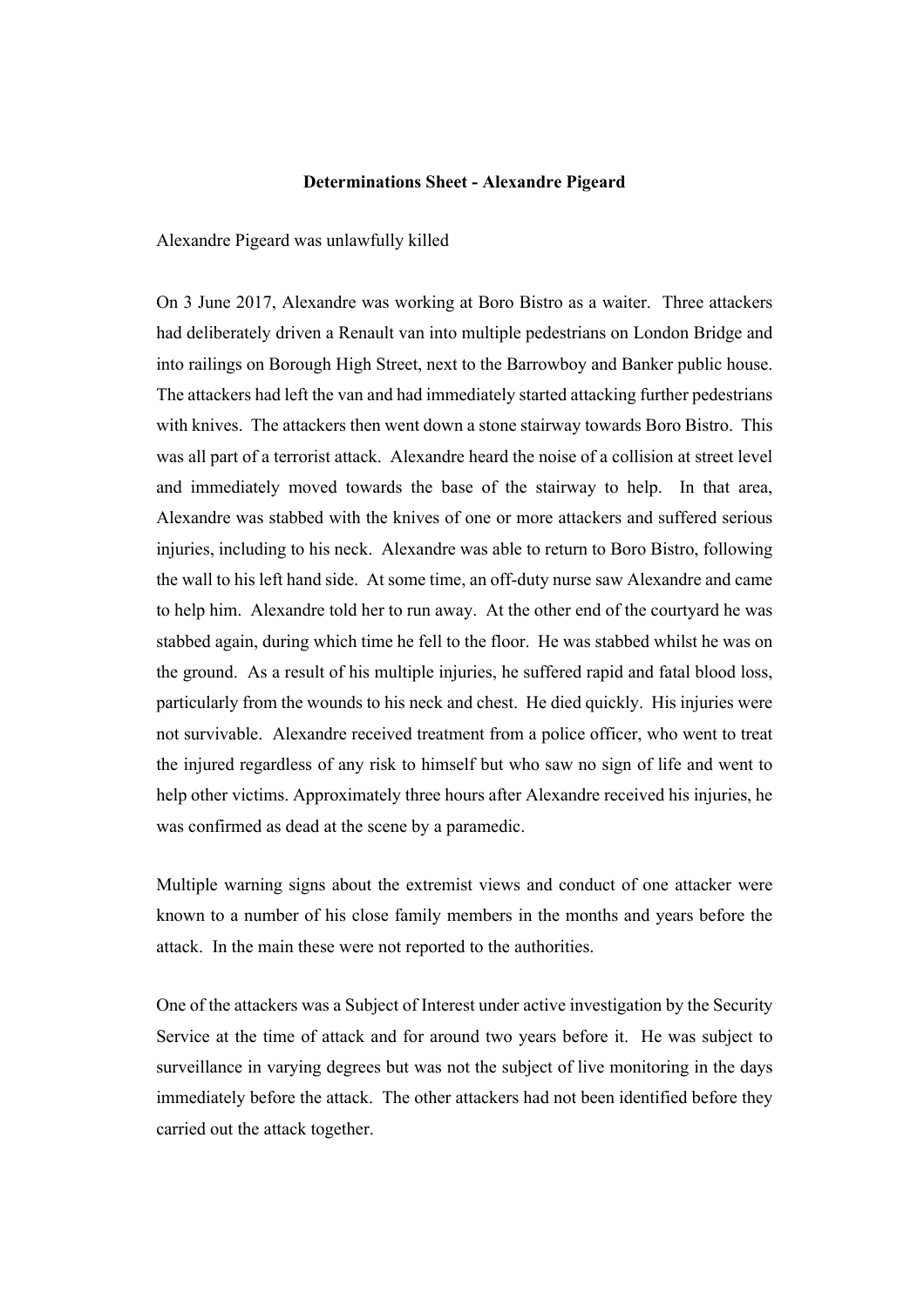#### **Determinations Sheet – Sébastien Bélanger**

Sébastien Bélanger was unlawfully killed.

On 3 June 2017, Sébastien Bélanger was with a group of friends around Borough Market. Three attackers had deliberately driven a Renault van into multiple pedestrians on London Bridge and into railings on Borough High Street, next to the Barrowboy and Banker public house. The attackers had left the van and had immediately started attacking further pedestrians with knives. The attackers went down a stone stairway towards Boro Bistro. This was all part of a terrorist attack. At or around the base of the stairway, Sébastien was attacked. Despite efforts to defend himself, he suffered a number of injuries when stabbed with the knives of one or more attackers. His most significant injuries were to his chest. Sébastien received prompt treatment, including CPR, from members of the public and police officers who stayed to treat him regardless of any risk to themselves. At the time at which treatment commenced, Sébastien had not died. However, his injuries were very serious and he could not be saved, despite the best efforts of the police officers and members of the public. Sébastien was carried to an ambulance where he was assessed as dead by a paramedic.

Multiple warning signs about the extremist views and conduct of one attacker were known to a number of his close family members in the months and years before the attack. In the main these were not reported to the authorities.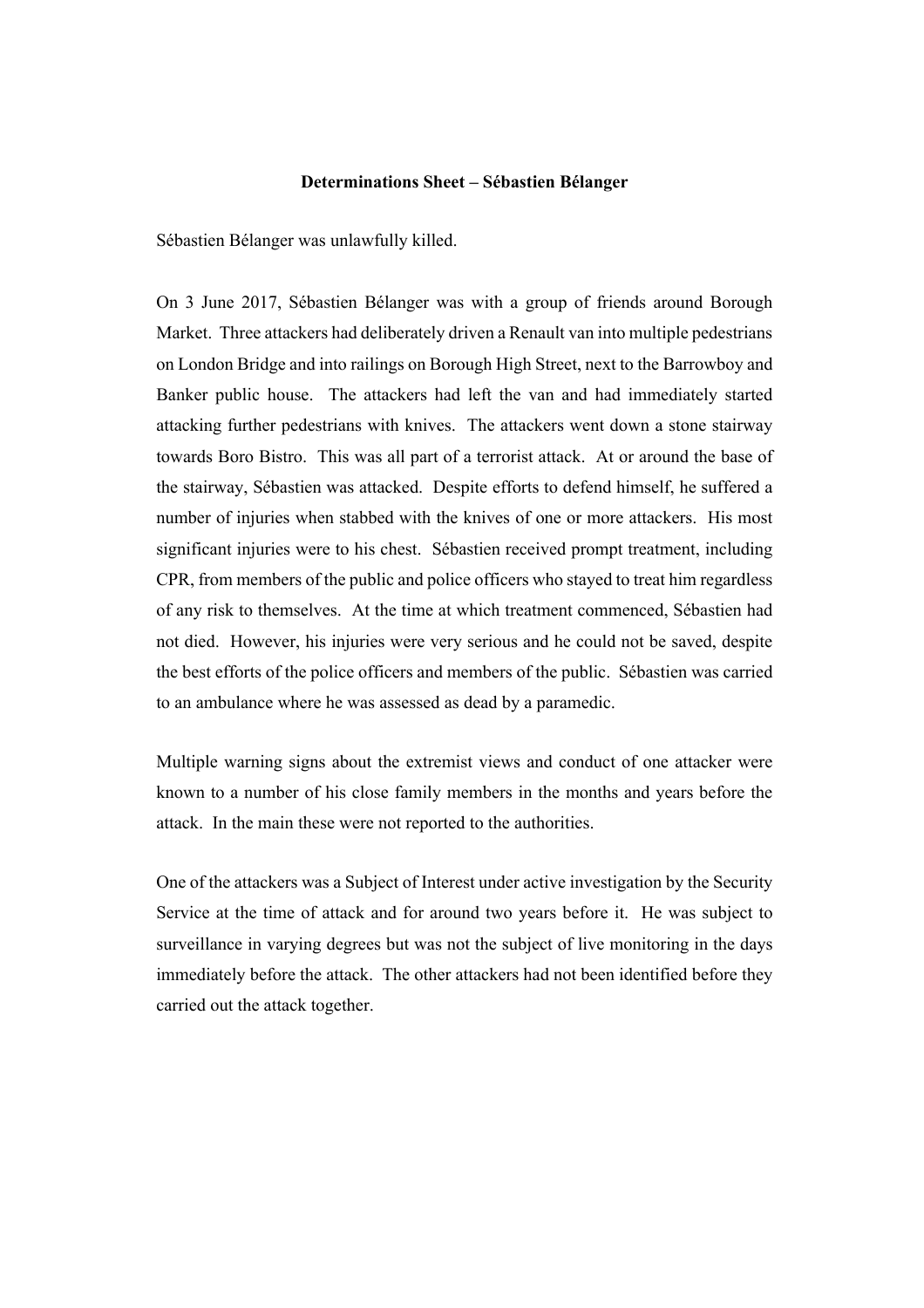#### **Determinations Sheet – Kirsty Boden**

Kirsty Boden was unlawfully killed.

On 3 June 2017, Kirsty was with a group of friends at Boro Bistro. Three attackers had deliberately driven a Renault van into multiple pedestrians on London Bridge and into railings on Borough High Street, next to the Barrowboy and Banker public house. The attackers had left the van and had immediately started attacking further pedestrians with knives. The attackers then went down a stone stairway towards and into Boro Bistro. This was all part of a terrorist attack. Kirsty was aware that there had been a collision at street level and she moved towards the entrance to Boro Bistro. She was a nurse and told her friends that she needed to go and help anybody who might be injured in the collision. Kirsty was attempting to provide assistance to a man who had received serious knife injuries from the attackers, Alexandre Pigeard, when she was herself assaulted by one or more of the attackers and was stabbed with their knives. She received a stab wound to the left side of the chest, which was the fatal injury. Kirsty was able to move along an alleyway a short distance towards the Mudlark public house where she collapsed. She died within minutes. Her injury was not survivable. Kirsty received treatment from friends, members of the public, police officers and an off-duty doctor. She was assessed as dead at the scene by the doctor. Approximately three hours after Kirsty received her injuries, she was confirmed as dead by a paramedic.

Multiple warning signs about the extremist views and conduct of one attacker were known to a number of his close family members in the months and years before the attack. In the main these were not reported to the authorities.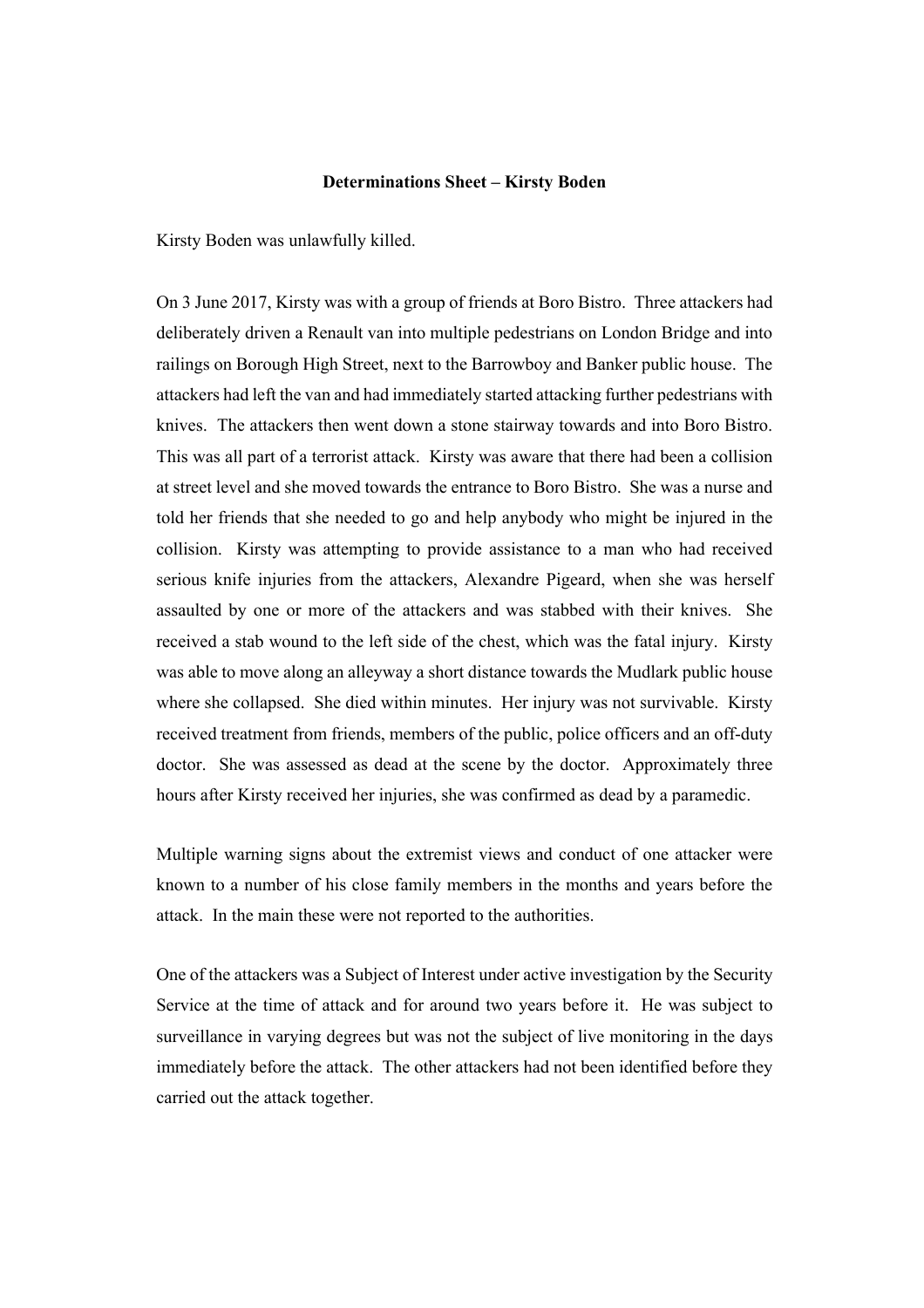#### **Determinations Sheet – James McMullan**

James McMullan was unlawfully killed.

On 3 June 2017, James McMullan was with a group of friends in the Borough Market area. James left the Barrowboy and Banker public house and went towards Boro Bistro. Three attackers had deliberately driven a Renault van into multiple pedestrians on London Bridge, before crashing it into railings on Borough High Street, next to the Barrowboy and Banker public house. The attackers left the van and immediately began attacking further pedestrians with knives. The attackers then went down a stone stairway towards Boro Bistro. This was all part of a terrorist attack. Around the area at the top of the stone stairway, James was attacked and suffered stab wounds, resulting in rapid blood loss. It is likely that he was attempting to assist a young woman, Sara Zelenak, who had been attacked when he himself was stabbed. He moved from where he was attacked, entering an alleyway at one side of Boro Bistro. This location was out of sight from most of the Boro Bistro courtyard. He collapsed in that alleyway. James later received treatment from police officers. They stayed to treat him regardless of any risk to themselves but they saw no sign of life. He had died very quickly after receiving his injuries, which were not survivable. Police officers carried James to a paramedic, who assessed him as dead.

Multiple warning signs about the extremist views and conduct of one attacker were known to a number of his close family members in the months and years before the attack. In the main these were not reported to the authorities.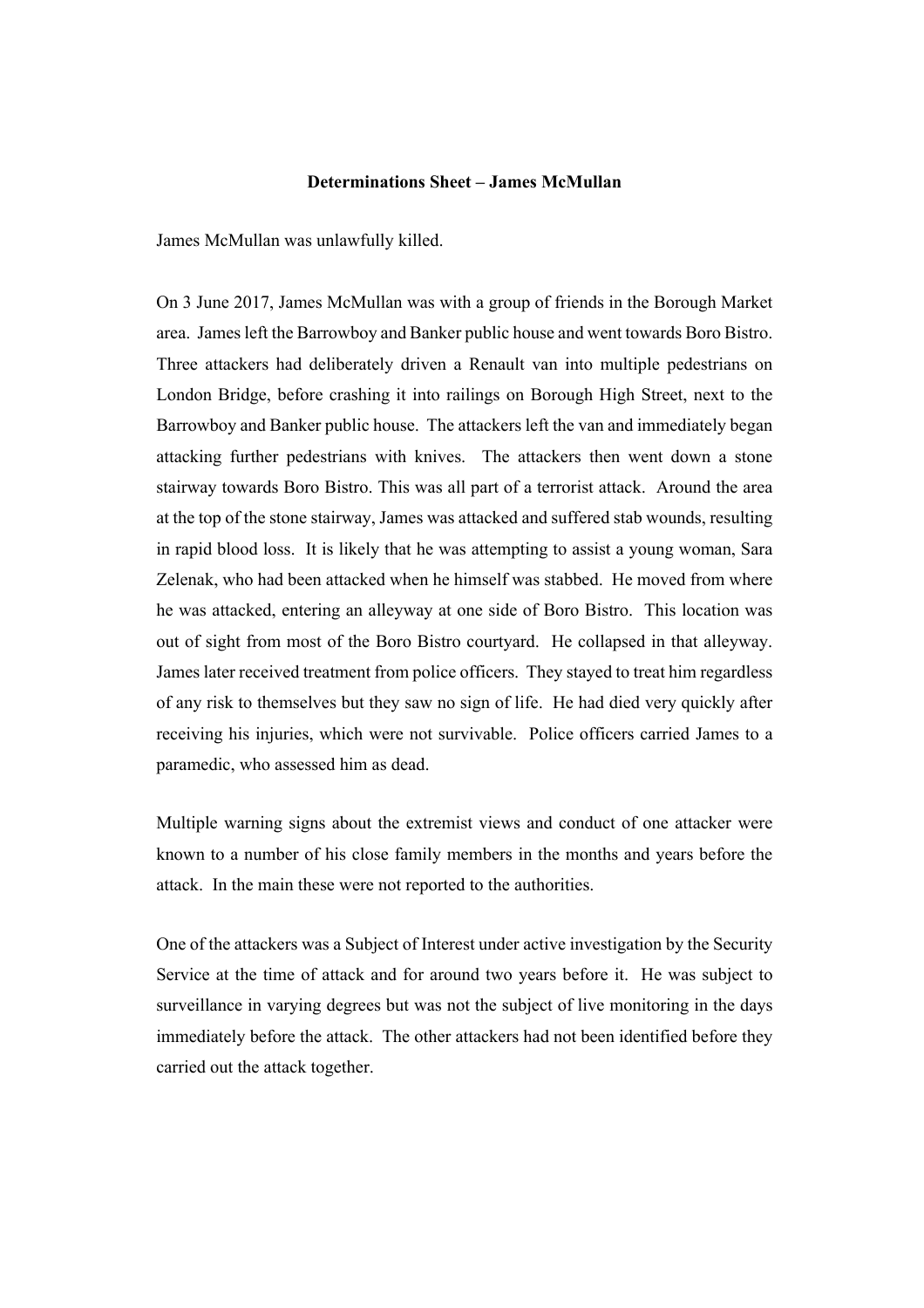#### **Determinations Sheet - Ignacio Echeverría Miralles de Imperial**

Ignacio Echeverría Miralles de Imperial was unlawfully killed.

On 3 June 2017, Ignacio had been skateboarding in London with friends. He and his friends had been cycling north up Borough High Street towards the river. Meanwhile, three attackers had deliberately driven a Renault van into multiple pedestrians on London Bridge and into railings on Borough High Street, next to the Barrowboy and Banker public house. The attackers had left the van and had started attacking further pedestrians with knives. This was all part of a terrorist attack. They had entered the courtyard of a restaurant and had assaulted people there, before continuing south on Borough High Street. The attackers set upon a number of members of the public and a uniformed police officer. Ignacio saw this and got off his bicycle, moving forward on foot to confront the attackers. Ignacio used his skateboard as a weapon and endeavoured to protect the victims of the attack, including the police officer who had been stabbed. Ignacio suffered a number of injuries when stabbed with the knives of one or more attackers. During the attack he fell to the ground where the attack continued. He received a stab wound to the upper back, which was the fatal injury. Ignacio rapidly lost consciousness and died within minutes. His injury was not survivable. Ignacio received treatment from his friends, members of the public, and police officers. He was moved to the north side of the Bridge because the area in which he was attacked was unsafe. He was assessed as dead by a doctor at that location.

Multiple warning signs about the extremist views and conduct of one attacker were known to a number of his close family members in the months and years before the attack. In the main these were not reported to the authorities.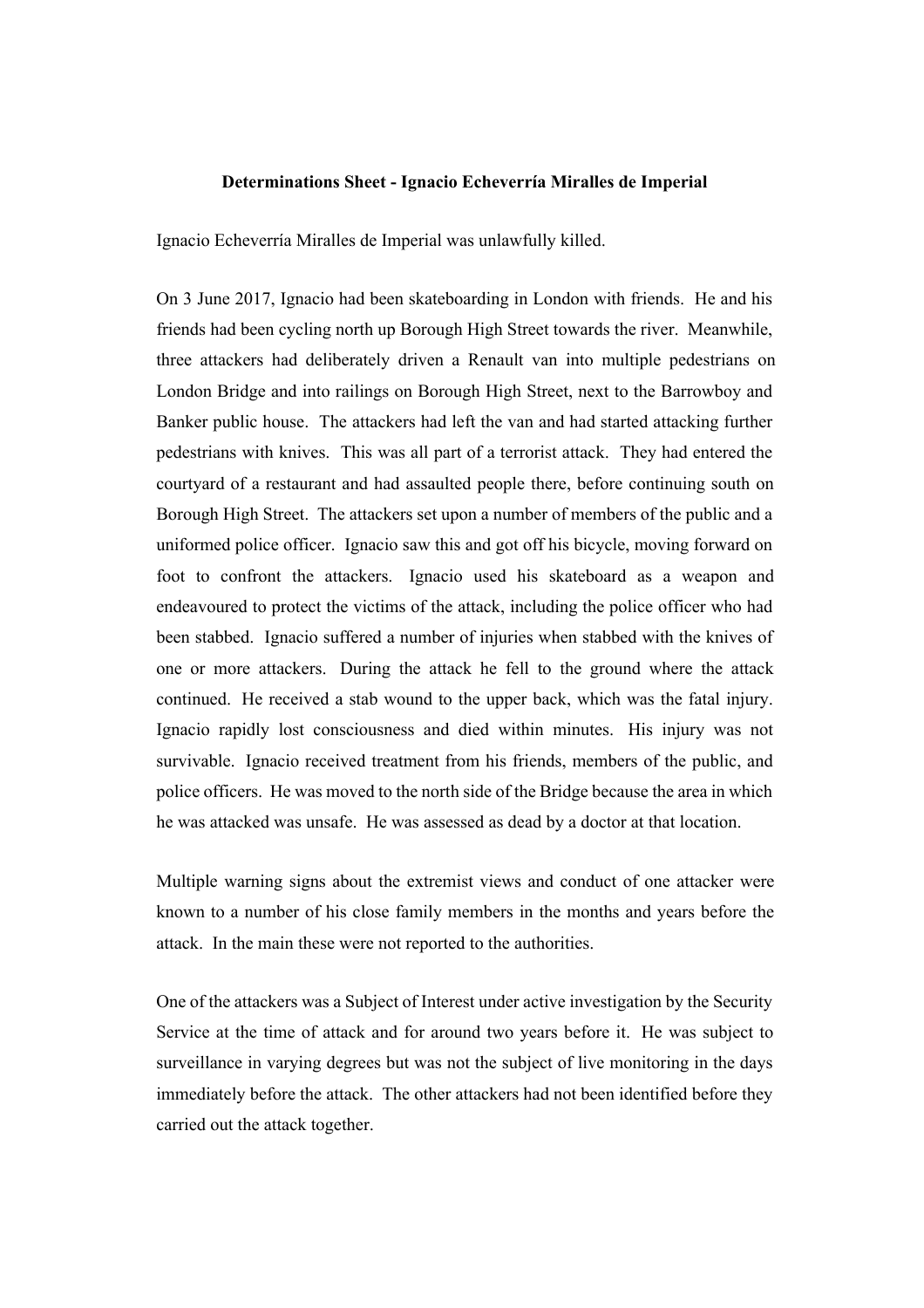# **Determination Sheet**

This is to set out the conclusions of the Jury as to by what means and in what circumstances Khuram Butt came by his death.

### **Short-form Conclusion: Lawful Killing**

Khuram Butt was in the process of attacking Mr Filis in Stoney Street when City of London armed police arrived on the scene. He ran at them armed with a knife, ignoring clear warning shouts. The officers backed off to create a reactionary gap but he continued and was shot by the police officers who feared for their lives.

After falling to the ground, he was covered by City of London and Metropolitan Police officers who saw what they thought was an explosive device on him. While being observed he made significant movement.

Further warnings to remain still were given. He continued moving and the police officers shot him again. This was due to fears that he would detonate the device leading to loss of life.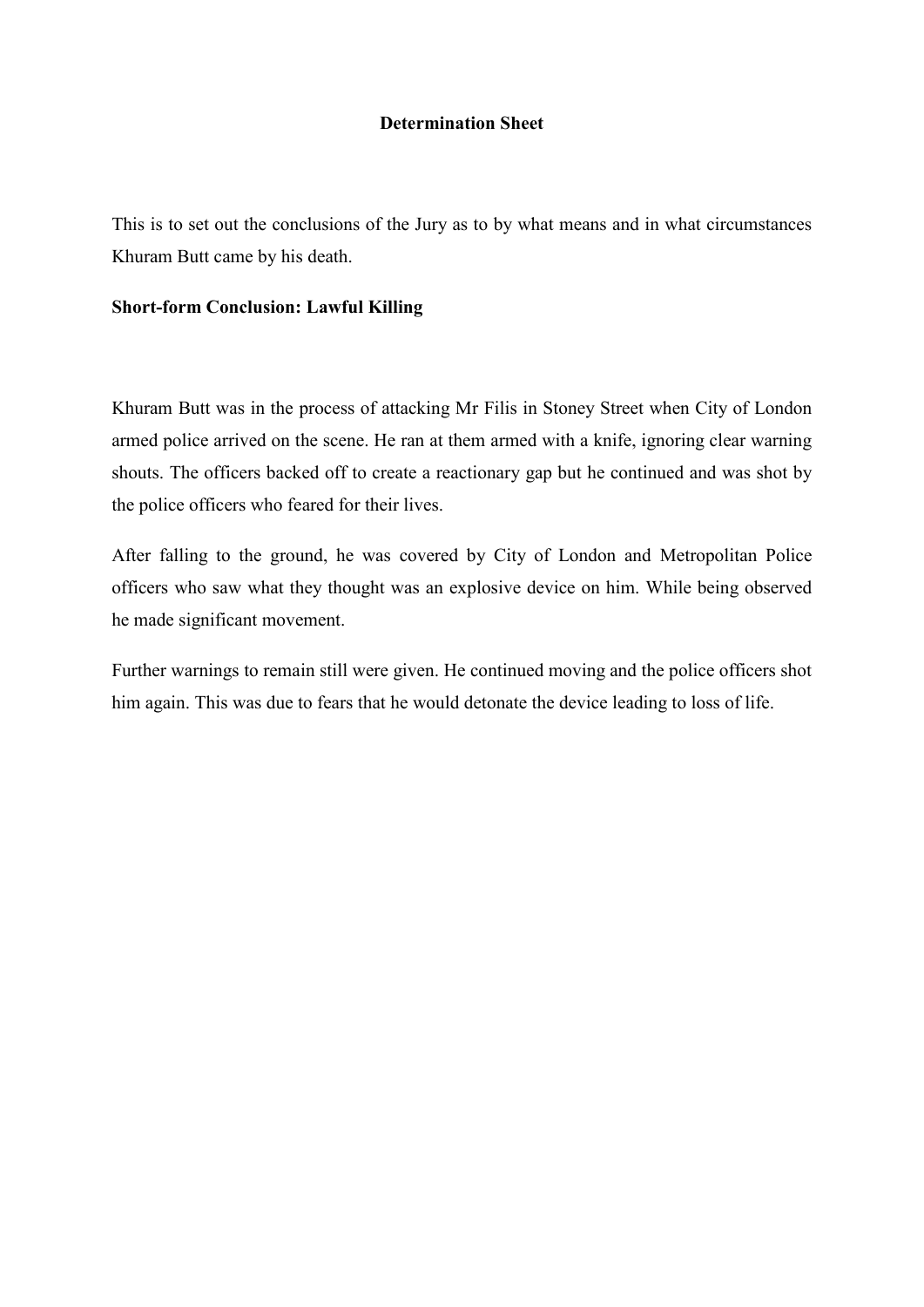## **Determination Sheet**

This is to set out the conclusions of the Jury as to by what means and in what circumstances Rachid Redouane came by his death.

#### **Short-form Conclusion: Lawful Killing**

Rachid Redouane was in the process of attacking Mr Filis in Stoney Street, when City of London armed police arrived on the scene. He ran at them armed with a knife, ignoring clear warning shouts. The officers backed off to create a reactionary gap but he continued and was shot by the police officers who feared for their lives.

After falling to the ground, he was covered by City of London and Metropolitan Police officers who saw what they believed was an explosive device on him. While being observed he made significant movements.

Further warnings to remain still were given. He continued moving and officers shot him again. This was due to fears that he would detonate the device leading to loss of life.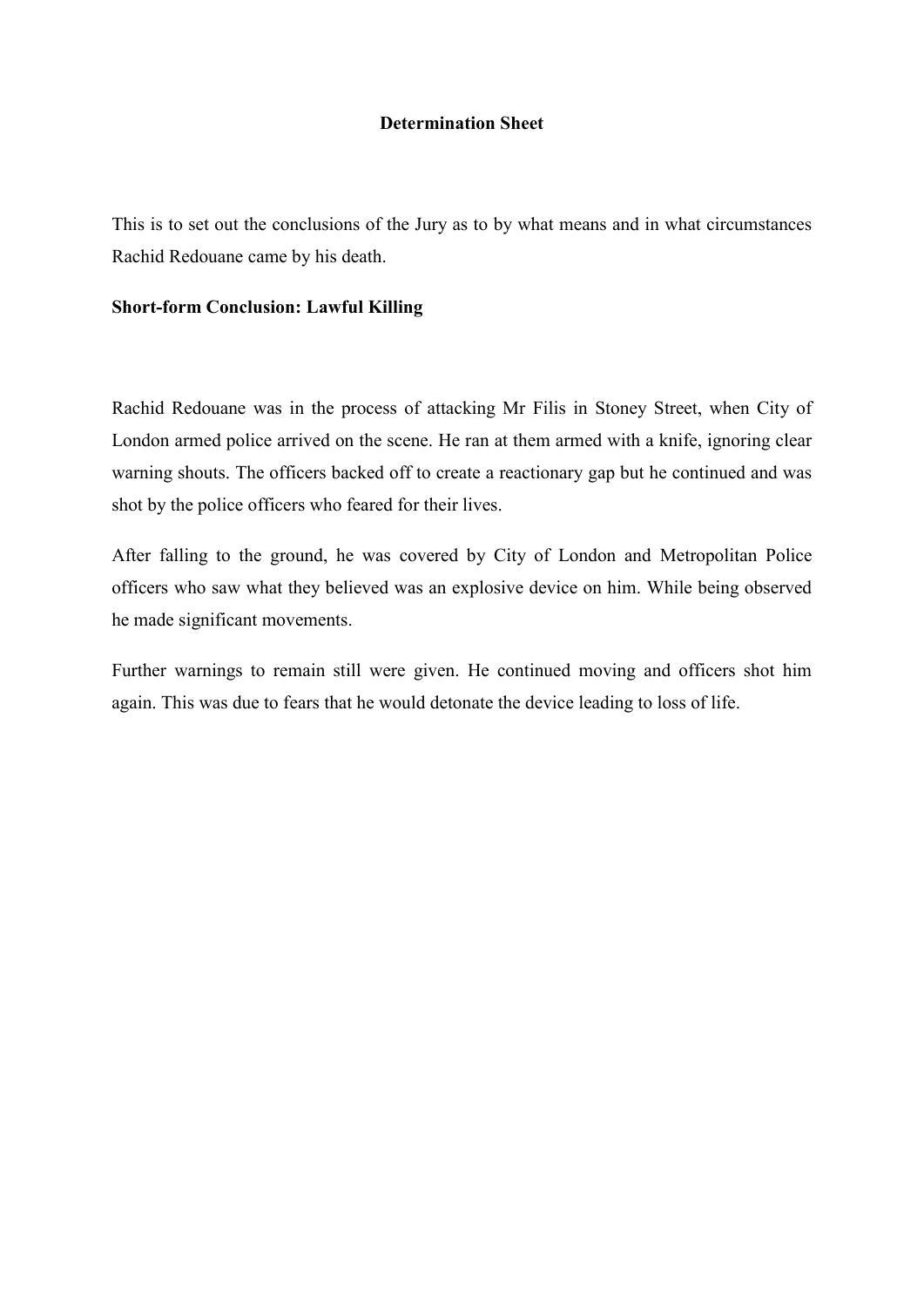# **Determination Sheet**

This is to set out the conclusions of the Jury as to by what means and in what circumstances Youssef Zaghba came by his death.

### **Short-form Conclusion: Lawful Killing**

Youssef Zaghba was in the process of attacking Mr Filis in Stoney Street when City of London armed police officers arrived on the scene. He ran at one of the officers armed with a knife, ignoring clear warning shouts.

Youssef Zaghba got within very close range of the officer, causing him to shoot in defence of himself and others. After falling to the ground he was covered by City of London and Metropolitan Police officers who saw what they thought was an explosive device on him. No further significant movement was seen.